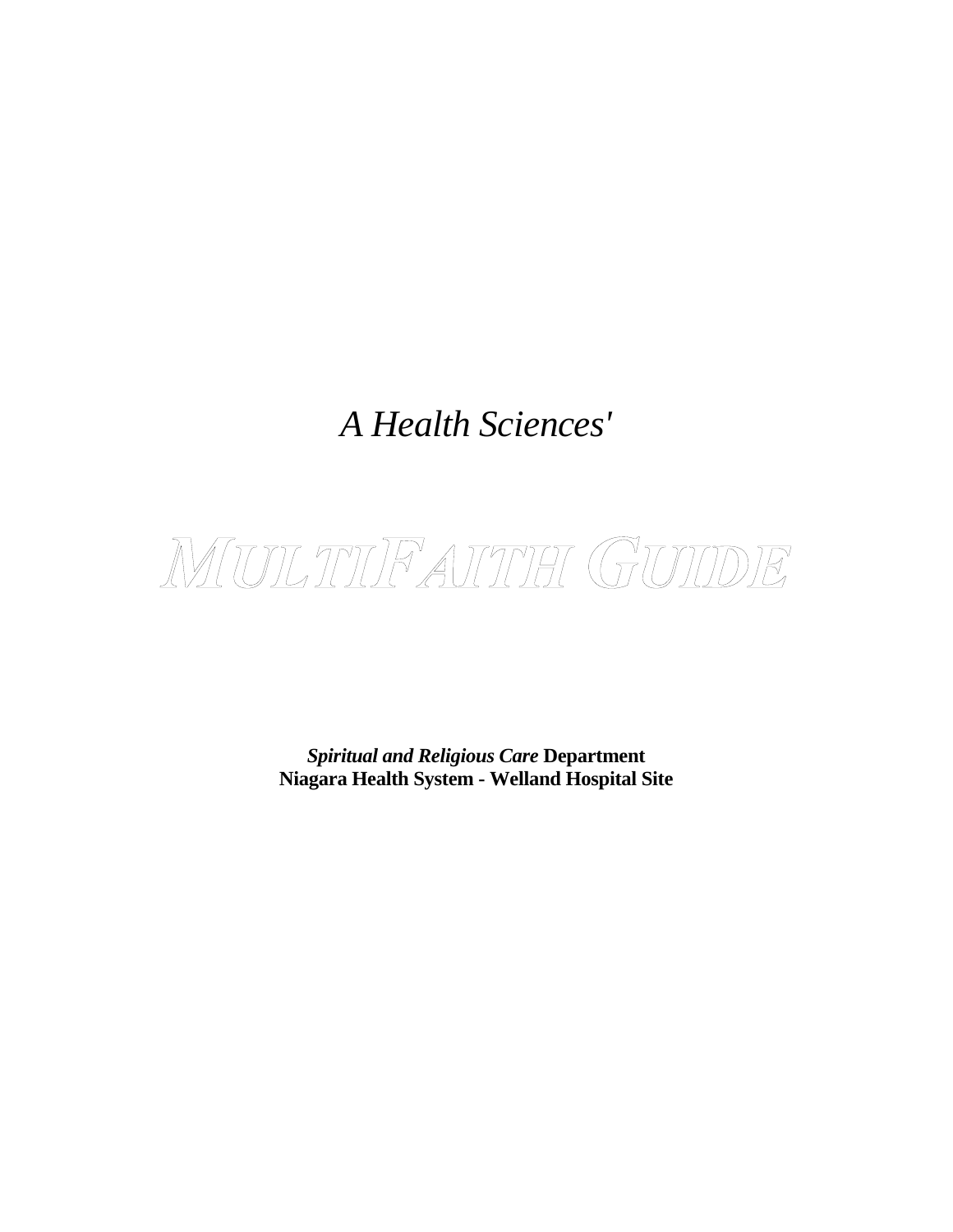**This package was first produced by** *Kris Bouck & Bob Bond,* **Welland County General Hospital, in 1993. Information for the profiles was obtained from the Ontario Interfaith Guide-1986, the Multifaith Information Package-1991, by personal interviews, and literary research.** 

**In 1994, the Guide was revised by** *Lee Barnai & Bob Bond***, Welland County General Hospital, incorporating "feedback" from the first edition, and working toward a more user-friendly format. Additional research was conducted as well, and the accuracy of the contents was verified by district/provincial/ national offices of all co-operating Faith Groups covered by this Guide.** 

**On-going feedback from users, and contributions from the Faith Communities themselves, culminated in a 1996 edition by** *Bob Bond***.** 

**If, during your use, you notice any corrections or additions which you believe are pertinent, please feel free to write to:** 

> The Rev. Robert A. Bond*, B.Sc., M.Div., Specialist in Pastoral Counselling, CAPPE/ACPEP,*  CO-ORDINATOR OF *SPIRITUAL AND RELIGIOUS CARE,*  Niagara Health System - WELLAND HOSPITAL SITE, 65 THIRD STREET, WELLAND, ONTARIO L3B 4W6 Telephone (905) 378-4647 ext 32385, FAX (905) 732-3268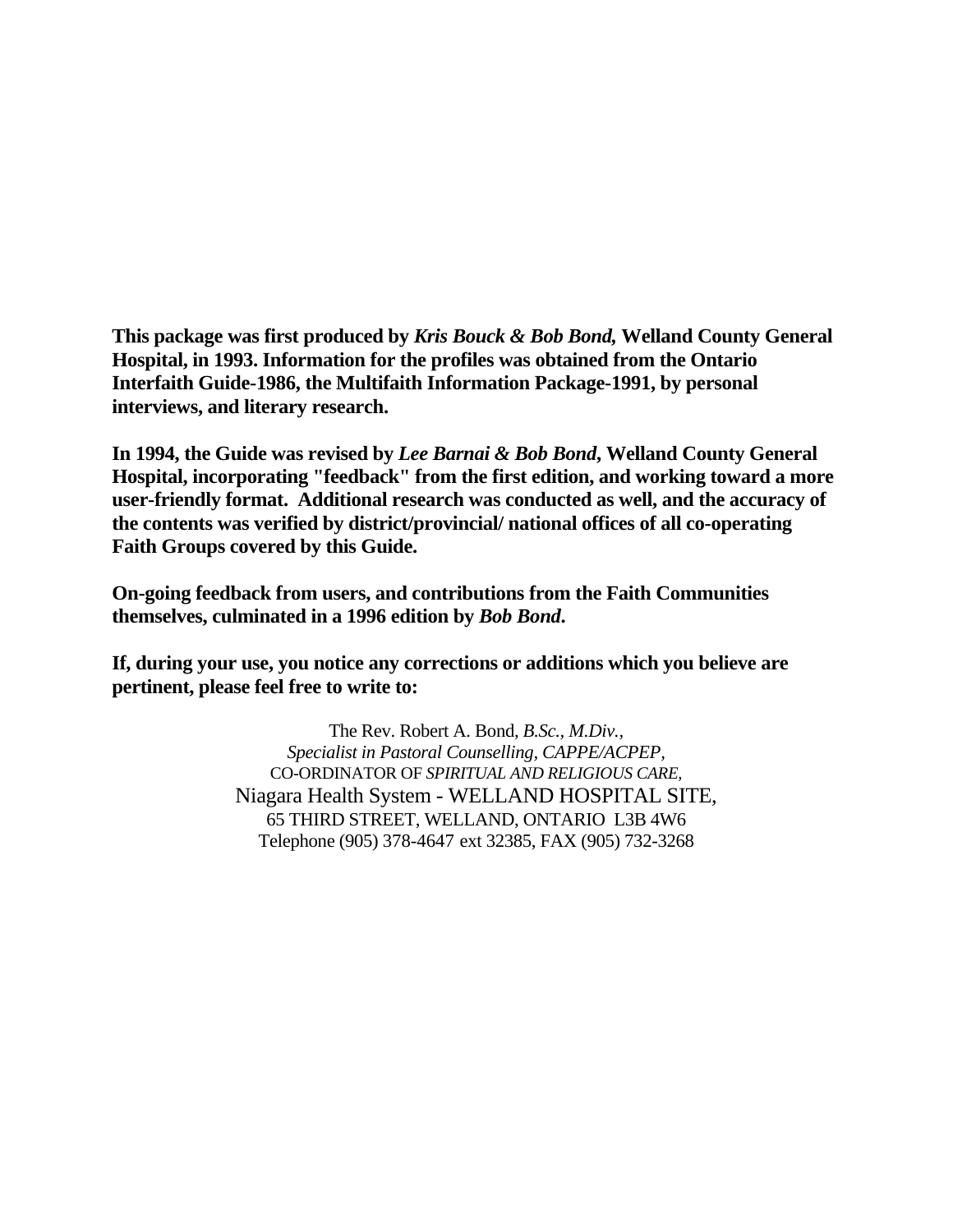#### **USER'S KEY**

Each faith group is presented using the following format. *Please note that, throughout, blank fields in this guide mean that no corresponding restrictions or special requirements have been identified.*

| MEDICINE, HEALTH, AND DIET     | <b>DEATH AND BURIAL</b> |
|--------------------------------|-------------------------|
| <b>REPRODUCTION TECHNOLOGY</b> | <b>AUTOPSY</b>          |
|                                |                         |
| <b>CHILD BIRTH</b>             | <b>BODY HANDLING</b>    |
|                                |                         |
| <b>MEDICAL/SURGICAL</b>        | <b>BURIAL</b>           |
|                                |                         |
| <b>DIET</b>                    | <b>CREMATION</b>        |
| <b>OTHER/MISC.</b>             | <b>EMBALMING</b>        |
|                                |                         |
|                                | <b>RITES</b>            |
|                                |                         |
|                                | <b>SPECIAL NOTES</b>    |
|                                |                         |
|                                |                         |

| <b>RELIGIOUS ELEMENTS</b> | <b>HOLY DAY OBSERVATIONS</b> |
|---------------------------|------------------------------|
|                           |                              |
|                           |                              |
|                           |                              |
| <b>SCRIPTURE</b>          |                              |
|                           |                              |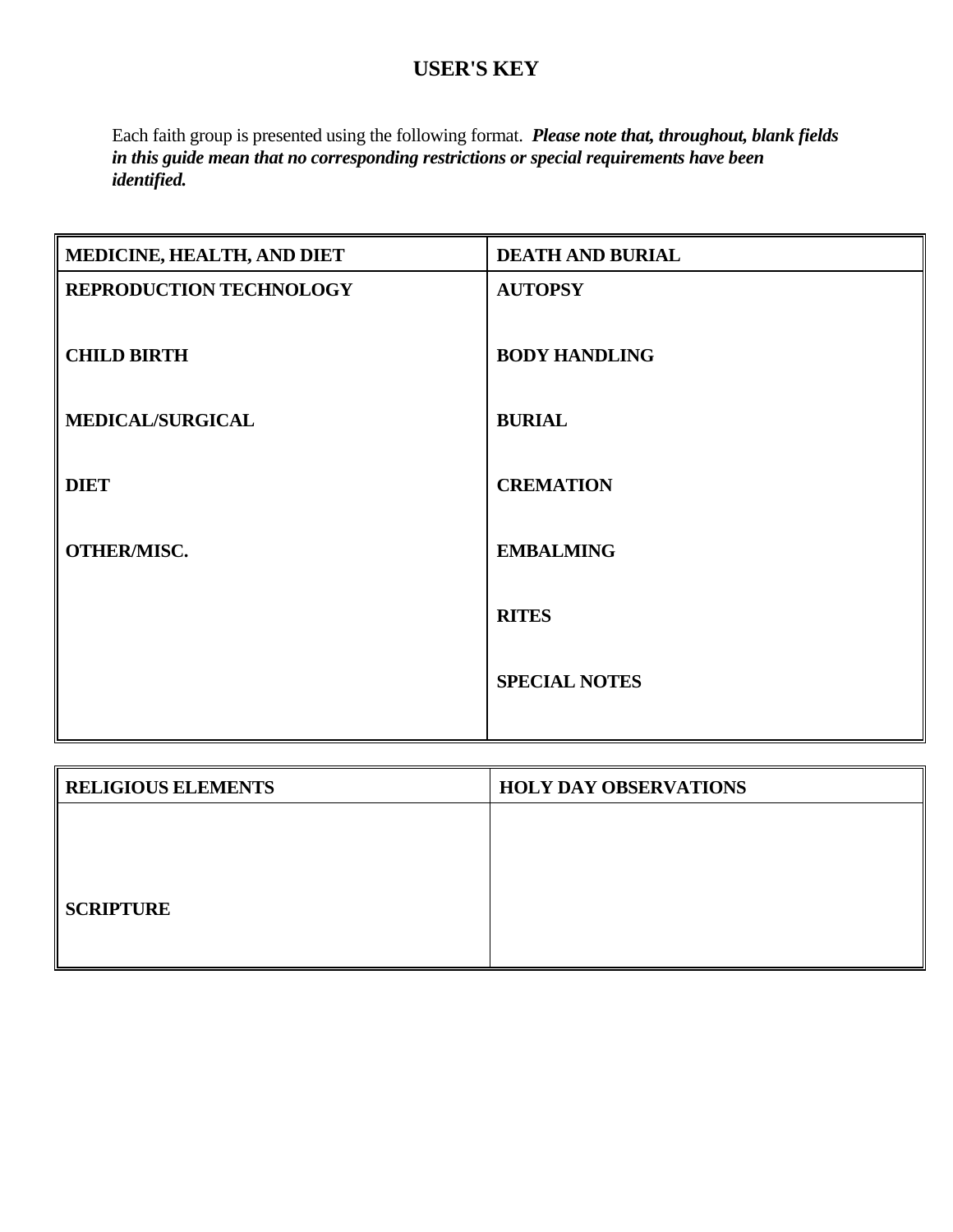#### **TABLE OF CONTENTS**

<span id="page-3-0"></span>**[Amish](#page-4-0) [Anglican](#page-5-0) [Associated Gospel](#page-6-0)  [Baha'i](#page-3-0) [Baptist](#page-9-0) [Brethren Assemblies](#page-10-0) [Brethren in Christ](#page-11-0)  [Buddhism](#page-12-0) [Christadelphian](#page-13-0) [Christian Reformed](#page-16-0) [Christian Science](#page-17-0) [Church of Christ; Christian Churches/Churches of Christ; Christian Church \(Disciples of Christ\)](#page-18-0) [Church of Jesus Christ of Latter Day Saints -- see Mormon](#page-35-0) [Church of God](#page-19-0)  [Doukhobour](#page-20-0) [Free Methodist -- see Methodist](#page-34-0) [Friends -- see Quakers](#page-43-0) [Greek Catholic -- see Roman Catholic](#page-47-0) [Greek Orthodox -- see Orthodox](#page-40-0) [Hare Krishna](#page-21-0) [Hinduism](#page-22-0)  [Islam](#page-24-0) [Jainism](#page-26-0) [Jehovah's Witnesses](#page-27-0) [Judaism](#page-29-0)  [Lutheran](#page-31-0)  [Mennonite](#page-32-0) [Mennonite\(Old Order\)](#page-33-0) [Methodist](#page-33-0) [Mormon](#page-35-0) [Muslim -- see Islam](#page-24-0) [Native Spirituality](#page-36-0) [Nazarene](#page-38-0) [Orthodox](#page-40-0) [Pentecostal](#page-41-0) [Presbyterian](#page-42-0) [Quaker](#page-43-0) [Rastafarianism](#page-44-0) [Reformed](#page-46-0) [Roman Catholic](#page-47-0) [The Salvation Army](#page-49-0) [Seventh Day Adventists](#page-50-0) [Sikhism](#page-52-0) [Spirit Wrestlers -- see Doukhobour](#page-20-0) [Unitarians and Universalists](#page-54-0) [United Church of Canada](#page-55-0) [Wiccan](#page-56-0) [Zen -- see Buddhist](#page-12-0) [Zoroastrianism](#page-57-0)**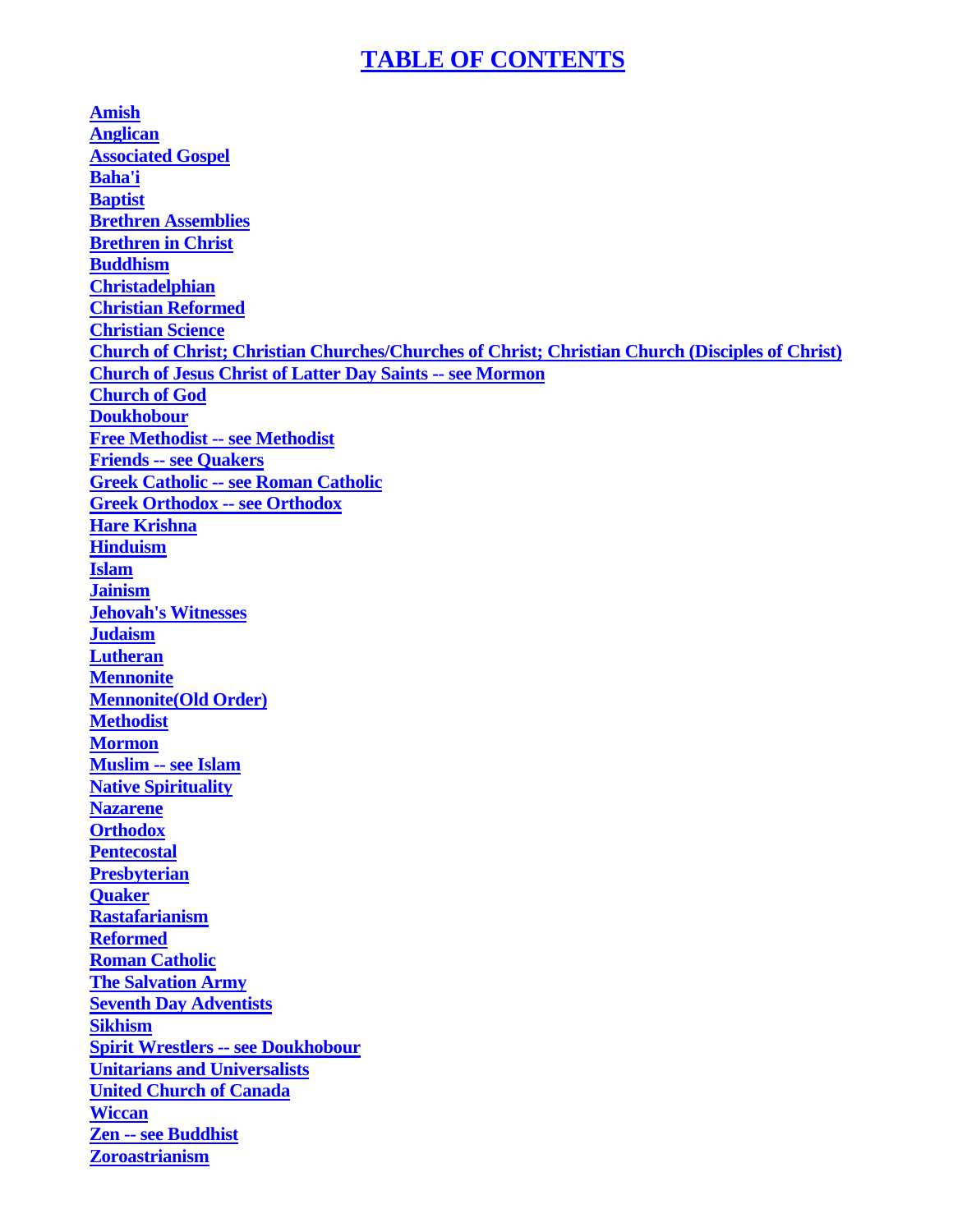### **AMISH**

<span id="page-4-0"></span>

| <b>MEDICINE, HEALTH, AND DIET</b>                                                                   | <b>DEATH AND BURIAL</b> |
|-----------------------------------------------------------------------------------------------------|-------------------------|
| <b>CHILD BIRTH</b><br>* No infant Baptism. Adult believer's Baptism.                                |                         |
| <b>MEDICAL/SURGICAL</b><br>* Oppose the use of intoxicants and drugs (including<br>tobacco).        |                         |
| <b>DIET</b><br>* Oppose the consumption of intoxicants.<br>* Caution against eating of blood foods. |                         |

| <b>RELIGIOUS ELEMENTS</b>                                                                                         | <b>HOLY DAY OBSERVATIONS</b>                                       |
|-------------------------------------------------------------------------------------------------------------------|--------------------------------------------------------------------|
| * All believers are priests; they do not elevate their<br>ministers to priestly status.<br>* Live in communities. | * Follow the standard Christian holidays:<br>-Sunday: Rest/Worship |
| * Reject modernization.                                                                                           | ***<br>Participation in each of the following is not yet           |
| * Worship in homes.                                                                                               | confirmed by the Amish community ***                               |
| * No one from within their community should talk                                                                  | -Advent: Christmas preparation<br>-Christmas                       |
| about God or pray publicly.<br>* Require contracts and covenants to be put in                                     | -Epiphany: Manifestation of Jesus; visit by the                    |
| writing.                                                                                                          | Magi.                                                              |
| * Disputes must be settled within the community<br>and                                                            | -Ash Wednesday: Beginning of Lent                                  |
| before breaking the evening bread together.                                                                       | -Lent: Fasting                                                     |
| * No Sacraments.                                                                                                  | -Palm Sunday: Jesus enters Jerusalem                               |
| * The love feast and washing of feet are held as                                                                  | -Holy Week: Week preceding Easter                                  |
| ordinances.                                                                                                       | -Maundy Thursday: The Last Supper                                  |
| * No infant Baptism. Adult believer's Baptism.                                                                    | -Good Friday: Jesus' crucifixion                                   |
| * Married men wear beards with no moustaches.                                                                     | -Easter Sunday: Jesus' resurrection                                |
| * Strictly against any form of producing graven                                                                   | -Ascension Day: Jesus' ascension                                   |
| images of oneself, including photography.                                                                         | -Pentecost: Birth of the Christian Church                          |
|                                                                                                                   | -Reformation Sunday                                                |
| <b>SCRIPTURE</b>                                                                                                  | -All Saints' Day: Commemorates Saints and                          |
| * Use the Bible and the Ausband.                                                                                  | Martyrs.                                                           |
| * Literal biblical interpretation.                                                                                |                                                                    |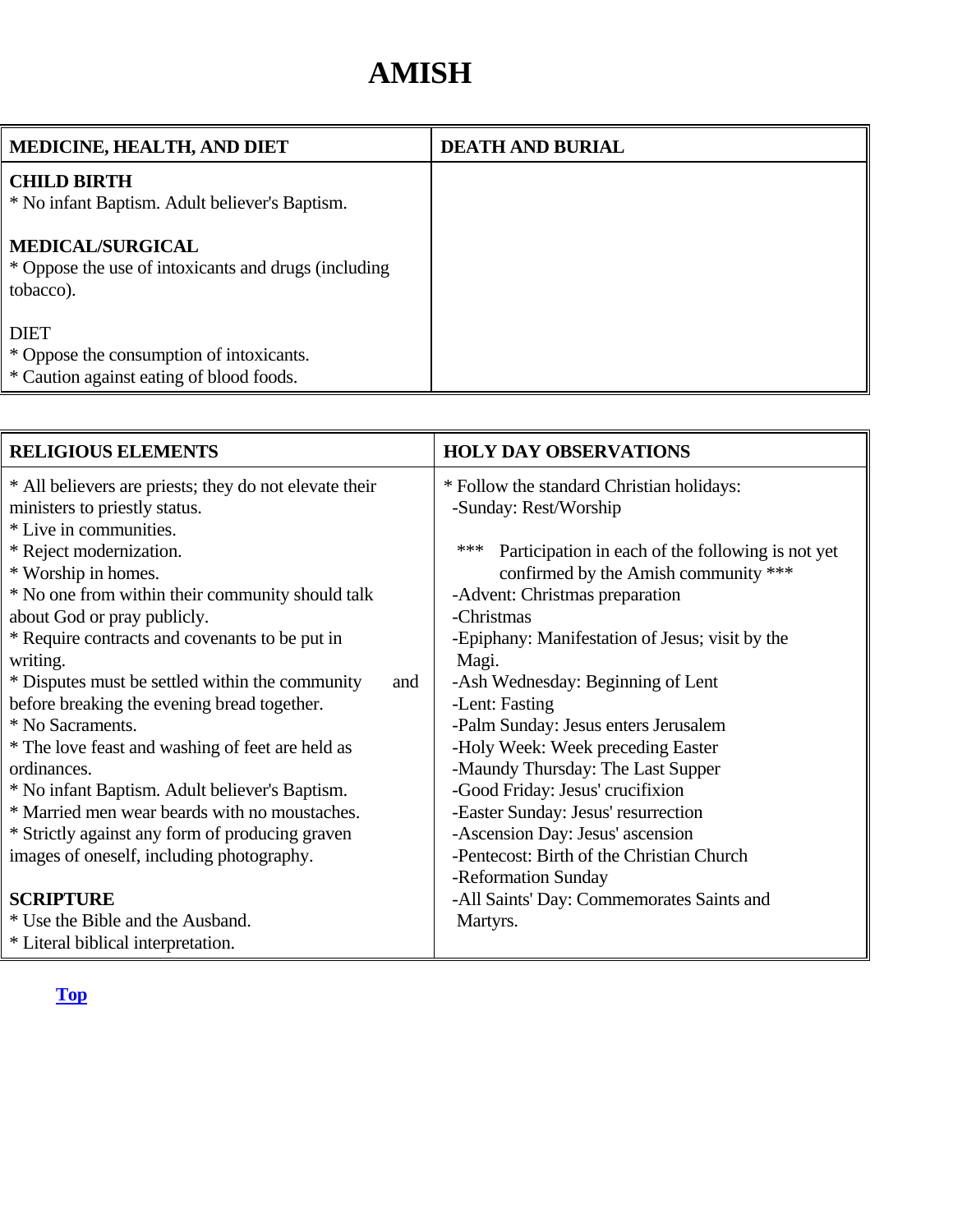### <span id="page-5-0"></span>**ANGLICAN**

| MEDICINE, HEALTH, AND DIET                                                                                                                                            | <b>DEATH AND BURIAL</b>                                                                      |
|-----------------------------------------------------------------------------------------------------------------------------------------------------------------------|----------------------------------------------------------------------------------------------|
| <b>REPRODUCTION TECHNOLOGY</b><br>* Birth control and sterilization are acceptable under<br>certain conditions.<br>* Abortion is acceptable under certain conditions. | <b>RITES</b><br>* Clergy may be desired for Sacramental ministry in near<br>death illnesses. |
| <b>CHILD BIRTH</b><br>* Infant Baptism.                                                                                                                               |                                                                                              |
| <b>DIET</b><br>* Some Anglicans will fast on Fridays and in Lent.                                                                                                     |                                                                                              |
| <b>OTHER/MISC.</b><br>* Use Prayers for the Sick.<br>* The sick<br>may request anointing with blessed oil.                                                            |                                                                                              |

| <b>RELIGIOUS ELEMENTS</b>                                 | <b>HOLY DAY OBSERVATIONS</b>                    |
|-----------------------------------------------------------|-------------------------------------------------|
| * Infant Baptism by water is normally performed by a      | * Follow the standard Christian holidays:       |
| priest.                                                   | -Sunday: Rest/Worship                           |
| * Regular partaking of the Eucharist, usually weekly.     | -Advent: Christmas preparation                  |
| Should be administered only by Anglican priests or        | -Christmas                                      |
| authorized ministers.                                     | -Epiphany: Manifestation of Jesus; visit by the |
| * Baptism and the Eucharist are "the great Sacraments"    | Magi.                                           |
| or "Sacraments of the Gospel".                            | -Ash Wednesday: Beginning of Lent               |
| * The five "other Sacramental rites" (distinguished from  | -Lent: Fasting                                  |
| "the great Sacraments") include - confirmation,           | -Palm Sunday: Jesus enters Jerusalem            |
| ordination, holy matrimony, reconciliation of a penitent, | -Holy Week: Week preceding Easter               |
| and anointing of the sick.                                | -Maundy Thursday: The Last Supper               |
| * Private confession may be made to a priest.             | -Good Friday: Jesus' crucifixion                |
| * Christ is substantially present in the Eucharist.       | -Easter Sunday: Jesus' resurrection             |
| * Christ is humankind's Redeemer.                         | -Ascension Day: Jesus' ascension                |
| <b>SCRIPTURE</b>                                          | -Pentecost: Birth of the Christian Church       |
| * Adherence to the Old and New Testaments.                | -Transfiguration Day                            |
| * Use of the Apostles' and Nicene Creeds.                 | -All Saints' Day: Commemorates Saints and       |
| * Use of The Book of Alternative Services and/or The      | Martyrs.                                        |
| Book of Common Prayer.                                    |                                                 |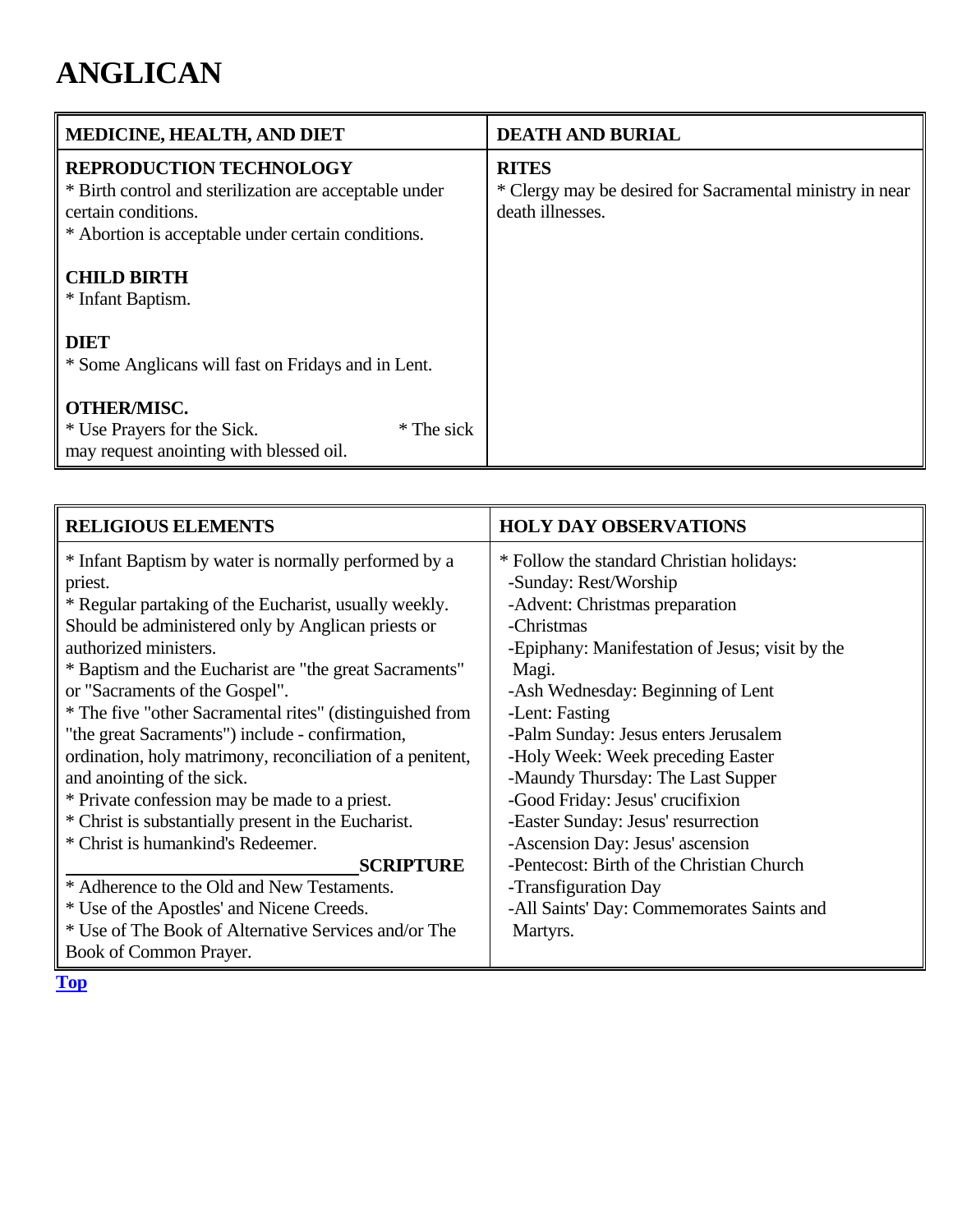## **ASSOCIATED GOSPEL**

<span id="page-6-0"></span>

| <b>MEDICINE, HEALTH, AND DIET</b>                                                            | <b>DEATH AND BURIAL</b>                             |
|----------------------------------------------------------------------------------------------|-----------------------------------------------------|
| <b>REPRODUCTION TECHNOLOGY</b><br>* Abortion allowed only if the physical life of the mother | <b>BURIAL</b><br>* Burial of the dead is preferred. |
| is threatened.                                                                               | <b>CREMATION</b>                                    |
| <b>CHILD BIRTH</b><br>* No infant Baptism. Adult and youth believer's Baptism                | * Cremation is acceptable.                          |
| by immersion; is not necessary for salvation.                                                |                                                     |
| <b>OTHER/MISC.</b>                                                                           |                                                     |
| * Use of prayer, anointing oil, and Laying on of Hands<br>for healing purposes.              |                                                     |

| <b>RELIGIOUS ELEMENTS</b>                                                                                                                                                                                                                                      | <b>HOLY DAY OBSERVATIONS</b>                                                                                                                                                                                                                                                                                                                                                                                                                                                                                        |
|----------------------------------------------------------------------------------------------------------------------------------------------------------------------------------------------------------------------------------------------------------------|---------------------------------------------------------------------------------------------------------------------------------------------------------------------------------------------------------------------------------------------------------------------------------------------------------------------------------------------------------------------------------------------------------------------------------------------------------------------------------------------------------------------|
| * Strongly evangelistic.<br>* No infant Baptism. Adult and youth believer's Baptism<br>by immersion; is not necessary for salvation.<br>* Communion is practiced monthly; is not a Sacrament.<br><b>SCRIPTURE</b><br>* Old and New Testaments.<br>* No creeds. | * Follow the standard Christian holidays:<br>-Sunday: Rest/Worship<br>-Advent: Christmas preparation<br>-Christmas<br>-Epiphany: Manifestation of Jesus; visit by the<br>Magi.<br>-Ash Wednesday: Beginning of Lent<br>-Lent: Fasting<br>-Palm Sunday: Jesus enters Jerusalem<br>-Holy Week: Week preceding Easter<br>-Maundy Thursday: The Last Supper<br>-Good Friday: Jesus' crucifixion<br>-Easter Sunday: Jesus' resurrection<br>-Ascension Day: Jesus' ascension<br>-Pentecost: Birth of the Christian Church |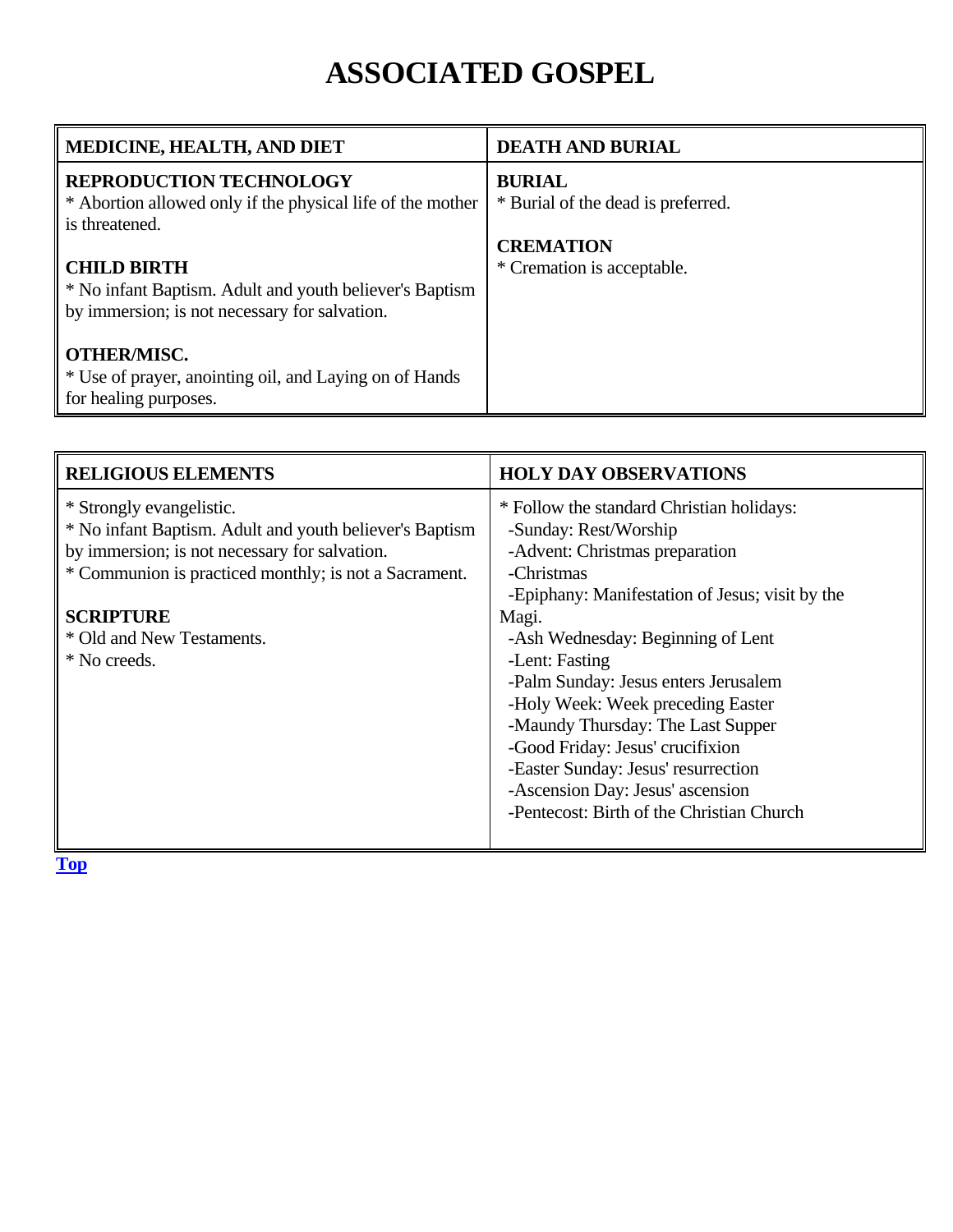# **BAHA'I**

| MEDICINE, HEALTH, AND DIET                                                                                   | <b>DEATH AND BURIAL</b>                                                   |
|--------------------------------------------------------------------------------------------------------------|---------------------------------------------------------------------------|
| <b>REPRODUCTION TECHNOLOGY</b>                                                                               | <b>BODY HANDLING</b>                                                      |
| * Sterilization is prohibited.                                                                               | * The body should be treated with respect and dignity                     |
|                                                                                                              | before and after death.                                                   |
| <b>MEDICAL/SURGICAL</b>                                                                                      | * The body should remain within one hour's distance of<br>the death site. |
| * Drugs or alcohol may be taken when prescribed by a<br>doctor; otherwise, abstinence from alcohol and mind- |                                                                           |
| altering drugs.                                                                                              | <b>BURIAL</b>                                                             |
|                                                                                                              | * Recommended.                                                            |
| <b>DIET</b>                                                                                                  |                                                                           |
| * Consumption of alcohol and use of mind-altering                                                            | <b>CREMATION</b>                                                          |
| drugs is prohibited unless prescribed by a doctor.                                                           | * Not recommended.                                                        |
| * Fasting and prayer usually performed in conjunction                                                        |                                                                           |
| with medical techniques.                                                                                     | <b>EMBALMING</b>                                                          |
| * Annual period of fasting: sunrise to sunset Mar 2-20.                                                      | * Should only be done when it is required by law.                         |
|                                                                                                              | <b>RITES</b>                                                              |
|                                                                                                              | * For persons over 15 years, the Prayer of the Dead is to                 |
|                                                                                                              | be recited at the burial.                                                 |
|                                                                                                              |                                                                           |
|                                                                                                              | <b>SPECIAL NOTES</b>                                                      |
|                                                                                                              | * The soul leaves the body upon death.                                    |
|                                                                                                              | * The chaplain or charge nurse should notify the nearest                  |
|                                                                                                              | Spiritual Assembly before proceeding with any                             |
|                                                                                                              | arrangements.                                                             |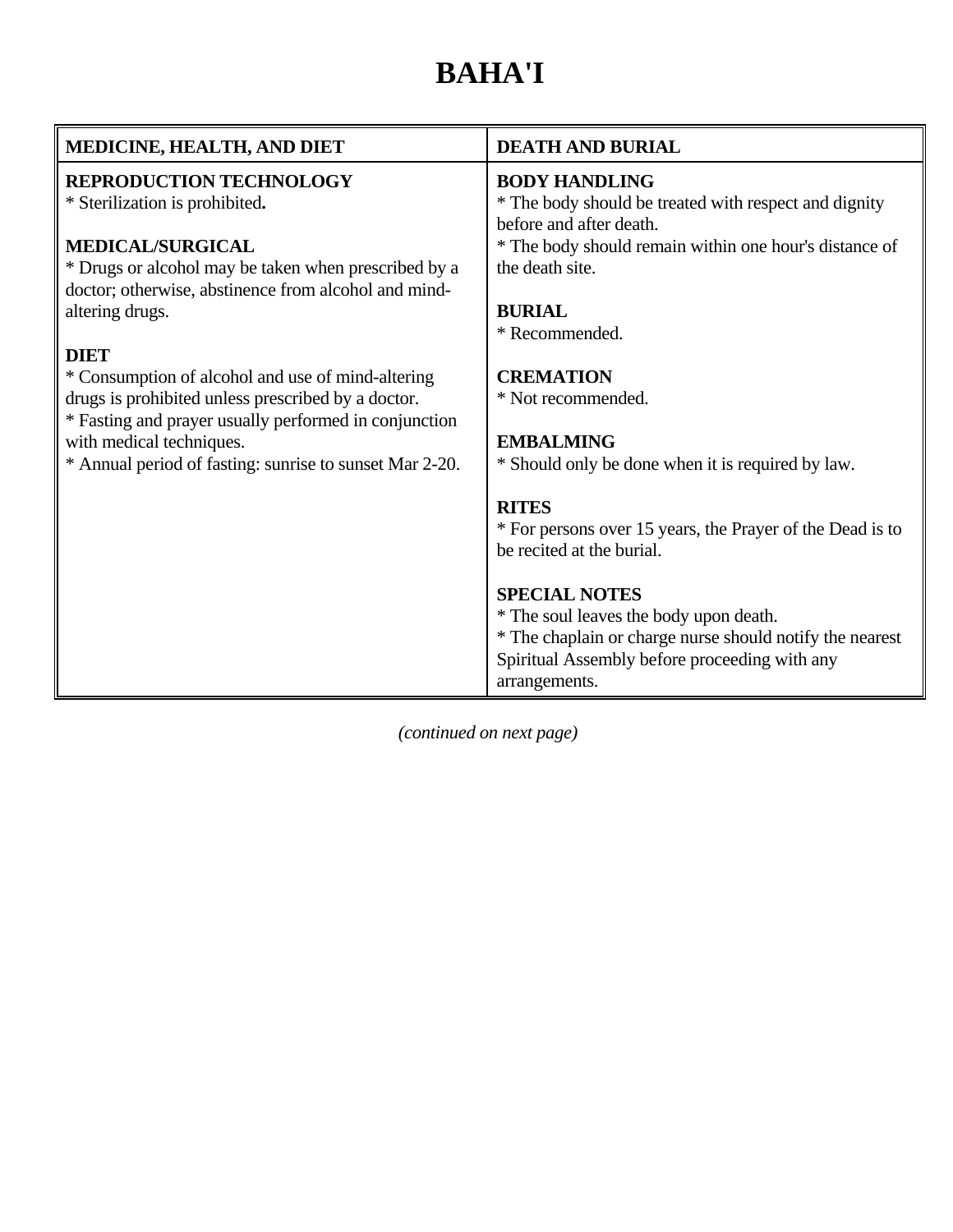# **BAHA'I**

| <b>RELIGIOUS ELEMENTS</b>                                                                                                                                                                                                                                                                                                                                                                                                                                                                                                                                                                                                                                                                                                                                                                                                                                                            | <b>HOLY DAY OBSERVATIONS</b>                                                                                                                                                                                                                                                                                                                                                                                                                                                                                                                                                                                                                |
|--------------------------------------------------------------------------------------------------------------------------------------------------------------------------------------------------------------------------------------------------------------------------------------------------------------------------------------------------------------------------------------------------------------------------------------------------------------------------------------------------------------------------------------------------------------------------------------------------------------------------------------------------------------------------------------------------------------------------------------------------------------------------------------------------------------------------------------------------------------------------------------|---------------------------------------------------------------------------------------------------------------------------------------------------------------------------------------------------------------------------------------------------------------------------------------------------------------------------------------------------------------------------------------------------------------------------------------------------------------------------------------------------------------------------------------------------------------------------------------------------------------------------------------------|
| * Founded by Baha'u'llah<br>* Worship of one God<br>* Belief in oneness of God, the oneness of religion, and<br>the oneness of humanity<br>* All great religions and prophets are divine in origin<br>* Strongly against prejudice in race, religion, and gender<br>* There is harmony between religious and scientific truth<br>* Desire to eliminate extreme wealth and poverty<br>* Begging is forbidden.<br>* Seek chastity before, and fidelity within marriage<br>* Each individual is responsible for her/his own search<br>for truth<br>* There is no church-style setting. Feasts and gatherings<br>are often held in homes, a rented hall or Baha'i centre.<br>* Local Spiritual Assemblies are formed from nine<br>elected members<br><b>SCRIPTURE</b><br>* Works by Bab, Baha'u'llah and 'Abdu'l-Baha.<br>* Works by Shoghi Effendi are authoritative but not<br>sacred. | * Daily prayers and readings of Scripture and sacred<br>writings, carried out by the individual believer.<br>* The Baha'i holy days are as follows:<br>-Ridvan: Baha'u'llah declared his mission (1863)<br>-Declaration of the Bab: Announcement of new faith<br>(1844)<br>-Ascension of Baha'u'llah: Anniversary of death (1892)<br>-Martyrdom of Bab: Anniversary of execution (1844)<br>-Birth of Bab (1819)<br>-Birth of Baha'u'llah (1817)<br>-Naw Ruz: New Year<br>-Day of Covenant: celebration of 'Abdu'l-Baha's<br>Appointment<br>-Ascension of 'Abdu'l-Baha: Anniversary of death (1921)<br>-Intercalary Days<br>-The Baha'i Fast |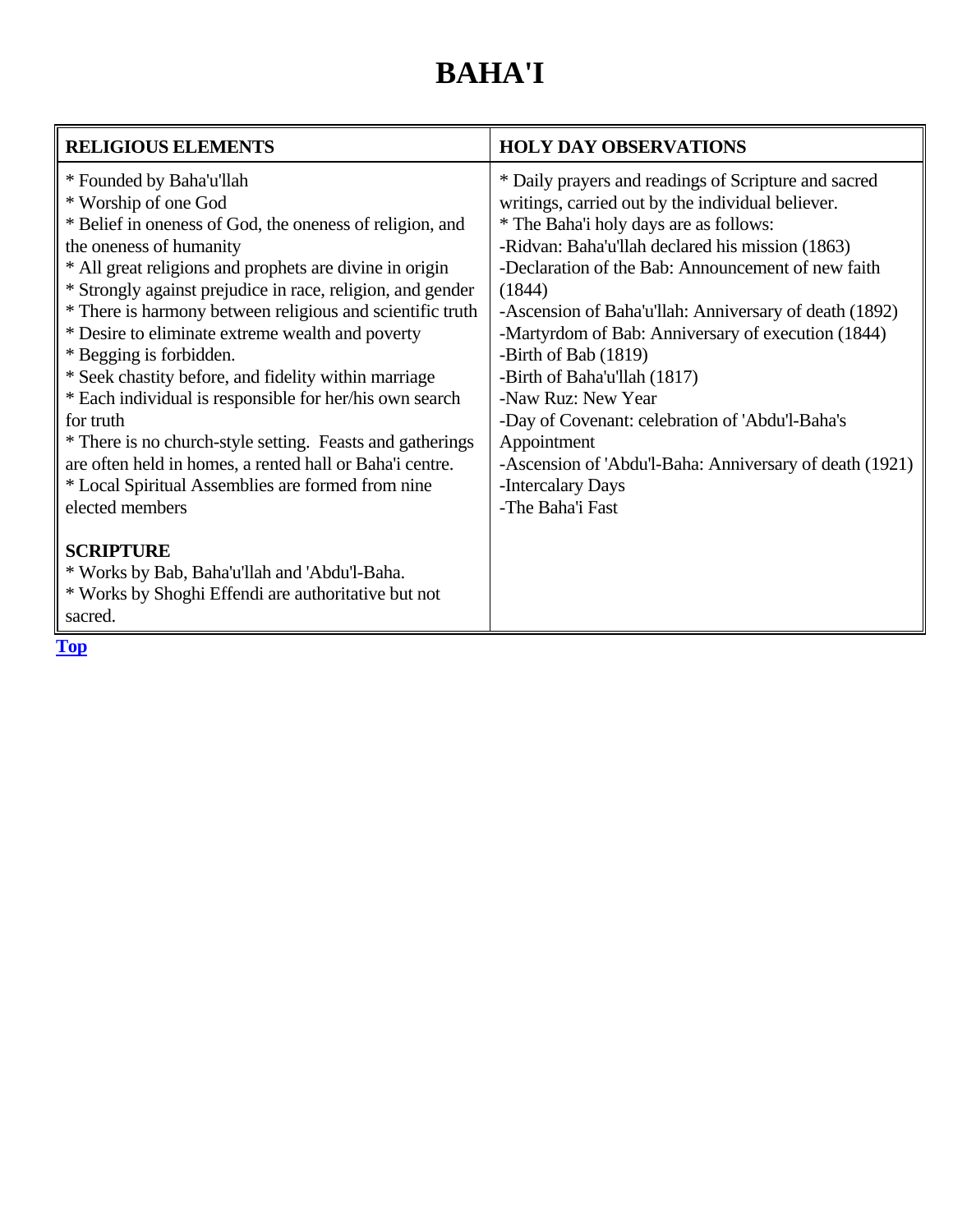### **BAPTIST**

<span id="page-9-0"></span>

| MEDICINE, HEALTH, AND DIET                                                                                                  | <b>DEATH AND BURIAL</b> |
|-----------------------------------------------------------------------------------------------------------------------------|-------------------------|
| <b>REPRODUCTION TECHNOLOGY</b><br>* Many would oppose abortion.                                                             |                         |
| <b>CHILD BIRTH</b><br>* No infant Baptism. Adult believer's Baptism by<br>immersion. Baptism is not required for salvation. |                         |
| <b>MEDICAL/SURGICAL</b><br>* A small minority may resist medical treatment.                                                 |                         |
| <b>DIET</b><br>* Many would abstain from alcohol.                                                                           |                         |
| <b>OTHER/MISC.</b><br>* Use of prayer and (for some) Laying on of Hands for<br>healing purposes.                            |                         |

| <b>RELIGIOUS ELEMENTS</b>                             | <b>HOLY DAY OBSERVATIONS</b>                |
|-------------------------------------------------------|---------------------------------------------|
| * Tolerance and liberty towards ideas and beliefs.    | * Follow these standard Christian holidays: |
|                                                       | -Sunday: Rest/Worship                       |
| * No infant Baptism. Adult believer's Baptism by      | -Advent: Christmas preparation              |
| immersion. Baptism is not required for salvation.     | -Christmas                                  |
|                                                       | -Palm Sunday: Jesus enters Jerusalem        |
| * Communion is practiced monthly; is not a Sacrament. | -Good Friday: Jesus' crucifixion            |
|                                                       | -Easter Sunday: Jesus' resurrection         |
| <b>SCRIPTURE</b>                                      |                                             |
| * Old and New Testaments.                             |                                             |
|                                                       |                                             |
| * No creeds.                                          |                                             |
|                                                       |                                             |
| * Freedom of interpretation.                          |                                             |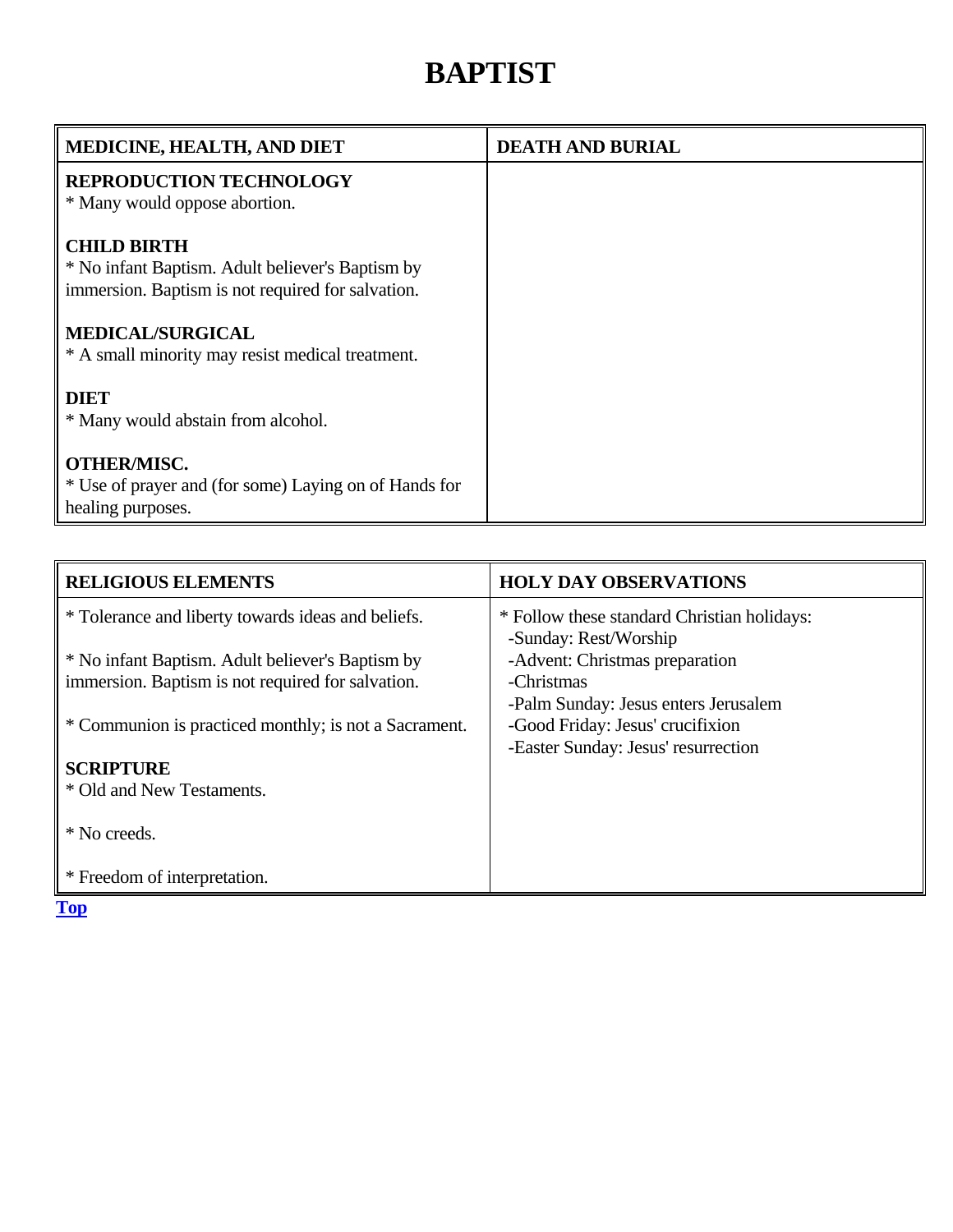### **BRETHREN ASSEMBLIES**

<span id="page-10-0"></span>

| MEDICINE, HEALTH, AND DIET                              | <b>DEATH AND BURIAL</b>            |
|---------------------------------------------------------|------------------------------------|
| <b>REPRODUCTION TECHNOLOGY</b>                          | <b>BURIAL</b>                      |
| * Abortion only if the physical life of the mother is   | * Burial of the dead is preferred. |
| threatened.                                             |                                    |
|                                                         | <b>CREMATION</b>                   |
| <b>CHILD BIRTH</b>                                      | * Cremation is acceptable.         |
| * No infant Baptism. Adult and youth believer's Baptism |                                    |
| by immersion. Baptism not necessary for salvation.      |                                    |
| <b>OTHER/MISC.</b>                                      |                                    |
| * Use of prayer, anointing oil, and Laying on of Hands  |                                    |
| for healing purposes.                                   |                                    |

| <b>RELIGIOUS ELEMENTS</b>                               | <b>HOLY DAY OBSERVATIONS</b>                                         |
|---------------------------------------------------------|----------------------------------------------------------------------|
| * Evangelistic.                                         | * Follow these standard Christian holidays:<br>-Sunday: Rest/Worship |
| * No infant Baptism. Adult and youth believer's Baptism | -Christmas                                                           |
| by immersion. Baptism not necessary for salvation.      | -Good Friday: Jesus' crucifixion                                     |
|                                                         | -Easter Sunday: Jesus' resurrection                                  |
| * Communion is practiced weekly; is not a Sacrament.    |                                                                      |
|                                                         |                                                                      |
| <b>SCRIPTURE</b>                                        |                                                                      |
| * Old and New Testaments.                               |                                                                      |
|                                                         |                                                                      |
| * No creeds.                                            |                                                                      |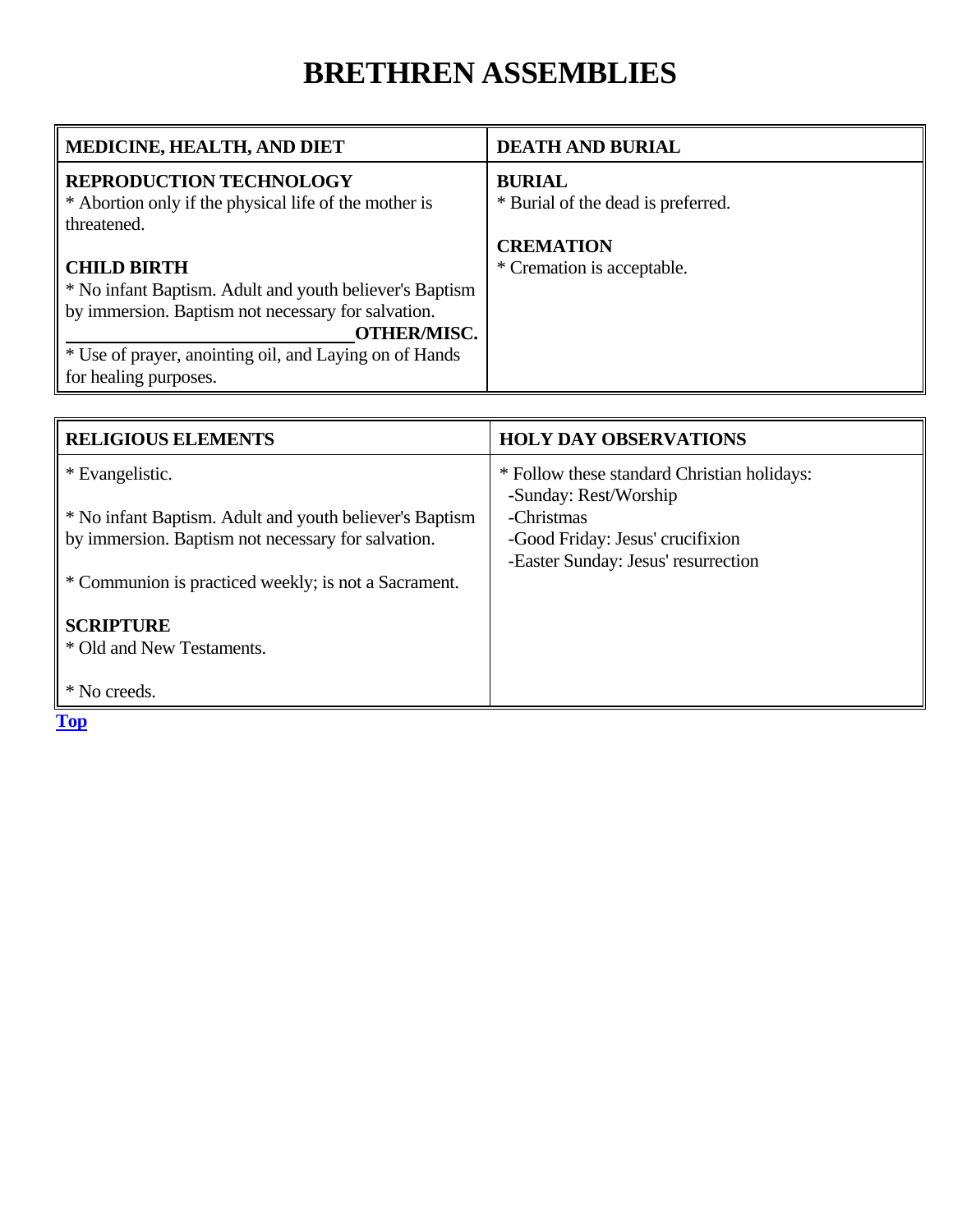### **BRETHREN IN CHRIST**

<span id="page-11-0"></span>

| <b>MEDICINE, HEALTH, AND DIET</b>                                                                              | <b>DEATH AND BURIAL</b> |
|----------------------------------------------------------------------------------------------------------------|-------------------------|
| <b>REPRODUCTION TECHNOLOGY</b><br>* Abortion allowed only if the physical life of the mother<br>is threatened. |                         |
| <b>CHILD BIRTH</b><br>* No infant Baptism. Adult believer's Baptism by<br>immersion.                           |                         |
| <b>DIET</b><br>* Total abstinence from alcohol and tobacco.                                                    |                         |
| <b>OTHER/MISC.</b><br>* Prayer, anointing oil, and Laying on of Hands are all<br>used for healing purposes.    |                         |

| <b>RELIGIOUS ELEMENTS</b>                               | <b>HOLY DAY OBSERVATIONS</b>                |
|---------------------------------------------------------|---------------------------------------------|
| * No infant Baptism. Adult believer's Baptism by        | * Follow these standard Christian holidays: |
| immersion. It is an ordinance, not a Sacrament.         | -Sunday: Rest/Worship                       |
|                                                         | -Advent: Christmas preparation              |
| * Communion is practiced and includes foot washing and  | -Christmas                                  |
| the love feast. It is an ordinance, not a Sacrament.    | -Palm Sunday: Jesus enters Jerusalem        |
|                                                         | -Holy Week: Week preceding Easter           |
| * Prayer, anointing oil, and Laying on of Hands are all | -Maundy Thursday: The Last Supper           |
| used for healing purposes.                              | -Good Friday: Jesus' crucifixion            |
|                                                         | -Easter Sunday: Jesus' resurrection         |
| * Strive for a simple life and attempt to avoid luxury. | -Pentecost: Birth of the Christian Church   |
|                                                         |                                             |
| <b>SCRIPTURE</b>                                        |                                             |
| * Old and New Testaments.                               |                                             |
|                                                         |                                             |
| * No creeds.                                            |                                             |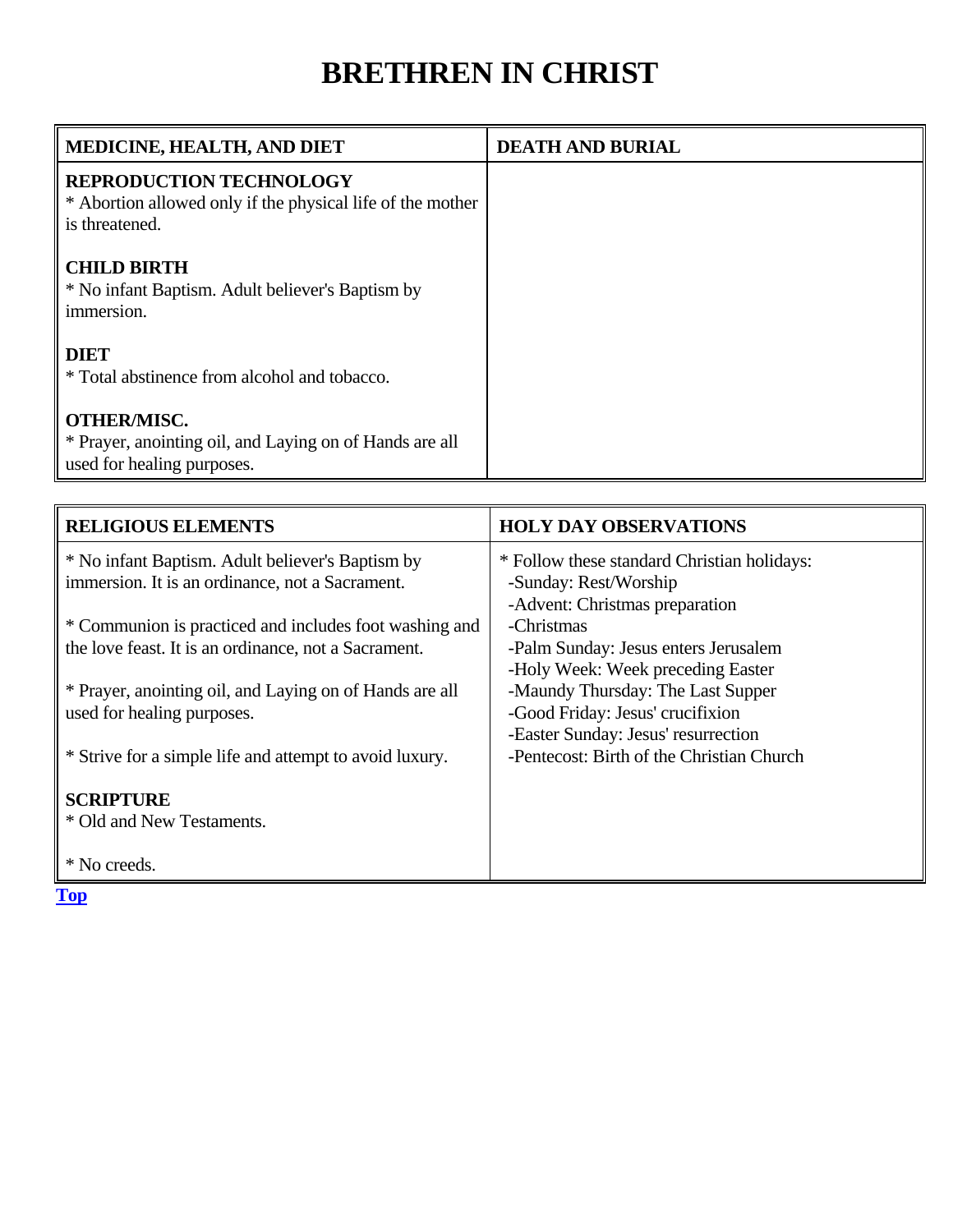#### **BUDDHISM**

<span id="page-12-0"></span>

| MEDICINE, HEALTH, AND DIET                                  | <b>DEATH AND BURIAL</b>                                   |
|-------------------------------------------------------------|-----------------------------------------------------------|
| <b>REPRODUCTION TECHNOLOGY</b>                              | <b>BODY HANDLING</b>                                      |
| * Abortion allowed for therapeutic reasons.                 | * After death, the body is to be washed by a designated   |
|                                                             | member of the Buddhist community.                         |
| <b>MEDICAL/SURGICAL</b>                                     | <b>CREMATION</b>                                          |
| * Persons may be reluctant to use medication or medical     | * The body is to be cremated.                             |
| techniques, preferring the body's self-healing capabilities | <b>RITES</b>                                              |
| if possible. This is especially significant on religious    | * Loved ones may conduct Last Rite Chanting at the        |
| holidays.                                                   | bedside.                                                  |
|                                                             | * A person may choose to transfer merit to the deceased.  |
| <b>DIET</b>                                                 | <b>SPECIAL</b>                                            |
| * There is strong encouragement for vegetarianism.          | <b>NOTES</b>                                              |
| * The use of intoxicants is discouraged.                    | * Dying individual may wish to be left alone to meditate. |
|                                                             | * Death reflects the lack of permanence and the constant  |
| <b>OTHER/MISC.</b>                                          | possibility for change.                                   |
| * Meditation is used to relax mind and body, which in       | * For cultural variations please contact the appropriate  |
| turn may aid in healing. Privacy is required for this.      | temple.                                                   |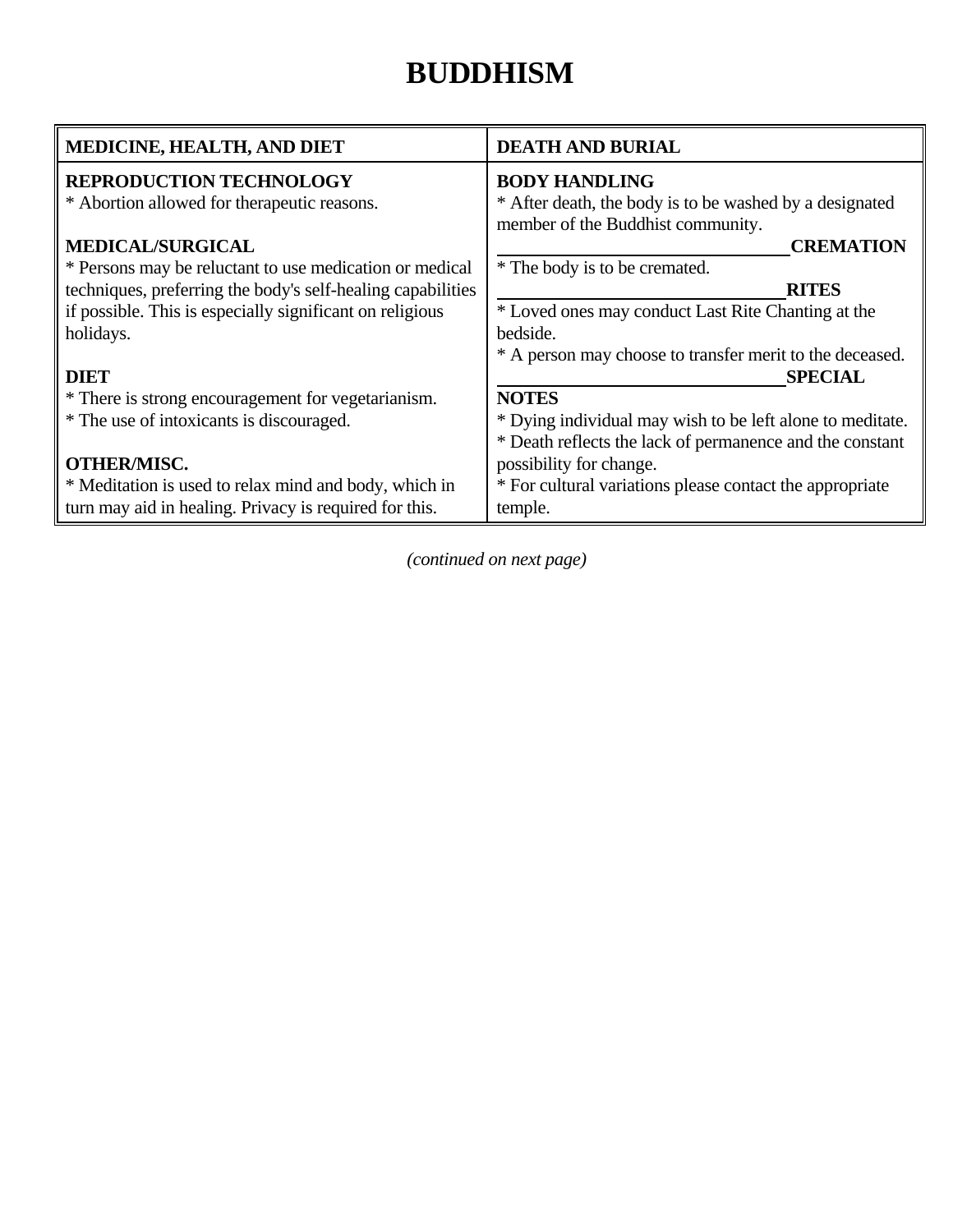### **BUDDHISM**

<span id="page-13-0"></span>

| <b>RELIGIOUS ELEMENTS</b>                                                                                                                                                                                                                                                                                                                                                                                                                                                                                                                                                                                                                                                                                                                                                                                                                                                                                                                                                                                                                                                                        | <b>HOLY DAY OBSERVATIONS</b>                                                                                                                                                                                                                                                                                                                                       |
|--------------------------------------------------------------------------------------------------------------------------------------------------------------------------------------------------------------------------------------------------------------------------------------------------------------------------------------------------------------------------------------------------------------------------------------------------------------------------------------------------------------------------------------------------------------------------------------------------------------------------------------------------------------------------------------------------------------------------------------------------------------------------------------------------------------------------------------------------------------------------------------------------------------------------------------------------------------------------------------------------------------------------------------------------------------------------------------------------|--------------------------------------------------------------------------------------------------------------------------------------------------------------------------------------------------------------------------------------------------------------------------------------------------------------------------------------------------------------------|
| * There is no belief in a soul or a god<br>* One is continually reborn until enlightenment is<br>reached. This is obtained by following Buddha and<br>gaining a Buddha nature. (Buddha means "the Awakened                                                                                                                                                                                                                                                                                                                                                                                                                                                                                                                                                                                                                                                                                                                                                                                                                                                                                       | * Daily meditation and prayer in front of a Butsudan<br>(altar with Buddha statue, incense, flowers, candles,<br>fruits {oranges}, Buddhist Rosary of 108 beads, and<br>table cloth)                                                                                                                                                                               |
| One''.<br>* Adherents aim for a lifestyle that is mid-way between<br>the extremes of asceticism and self indulgence.<br>* The schools of Buddhism are:<br>- Theravada: Oldest form<br>- Mahayana: Most common form in Canada. Two<br>major sub-groups: Zen and Tibetan<br>* There are Four Noble Truths:<br>- Suffering is universal<br>- Selfish desire leads to suffering<br>- Suffering can be relieved<br>- Suffering is relieved by the 8-fold path<br>* The Eight-fold Path:<br>- Right Views<br>- Right Intent<br>- Right Speech<br>- Right Conduct<br>- Right Livelihood<br>- Right Effort<br>- Right Mindfulness<br>- Right Concentration<br>* There are Five Moral Precepts. Adherents undertake to<br>train themselves<br>- not to kill<br>- not to use wrongful speech (i.e. lie)<br>- not to take what has not been given<br>- not to engage in sexual misconduct<br>- not to place oneself under the influence of<br>alcohol or drugs<br>* There are four recognized segments of society:<br>monks, nuns, laymen, laywomen.<br>*There are ordained Sangha leaders, and lay leaders | * Ceremonies vary with sect although some major days<br>are as follows:<br>-St. Shinran Memorial Day: Remembrance of Shinran<br>-Nirvana Day: Buddha's final enlightenment<br>-Buddha Day: Buddha's birthday<br>-St. Shinran's Birthday<br>-Obon Service: Ancestors Day<br>-BCC Day: Buddhist Churches of Canada Day<br>-Bodhi Day: Concentration on enlightenment |
| (each temple is different)                                                                                                                                                                                                                                                                                                                                                                                                                                                                                                                                                                                                                                                                                                                                                                                                                                                                                                                                                                                                                                                                       |                                                                                                                                                                                                                                                                                                                                                                    |
| <b>SCRIPTURE</b><br>* The Tipitaka<br>* The Dhammapada<br>* Diamond Sutra (Mahayana)<br>* Good Fortune Sutra (Theravada)<br>* writings by other teachers Top                                                                                                                                                                                                                                                                                                                                                                                                                                                                                                                                                                                                                                                                                                                                                                                                                                                                                                                                     |                                                                                                                                                                                                                                                                                                                                                                    |

### **CHRISTADELPHIAN**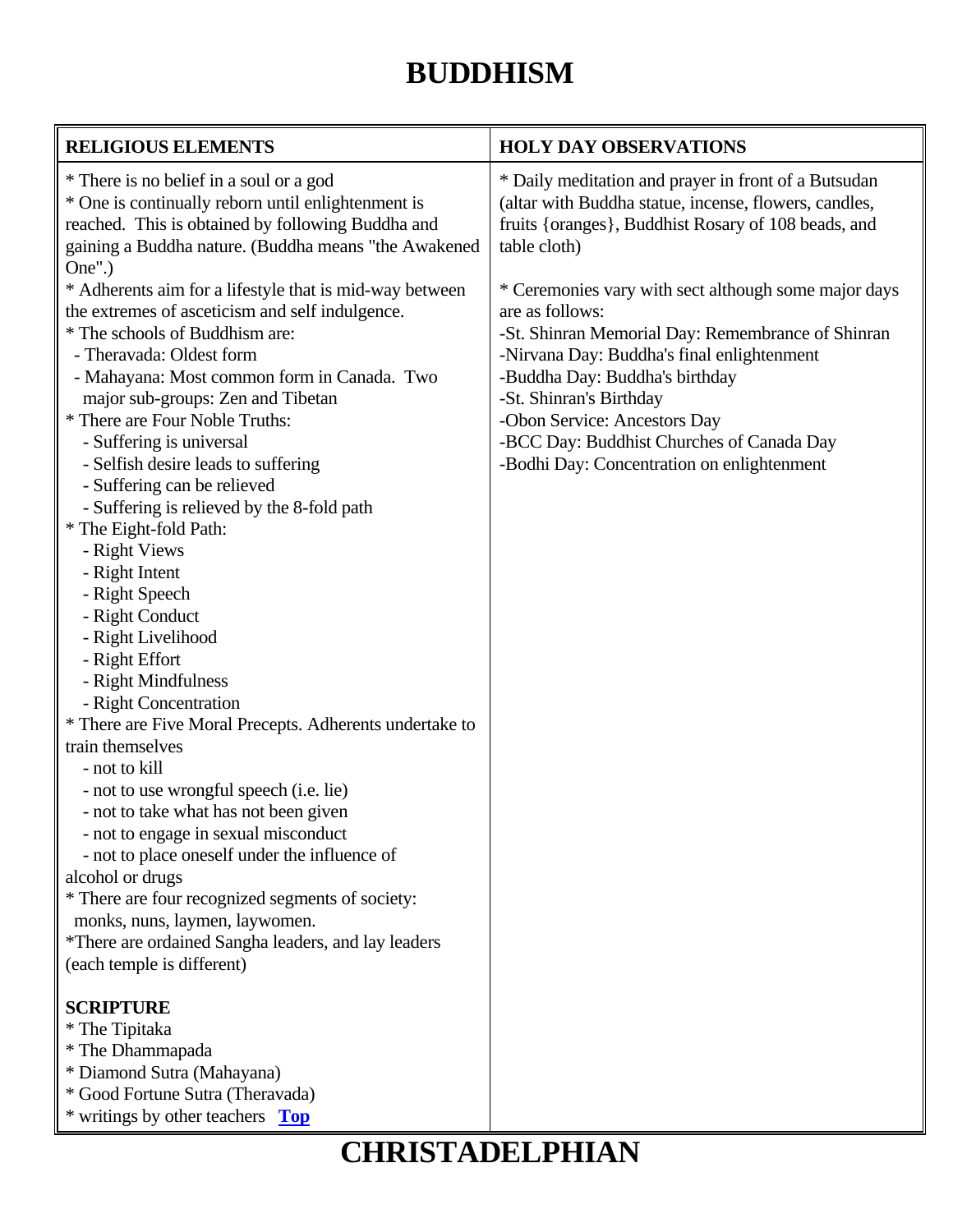| <b>MEDICINE, HEALTH, AND DIET</b> | <b>DEATH AND BURIAL</b>                                                                                                                                                 |
|-----------------------------------|-------------------------------------------------------------------------------------------------------------------------------------------------------------------------|
|                                   | <b>BURIAL/CREMATION</b><br>* Earth burial is most commonly used by<br>Christadelphians, but cremation is chosen by some. (It is<br>an individual choice of preference.) |
|                                   | <b>RITES</b><br>* A funeral or memorial service is usually conducted by<br>one of the brethren.                                                                         |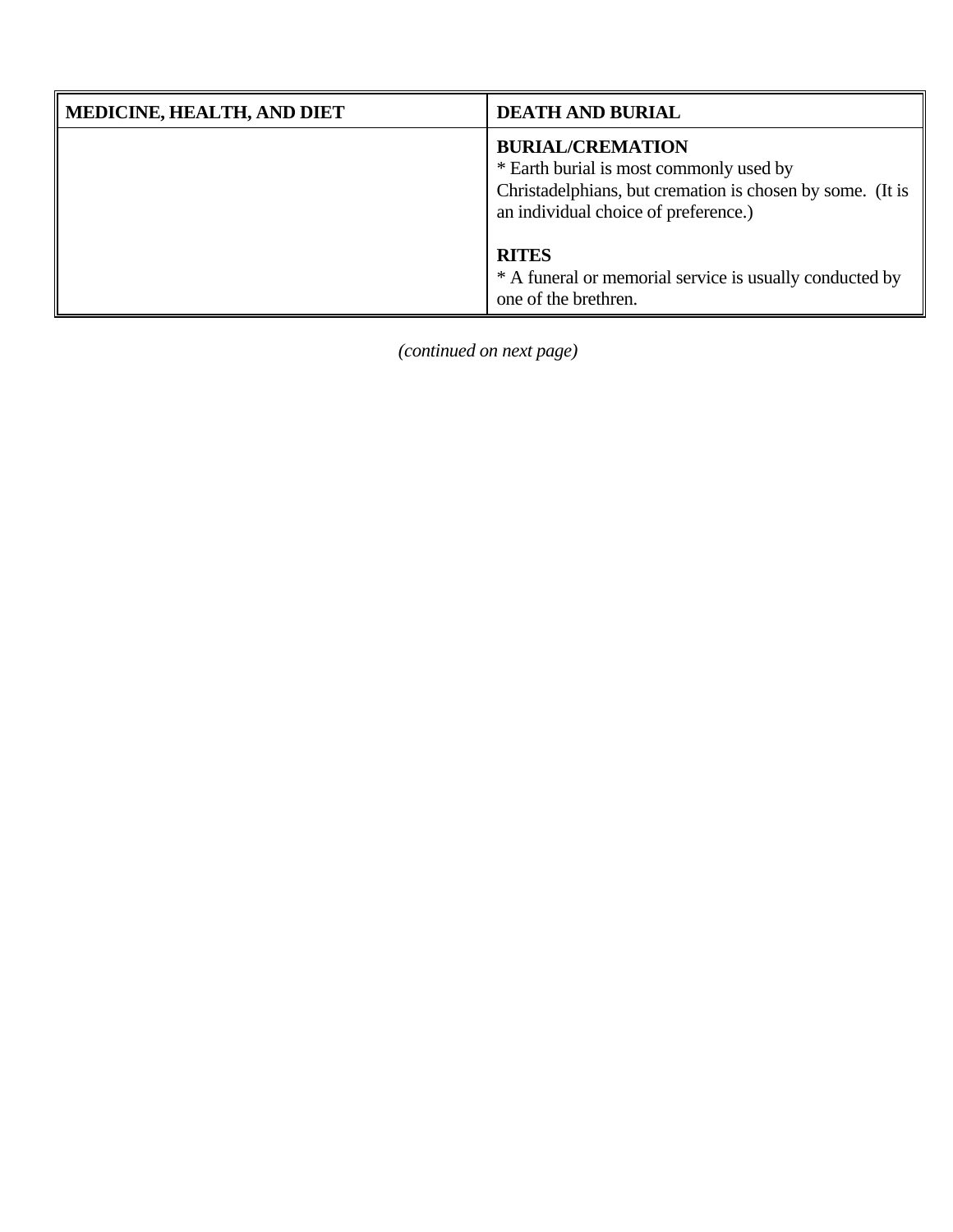# **CHRISTADELPHIAN**

| <b>RELIGIOUS ELEMENTS</b>                                                                                                                                                                                                                                                                                                                                                                                                                                                                                                                                                                                                                                                                                                                                                                                                                                                                                                                                                                                                                                                                                                                                                                                                                                                                                                                                                                                         | <b>HOLY DAY OBSERVATIONS</b>                                                                                                                                                                                                                                                                                                                                                                                                                                                                                                  |
|-------------------------------------------------------------------------------------------------------------------------------------------------------------------------------------------------------------------------------------------------------------------------------------------------------------------------------------------------------------------------------------------------------------------------------------------------------------------------------------------------------------------------------------------------------------------------------------------------------------------------------------------------------------------------------------------------------------------------------------------------------------------------------------------------------------------------------------------------------------------------------------------------------------------------------------------------------------------------------------------------------------------------------------------------------------------------------------------------------------------------------------------------------------------------------------------------------------------------------------------------------------------------------------------------------------------------------------------------------------------------------------------------------------------|-------------------------------------------------------------------------------------------------------------------------------------------------------------------------------------------------------------------------------------------------------------------------------------------------------------------------------------------------------------------------------------------------------------------------------------------------------------------------------------------------------------------------------|
| * Founded by John Thomas (1805-1871).<br>* Strict monotheists: there is one God, the Father, who<br>created the world and has purpose for it.<br>* The Holy Spirit is God's own power, by which He<br>works out His will.<br>* Jesus is the Son of God; also son of man born of the<br>virgin Mary. Jesus overcame all temptation and died to<br>save his followers from sin and death. God raised Jesus<br>from the dead. Jesus ascended to heaven, but he will<br>return, and will raise & judge the responsible dead,<br>rewarding immortality to the faithful. Jesus will be King<br>over the restored Kingdom of God in Israel, and over the<br>whole world.<br>* The devil is not a supernatural being but is another<br>name for sin, destroyed only in Jesus.<br>* Salvation involves (1) covering from sin through<br>Christ, and (2) freedom from sin and death at his second<br>coming. Repentance and baptism into Christ (adult<br>immersion) are necessary for ultimate salvation; so is the<br>following of Christ in one's daily life.<br>* When man dies he ceases to exist  there is no further<br>conscious existence. Resurrection of the faithful, at<br>Christ's return, is the only hope for new life.<br>* Each assembly (congregation) is autonomous. The<br>assembly is a lay community whose leadership is elected<br>or appointed to serve, without remuneration.<br><b>SCRIPTURE</b> | * Sunday is the weekly meeting for the purpose of<br>worship, exhortation, and the Memorial Service (sharing<br>of bread and wine in memory of Jesus Christ). Also held<br>are Sunday School Classes for children and adults.<br>* Mid-week Bible Study Classes are offered for further<br>advancement of scriptural knowledge.<br>* Public Lectures are held regularly for the proclamation<br>of the Gospel message.<br>* Christadelphian Youth Circle - a Bible Study,<br>recreation and social activity for young people. |
| * The Holy Bible (any reliable translation) - this is the<br>only true message from God, and is entirely given by<br>Him.                                                                                                                                                                                                                                                                                                                                                                                                                                                                                                                                                                                                                                                                                                                                                                                                                                                                                                                                                                                                                                                                                                                                                                                                                                                                                         |                                                                                                                                                                                                                                                                                                                                                                                                                                                                                                                               |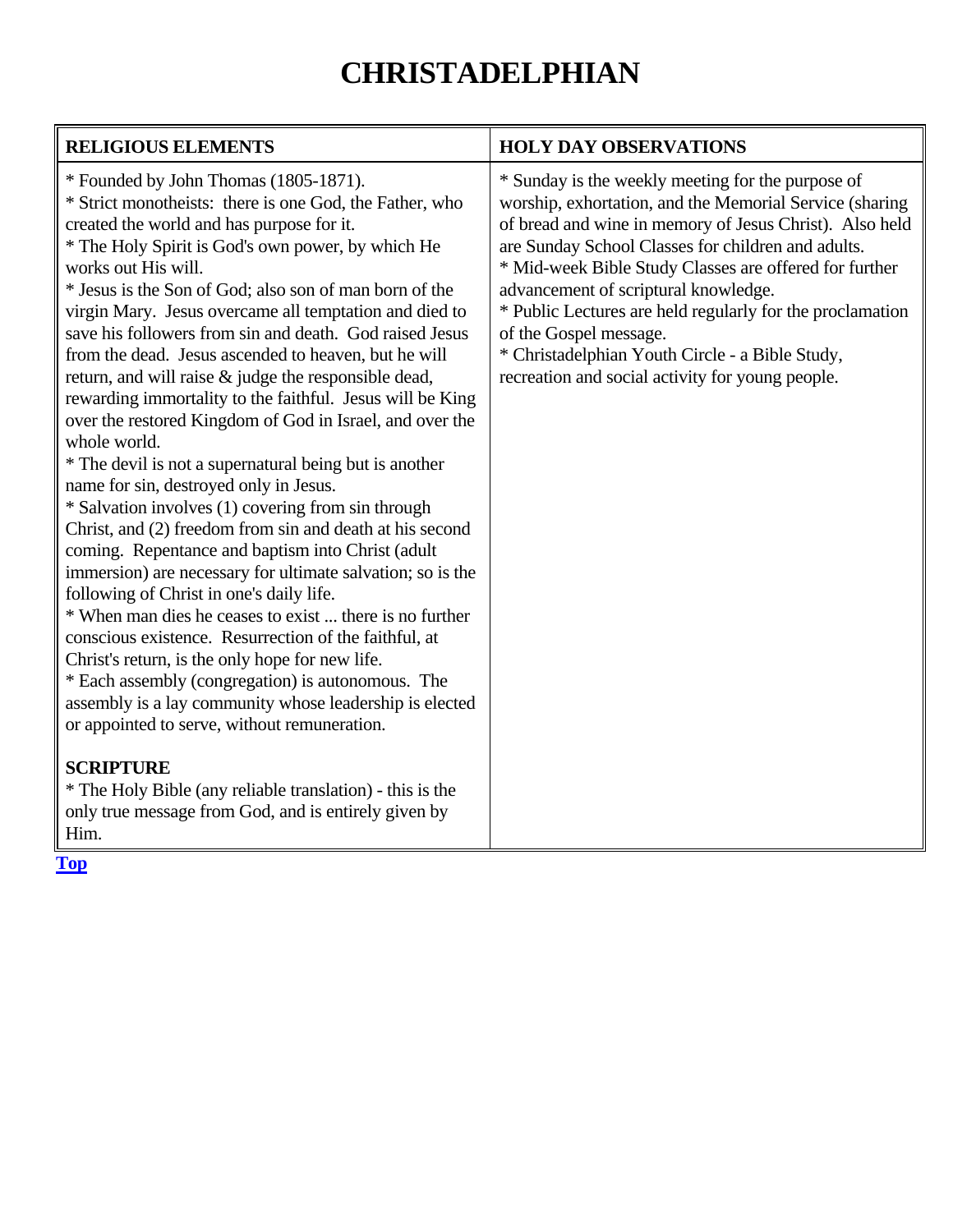#### **CHRISTIAN REFORMED**

<span id="page-16-0"></span>

| <b>MEDICINE, HEALTH, AND DIET</b>                         | <b>DEATH AND BURIAL</b> |
|-----------------------------------------------------------|-------------------------|
| <b>REPRODUCTION TECHNOLOGY</b>                            |                         |
| * Abortion only if the life of the mother is at risk.     |                         |
| <b>CHILD BIRTH</b>                                        |                         |
| * Infant Baptism by sprinkling is a Sacrament,            |                         |
| performed only by ordained clergy. It is not necessary    |                         |
| for salvation.                                            |                         |
|                                                           |                         |
| <b>OTHER/MISC.</b>                                        |                         |
| * Use of prayer, anointing oil, and Laying on of Hands is |                         |
| practiced by some members of the clergy, in some          |                         |
| congregations, for healing purposes.                      |                         |

| <b>RELIGIOUS ELEMENTS</b>                                 | <b>HOLY DAY OBSERVATIONS</b>                     |
|-----------------------------------------------------------|--------------------------------------------------|
| * Infant Baptism by sprinkling is a Sacrament, but is not | * Follow mostly the standard Christian holidays: |
| necessary for salvation.                                  | -Sunday: Rest/Worship                            |
|                                                           | -Advent: Christmas preparation                   |
| * Communion, practiced at different intervals by          | -Christmas                                       |
| different congregations, is a Sacrament.                  | -Old Year's Eve                                  |
|                                                           | -New Year's Morning                              |
| * Use of prayer, anointing oil, and Laying on of Hands    | -Prayer Day (a Wednesday in March)               |
| for healing purposes.                                     | -Palm Sunday: Jesus enters Jerusalem             |
|                                                           | -Good Friday: Jesus' crucifixion                 |
| <b>SCRIPTURE</b>                                          | -Easter Sunday: Jesus' resurrection              |
| * Old and New Testaments are considered the inspired      | -Ascension Day: Jesus' ascension                 |
| Word of God, sufficient for life and salvation.           | -Pentecost: Birth of the Christian Church        |
|                                                           | -Thanksgiving Day                                |
| * Use of Apostles', Nicene, and Athanasian Creeds.        | -Reformation Sunday                              |
| * Confessions:                                            |                                                  |
| -Heidelburg Catechism                                     |                                                  |
| -Canons of Dort                                           |                                                  |
| -Belgic Confession                                        |                                                  |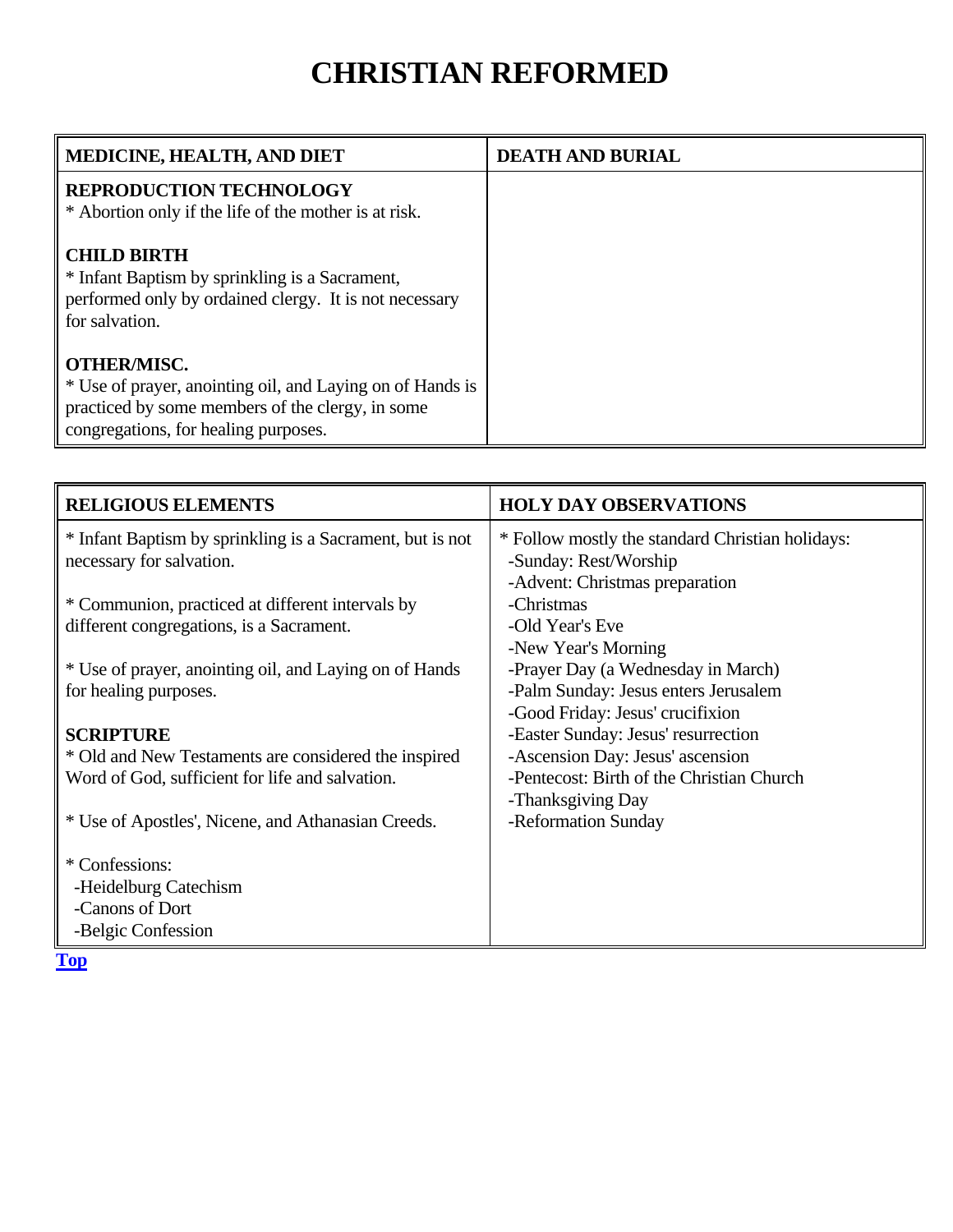### **CHRISTIAN SCIENCE**

<span id="page-17-0"></span>

| <b>MEDICINE, HEALTH, AND DIET</b>                                                                                                            | <b>DEATH AND BURIAL</b> |
|----------------------------------------------------------------------------------------------------------------------------------------------|-------------------------|
| <b>MEDICAL/SURGICAL</b><br>* Decline any diagnostic procedures (eg. biopsies) or<br>medical treatments (eg. medications, blood transfusions) |                         |
| * Decline immunization/vaccines unless required by<br>law.                                                                                   |                         |
| * Reject precautionary measures such as quarantine.                                                                                          |                         |
| <b>DIET</b><br>* Abstinence from alcohol, tobacco, coffee, and drugs.                                                                        |                         |
| <b>OTHER/MISC.</b><br>* Healing comes through faith in God alone.                                                                            |                         |

| <b>RELIGIOUS ELEMENTS</b>                                                                                                                                                                                                                                                                                                                                                                                                      | <b>HOLY DAY OBSERVATIONS</b> |
|--------------------------------------------------------------------------------------------------------------------------------------------------------------------------------------------------------------------------------------------------------------------------------------------------------------------------------------------------------------------------------------------------------------------------------|------------------------------|
| * Matter and evil are illusionary and do not exist.<br>* Spirit is real and exists for eternity.<br>* Man is really sinless and free.<br>* Sickness, accident, and death only seem to be real; so<br>healing is spiritual renewal. No medical interventions are<br>allowed, only trust in God and realization of divine truth.<br>* Weekly services led by lay persons.<br>* Importance is placed on thanksgiving celebration. |                              |
| <b>SCRIPTURE</b><br>* Use of the Bible, with "Science and Health with Key to<br>the Scriptures" as an aid.                                                                                                                                                                                                                                                                                                                     |                              |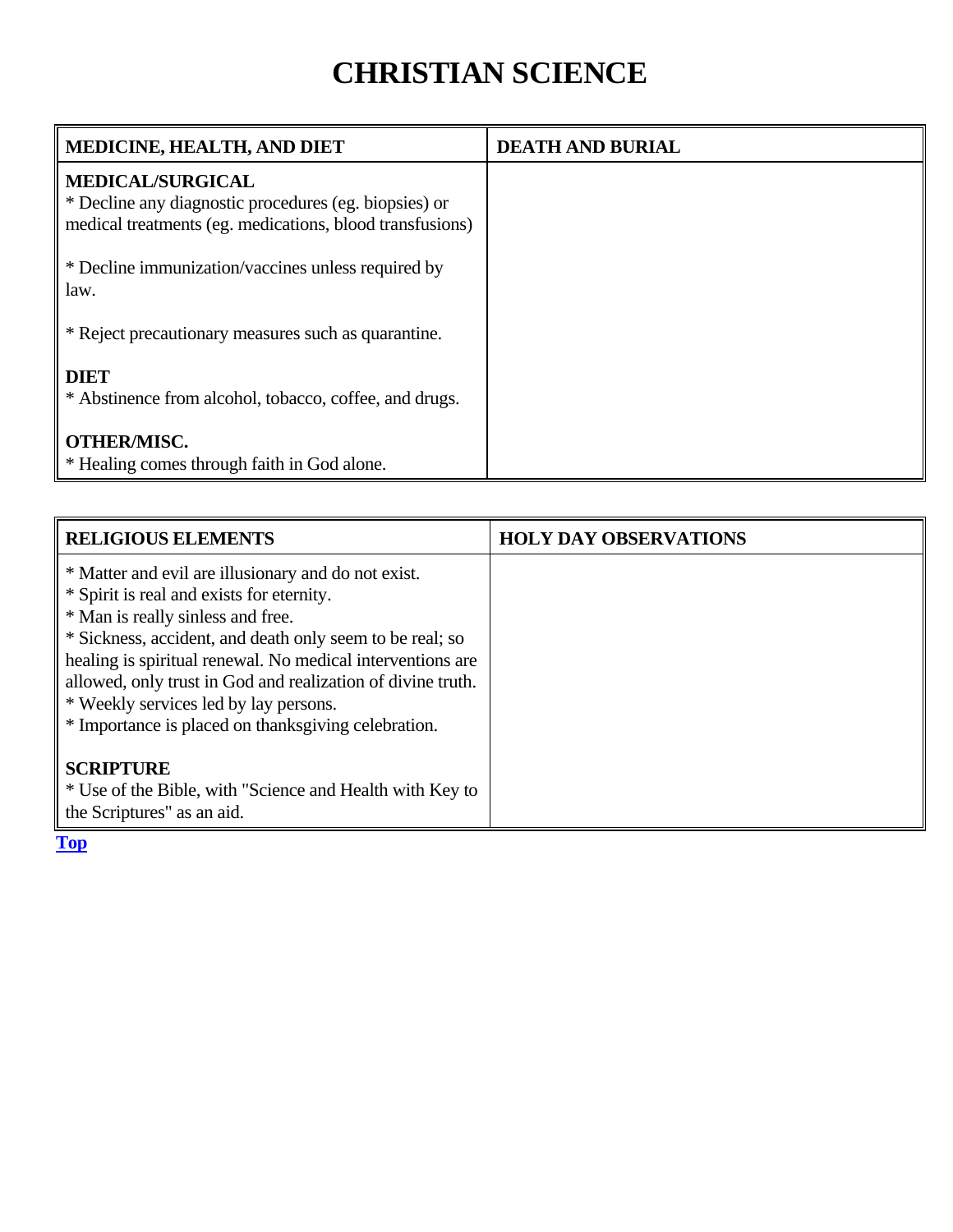#### <span id="page-18-0"></span>**CHURCH OF CHRIST; CHRISTIAN CHURCHES/CHURCHES OF CHRIST; CHRISTIAN CHURCH (DISCIPLES OF CHRIST)**

| <b>MEDICINE, HEALTH, AND DIET</b>                                                                                                | <b>DEATH AND BURIAL</b> |
|----------------------------------------------------------------------------------------------------------------------------------|-------------------------|
| <b>CHILD BIRTH</b><br>* No infant Baptism. Youth and adult believer's<br>Baptism by immersion.                                   |                         |
| <b>OTHER/MISC.</b><br>* Use of prayer; individuals may request anointing of oil,<br>and Laying on of Hands for healing purposes. |                         |

| <b>RELIGIOUS ELEMENTS</b>                                                     | <b>HOLY DAY OBSERVATIONS</b>                                         |
|-------------------------------------------------------------------------------|----------------------------------------------------------------------|
| * Weekly Communion.                                                           | * Follow these standard Christian holidays:<br>-Sunday: Rest/Worship |
| * No infant Baptism. Youth and adult believer's Baptism<br>by immersion.      | -Christmas<br>-Easter                                                |
| <b>SCRIPTURE</b><br>* New Testament community; use Old and New<br>Testaments. |                                                                      |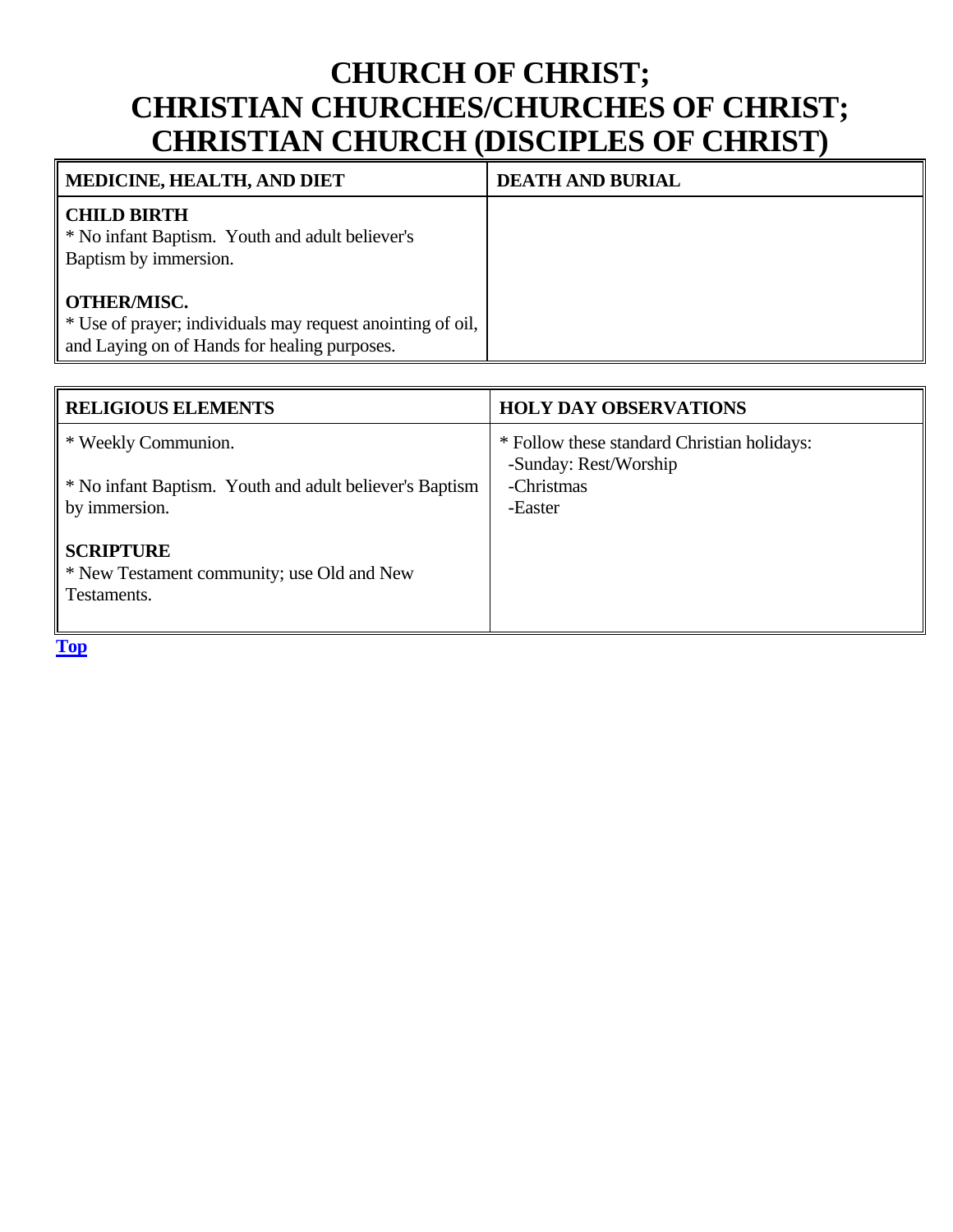# **CHURCH OF GOD**

<span id="page-19-0"></span>

| <b>MEDICINE, HEALTH, AND DIET</b>                                                                                                             | <b>DEATH AND BURIAL</b>                                                                                                                                  |
|-----------------------------------------------------------------------------------------------------------------------------------------------|----------------------------------------------------------------------------------------------------------------------------------------------------------|
| <b>REPRODUCTION TECHNOLOGY</b><br>* Tend toward in vitro fertilization between husband and<br>wife only.<br>* Tend towards a pro-life stance. | <b>SPECIAL NOTES</b><br>* Death is a place/time of rest/non-existence, and eternal<br>life begins in the resurrection at the second coming of<br>Christ. |
| <b>CHILD BIRTH</b><br>* No infant Baptism. Youth and adult believer's Baptism<br>by immersion.                                                |                                                                                                                                                          |
| <b>MEDICAL/SURGICAL</b><br>* A conservative minority have prohibitions with respect<br>to medical treatment.<br>* Oppose active euthanasia.   |                                                                                                                                                          |
| <b>OTHER/MISC.</b><br>* Tend toward passive euthanasia.<br>* Use of prayer, anointing oil, and Laying on of Hands<br>for healing purposes.    |                                                                                                                                                          |

| <b>RELIGIOUS ELEMENTS</b>                                                                                                                                                                                                    | <b>HOLY DAY OBSERVATIONS</b>                                                                                  |
|------------------------------------------------------------------------------------------------------------------------------------------------------------------------------------------------------------------------------|---------------------------------------------------------------------------------------------------------------|
| * No infant Baptism. Youth and adult believer's Baptism<br>by immersion.<br>* The Son is divine but not deity. The Son is less than<br>God the Father.<br>* The Spirit is the divine presence of God or Son in the<br>world. | * Follow these standard Christian holidays:<br>-Sunday: Rest/Worship<br>-Christmas<br>-Good Friday<br>-Easter |
| <b>SCRIPTURE</b><br>* Use the Old and New Testaments; the Bible is God<br>inspired.                                                                                                                                          |                                                                                                               |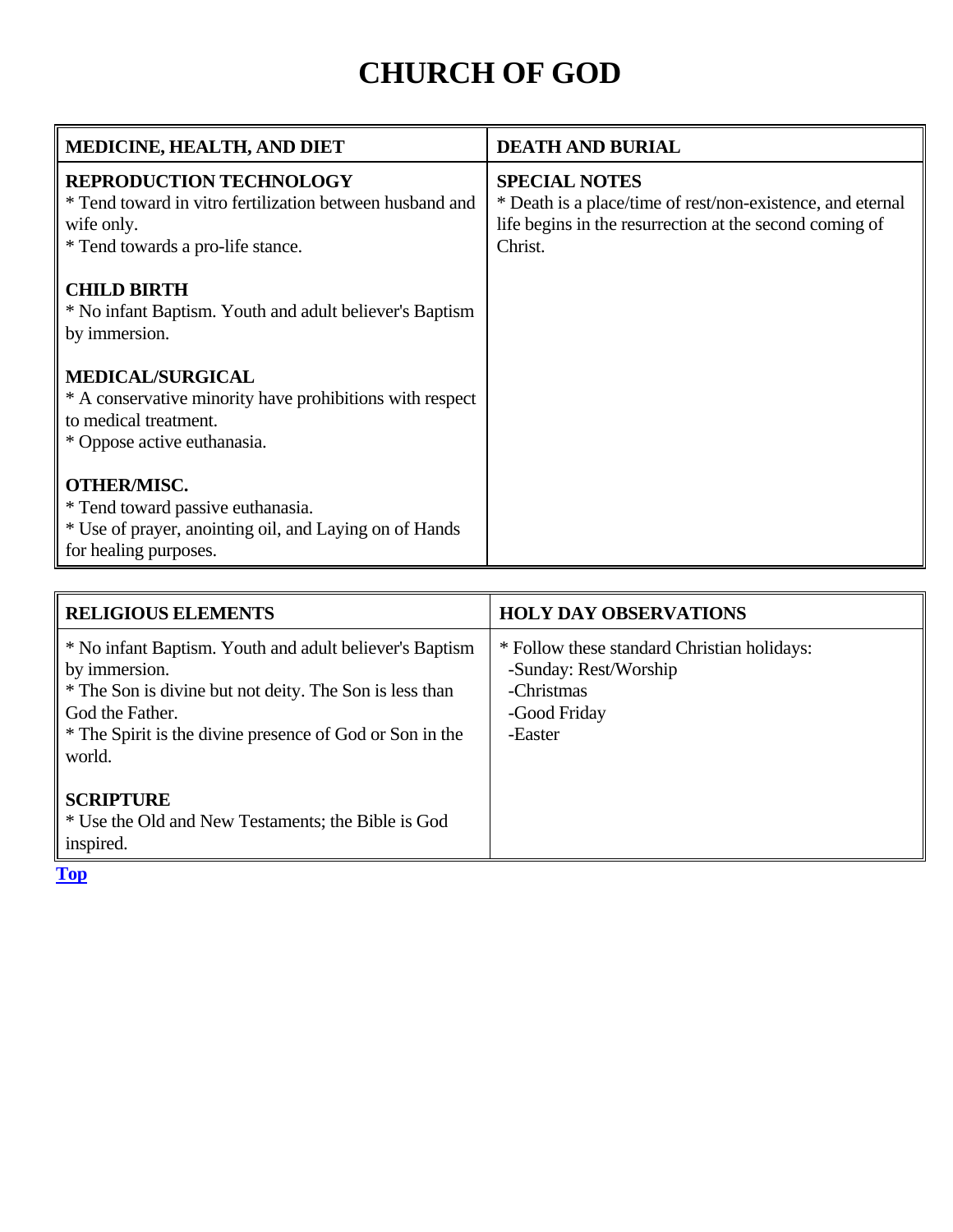### **DOUKHOBOUR**

<span id="page-20-0"></span>

| <b>DEATH AND BURIAL</b> |
|-------------------------|
|                         |
|                         |

| <b>RELIGIOUS ELEMENTS</b>                                                                                                     | <b>HOLY DAY OBSERVATIONS</b>                                       |
|-------------------------------------------------------------------------------------------------------------------------------|--------------------------------------------------------------------|
| <sup>*</sup> Try to lead a Christ-like existence.<br><b>SCRIPTURE</b><br>* Scripture is the Book of Life, composed of Psalms. | * Every day is holy and special, there are no special<br>holidays. |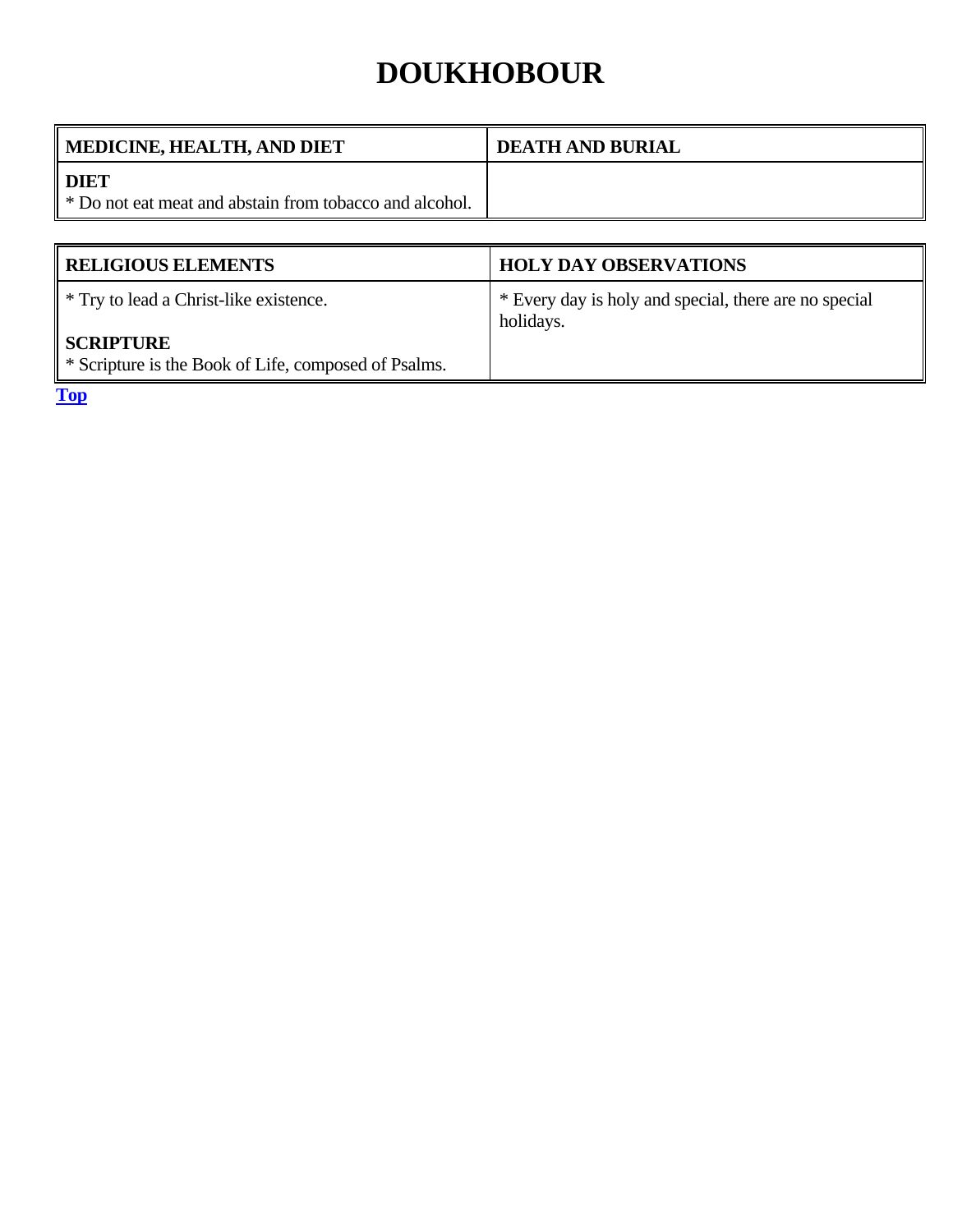# **HARE KRISHNA**

<span id="page-21-0"></span>

| MEDICINE, HEALTH, AND DIET                                                                                                                                     | <b>DEATH AND BURIAL</b>                           |
|----------------------------------------------------------------------------------------------------------------------------------------------------------------|---------------------------------------------------|
| <b>MEDICAL/SURGICAL</b><br>* Drugs and intoxicants are forbidden.                                                                                              | <b>CREMATION</b><br>* The body is to be cremated. |
| <b>DIET</b><br>* Hare Krishna's follow a vegetarian diet.<br>* Intoxicants are forbidden.<br>* Garlic and onions are seen as intoxicants, so are<br>forbidden. |                                                   |

| <b>RELIGIOUS ELEMENTS</b>                                                                                                                                                                                                                                                                                                                                                                                                                                                                                                                                                                                                                                                                               | <b>HOLY DAY OBSERVATIONS</b>                                                                                                                                                            |
|---------------------------------------------------------------------------------------------------------------------------------------------------------------------------------------------------------------------------------------------------------------------------------------------------------------------------------------------------------------------------------------------------------------------------------------------------------------------------------------------------------------------------------------------------------------------------------------------------------------------------------------------------------------------------------------------------------|-----------------------------------------------------------------------------------------------------------------------------------------------------------------------------------------|
| * Belief in one God with many forms<br>* Belief in reincarnation<br>* Bhanti Yoga is practiced as a way to enhance<br>spirituality<br>* Mantras or chants are regularly practiced<br>* The four main abstinences are gambling, intoxicants,<br>meat, and illicit sex<br>* Pujari are the priests and Gurus are the teachers<br>* There are three stages to life for the lay person:<br>- Single life<br>- Married life<br>- World renouncement<br>* Common mode of apparel for men is that of a loose<br>shirt with a skirt-like Dhoti<br>* Women will commonly wear a Sari<br>* Beads are worn as a symbol of devotion to Krishna<br>while shaved heads show a rejection of vanity<br><b>SCRIPTURE</b> | * Although every day is holy, group gatherings are<br>commonly held on Sunday<br>* Fire Ceremonies are held on Honour Days which<br>celebrate events such as weddings, deaths, memorial |
| * The Vedas                                                                                                                                                                                                                                                                                                                                                                                                                                                                                                                                                                                                                                                                                             |                                                                                                                                                                                         |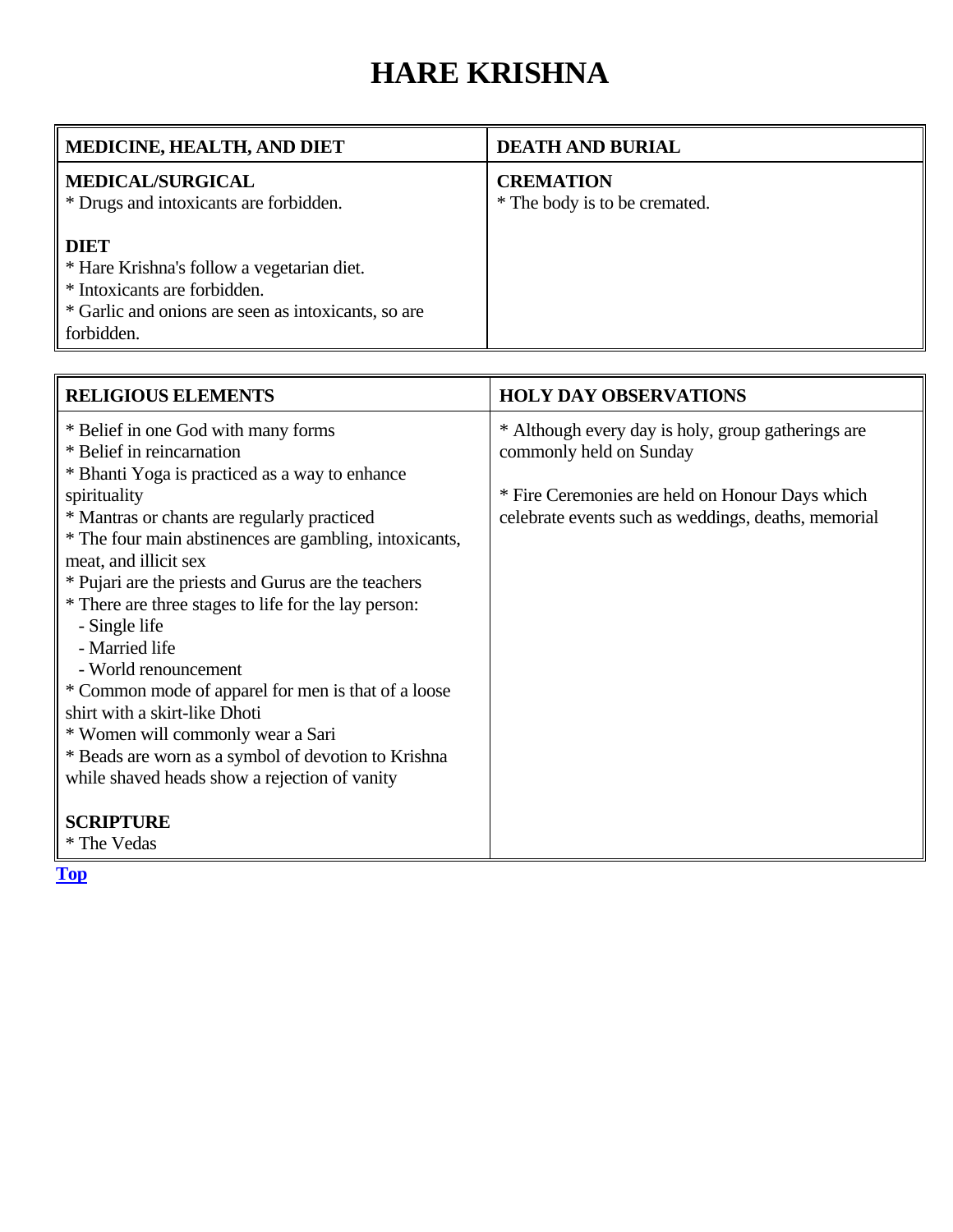### **HINDUISM**

<span id="page-22-0"></span>

| MEDICINE, HEALTH, AND DIET                                                                                         | <b>DEATH AND BURIAL</b>                                                     |
|--------------------------------------------------------------------------------------------------------------------|-----------------------------------------------------------------------------|
| <b>CHILD BIRTH</b>                                                                                                 | <b>AUTOPSY</b>                                                              |
| * A Hindu child is named in a ceremony performed by a                                                              | * Autopsy is frowned upon.                                                  |
| priest on the 10th or 11th day after birth.<br>* For the Mundan (first haircut), the head of the infant is         | <b>BODY HANDLING - see RITES</b>                                            |
| completely shaved.                                                                                                 |                                                                             |
|                                                                                                                    | <b>BURIAL</b>                                                               |
| <b>DIET</b>                                                                                                        | * Only children less than two years old are usually                         |
| * Foods which must not be consumed are beef, pork, and<br>eggs, and these should not be cooked with non-restricted | buried.                                                                     |
| foods.                                                                                                             | <b>CREMATION</b>                                                            |
| * "Dedicated food", which will vary with each individual<br>Hindu, is forbidden for consumption. (i.e. one must    | * The body is to be cremated on the same day as death.                      |
| inquire of the individual.)                                                                                        | <b>EMBALMING</b>                                                            |
| * Often complete vegetarianism is favoured. Killing of<br>living things is not encouraged.                         | * Embalming is prohibited.                                                  |
|                                                                                                                    | <b>RITES</b>                                                                |
|                                                                                                                    | * Home is the preferred area for death.                                     |
|                                                                                                                    | * The dying person should be placed as close to the                         |
|                                                                                                                    | ground as possible.                                                         |
|                                                                                                                    | * Immediately before death, confining objects such as                       |
|                                                                                                                    | belts, rings, and necklaces should be removed.                              |
|                                                                                                                    | * Gita recitation is to be performed.                                       |
|                                                                                                                    | * After death the priest will fill the corpse's mouth with                  |
|                                                                                                                    | water and may bless the body by tying a string around the<br>neck or wrist. |
|                                                                                                                    | * The body is washed by the family.                                         |
|                                                                                                                    | * Funeral arrangements are to be made by the eldest son.                    |
|                                                                                                                    | * The body should not be left alone before cremation.                       |
|                                                                                                                    | Cremation is to take place the same day as the death.                       |
|                                                                                                                    | * There are no rituals for the death of children under two                  |
|                                                                                                                    | years of age.                                                               |
|                                                                                                                    | * The mourning period lasts two weeks, ending with a                        |
|                                                                                                                    | worship event.                                                              |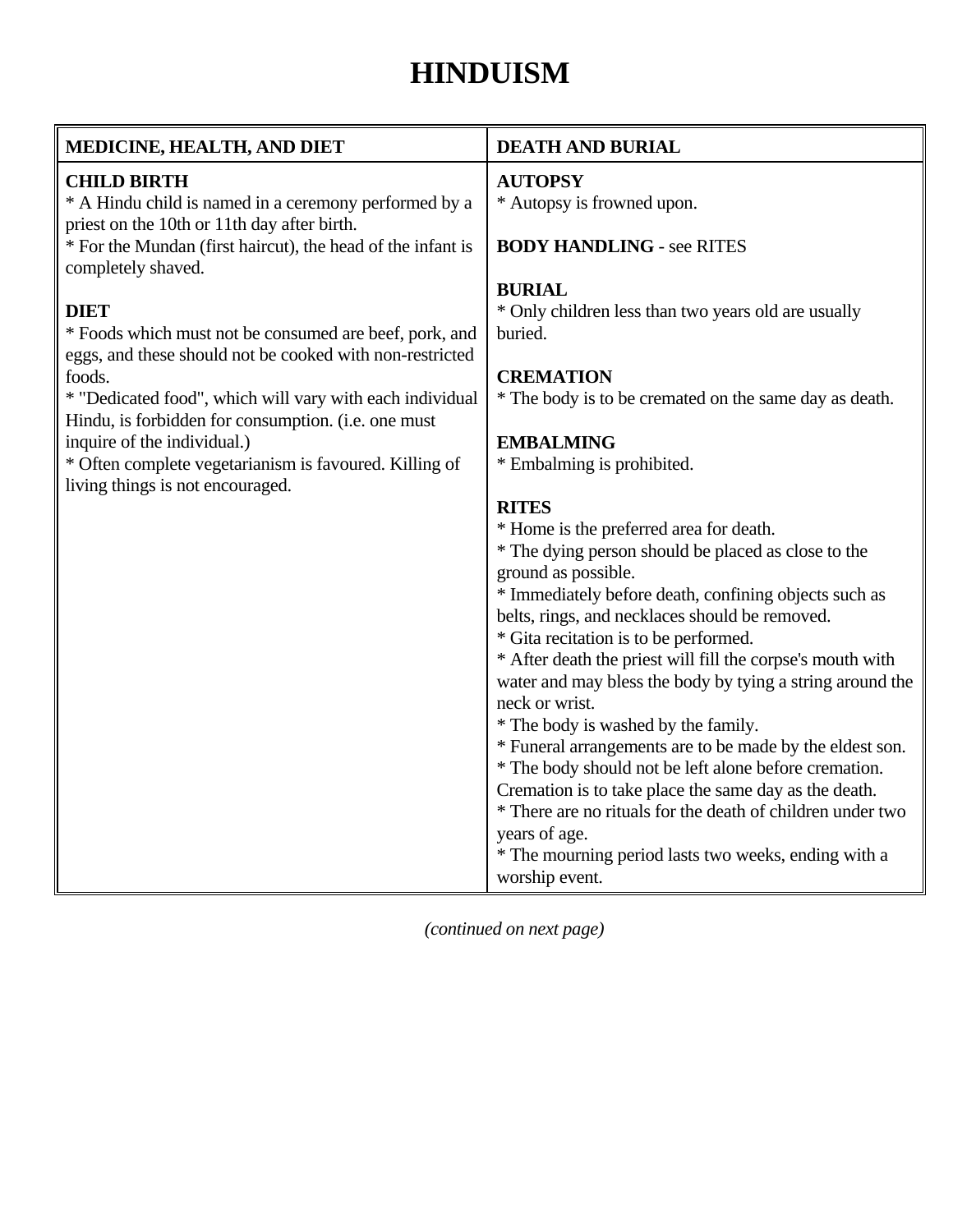### **HINDUISM**

| <b>RELIGIOUS ELEMENTS</b>                                 | <b>HOLY DAY OBSERVATIONS</b>                          |
|-----------------------------------------------------------|-------------------------------------------------------|
| * There are many pathways to God and all are acceptable   | * Worship occurs in both the temple and the home      |
| * Forced conversions are unnecessary                      | * Worship must be performed barefoot                  |
| * Belief in reincarnation and transmigration              | * The major Holy Days are as follows:                 |
| * Respect is held for all living creatures                | -Tarpan: Obligations to forefathers, on the fortnight |
| * There is but one central God who manifests itself in    | during the waning moon                                |
| numerous forms                                            | -Makar Sankranti/Pongal: Celebration of Spring        |
| * Boys of priestly lineage are initiated at age 15        | -Shivaratri: Celebration for Lord Siva                |
| * Marriage is considered Holy and a step towards one's    | -Holi: Celebrates triumph of good over evil           |
| spiritual perfection                                      | -Ram Navami: Birthday of Lord Rama                    |
|                                                           | -Raksha Bandham: Hindu Sister's Day                   |
| <b>SCRIPTURE</b>                                          | -Janmashtami: Birthday of Lord Krishna                |
| * There are several different sacred writings used by the | -Ganesh Chaturthi: Celebration for Lord Ganesh        |
| Hindus; these include the Vedas, Upanishads, the Gita,    | -Navaratri: Nine day festival                         |
| the Ramayana, the Mahabharata, the Puranas                | -Dussera/Vijaya Dashami: Death of Demon Ravana        |
|                                                           | -Deepavali: Festival of light                         |
|                                                           | -Bhratri Dvitiya: Hindu Brother's Day                 |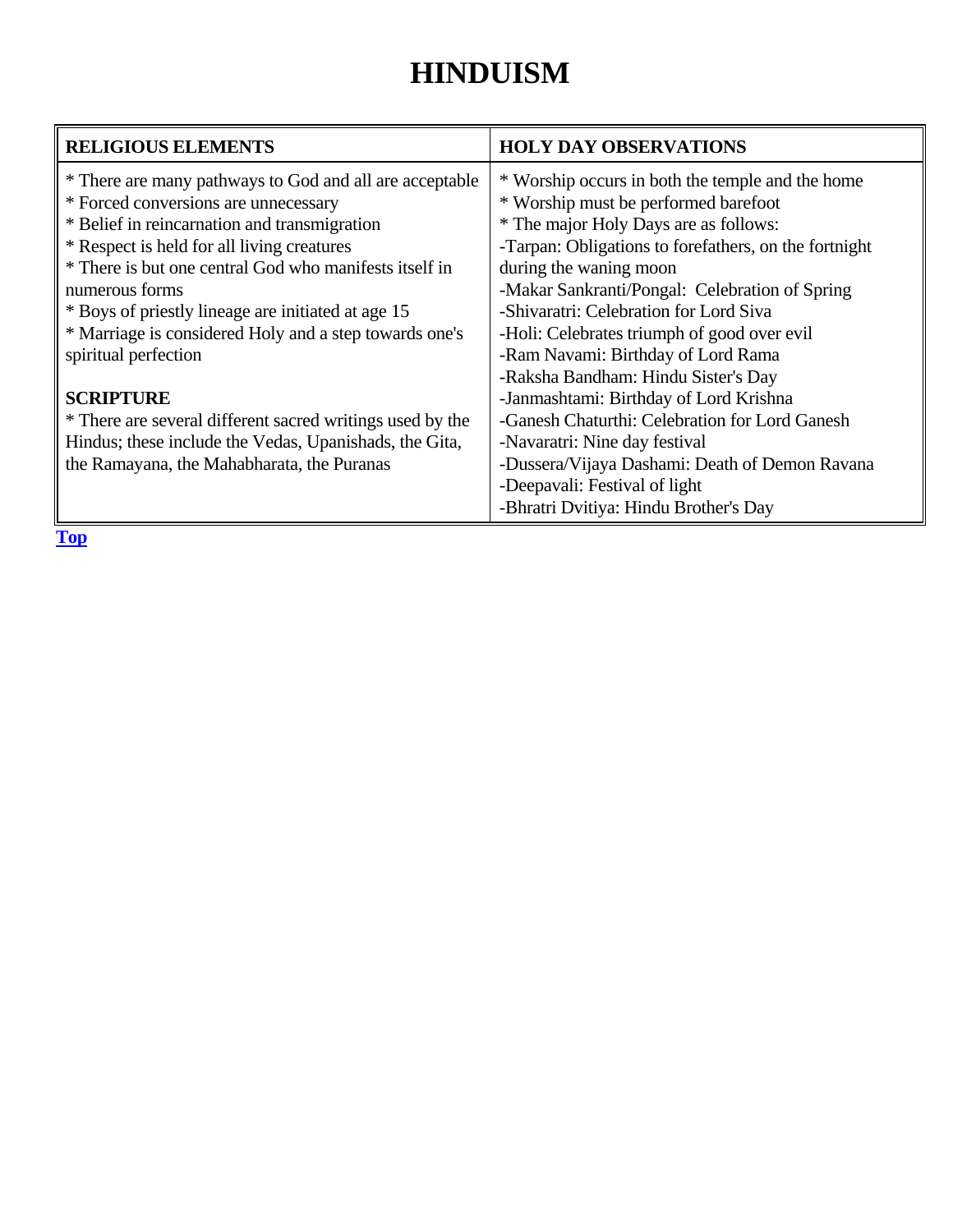# **ISLAM**

<span id="page-24-0"></span>

| MEDICINE, HEALTH, AND DIET                                                                                                                                                                                                                                                                                                                                                                                                                                                                                                                                                                       | <b>DEATH AND BURIAL</b>                                                                                                                                                                                                                                                                                                                                                                                                        |
|--------------------------------------------------------------------------------------------------------------------------------------------------------------------------------------------------------------------------------------------------------------------------------------------------------------------------------------------------------------------------------------------------------------------------------------------------------------------------------------------------------------------------------------------------------------------------------------------------|--------------------------------------------------------------------------------------------------------------------------------------------------------------------------------------------------------------------------------------------------------------------------------------------------------------------------------------------------------------------------------------------------------------------------------|
| <b>REPRODUCTION TECHNOLOGY</b><br>* Abortion is forbidden.<br>* Birth control is usually accepted with physicians<br>advice.<br>* Sterility tests are accepted, and artificial insemination<br>is allowed from husband to wife.                                                                                                                                                                                                                                                                                                                                                                  | <b>AUTOPSY</b><br>* Object to autopsy.<br><b>BODY HANDLING</b><br>* Object to organ retrieval.<br>* Body to be buried ASAP.                                                                                                                                                                                                                                                                                                    |
| <b>CHILD BIRTH</b><br>* If the husband cannot be present, a female relative or<br>friend should be allowed to be present.<br>* Pads that are used should be cotton.<br>* Newborn babies are immediately washed in flowing<br>water, followed by a call to prayer and a notice that<br>prayer is to commence in the baby's ear.<br>* The placenta is to be burned.<br>* First Feeding: Elderly or pious person gives the child a<br>small amount of food.<br>* By 7 days the child is named, the head is shaved, and<br>oil with saffron is applied. By 21 days the male child is<br>circumcised. | <b>BURIAL</b><br>* Fetuses that abort naturally are to be buried.<br>* Body is to be buried without coffin ASAP.<br><b>CREMATION</b><br>* Cremation not permitted.<br><b>RITES</b><br>* Confession and forgiveness of sin is important prior to<br>death.<br>* In terminal illness the Imam (religious leader) can be<br>called (first consult the family).<br>* At death, ceremony of final prayers, and washing the<br>body. |
| <b>MEDICAL/SURGICAL</b><br>* Intoxicants can be used if prescribed.<br>* Object to organ retrieval and transplant.                                                                                                                                                                                                                                                                                                                                                                                                                                                                               | <b>SPECIAL NOTES</b><br>* Judgement Day is the beginning of eternal life.                                                                                                                                                                                                                                                                                                                                                      |
| <b>DIET</b><br>* Pork is forbidden.<br>* Abstain from alcohol and consumption of blood.<br>(Intoxicants can be used if prescribed).<br>* Fish with fins and scales are permitted.<br>* Meat allowed if the killing is performed properly (the<br>name of Allah is spoken and the throat is slit).                                                                                                                                                                                                                                                                                                |                                                                                                                                                                                                                                                                                                                                                                                                                                |
| <b>OTHER/MISC.</b><br>* Women should be treated by females, or have a female<br>present.<br>* During the examination of females, privacy should be<br>observed. Only the required parts of the body are to be<br>exposed.<br>* Only women can share a hospital room or ward with<br>other women.<br>* Running water available after toiletry, and a ritual bath<br>following menstruation.<br>* Older males have difficulty with women in authority<br>(eg. female doctors, nurses, technicians).                                                                                                |                                                                                                                                                                                                                                                                                                                                                                                                                                |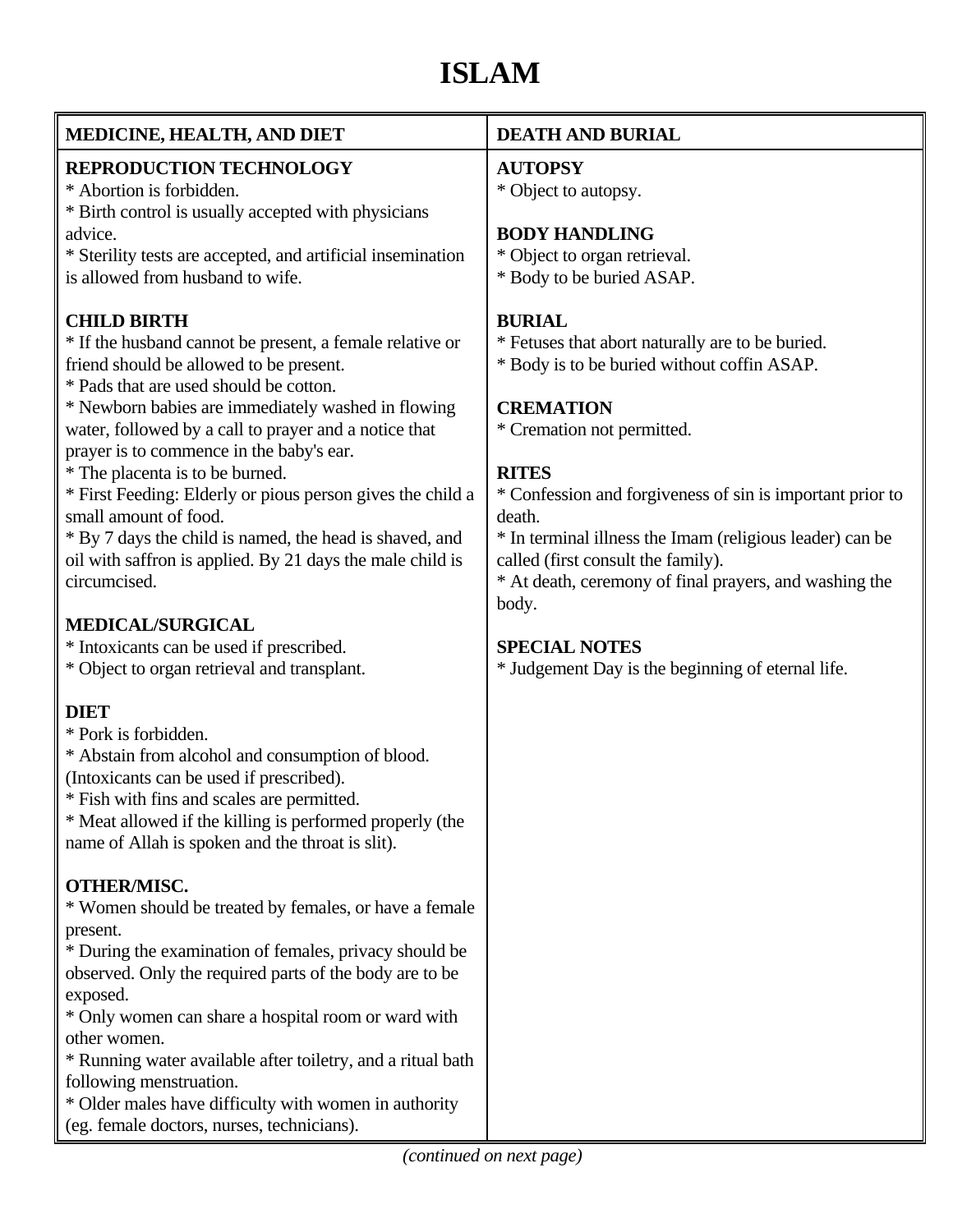# **ISLAM**

| <b>RELIGIOUS ELEMENTS</b>                                | <b>HOLY DAY OBSERVATIONS</b>                             |
|----------------------------------------------------------|----------------------------------------------------------|
| * Creed: There is no god but Allah and Muhammad is his   | * Friday is the day of worship and prayer at the mosque  |
| prophet                                                  |                                                          |
| * "Islam" means "Peace"                                  | * Ramadhan is the month of Fasting                       |
| * The Five Pillars of Islam                              |                                                          |
| -Daily recital of creed                                  | * Feasts:                                                |
| -Prayer, offered five times daily                        | -'Id al-Adhia: Feast commemorating the intended          |
| -Almsgiving                                              | sacrifice of Abraham's son                               |
| -Fasting from dawn to dusk in the<br>month               | -The Day of Hijrat: Marks Muhammad's                     |
| of Ramadhan                                              | emigrations to Medina from Mecca                         |
| -Pilgrimage to Mecca once in one's life                  | -Mawlid an-Nabi: The birthday of Muhammad                |
| * Worship may take place in any clean location using a   | -Lailat al-Qadr: Celebrates the night Muhammad           |
| prayer rug or clean cloth                                | first received Allah's message from the angel            |
| * Ablution (cleansing with running water) is a           | Gabriel                                                  |
| prerequisite to worship                                  | -Celebration of Creation: Sunni's only celebrate<br>this |
| * Community of believers are all those who revere Allah, | day                                                      |
| his prophet, the Quran, and the Day of Judgement (the    |                                                          |
| beginning of eternal life)                               |                                                          |
| * Ideal of democracy and universal brotherhood without   |                                                          |
| discrimination                                           |                                                          |
| * There are several different Sects:                     |                                                          |
| -Shi'ites: Line of succession through the family of      |                                                          |
| Muhammad                                                 |                                                          |
| -Sunni: Line of succession through the followers of      |                                                          |
| Muhammad                                                 |                                                          |
| -Sufis: A spiritual order of Muslims                     |                                                          |
| -Ahmadiyya Movement: A recent group who believe that     |                                                          |
| the modern-age prophet has arrived by the name of        |                                                          |
| <b>Hazart Ahmad</b>                                      |                                                          |
| <b>SCRIPTURE</b>                                         |                                                          |
| * The Quran: The word of God revealed to Muhammad        |                                                          |
| through the Angel Gabriel                                |                                                          |
| * The Hadith: Recordings of the teachings, sayings, and  |                                                          |
| actions of the Prophet Muhammad                          |                                                          |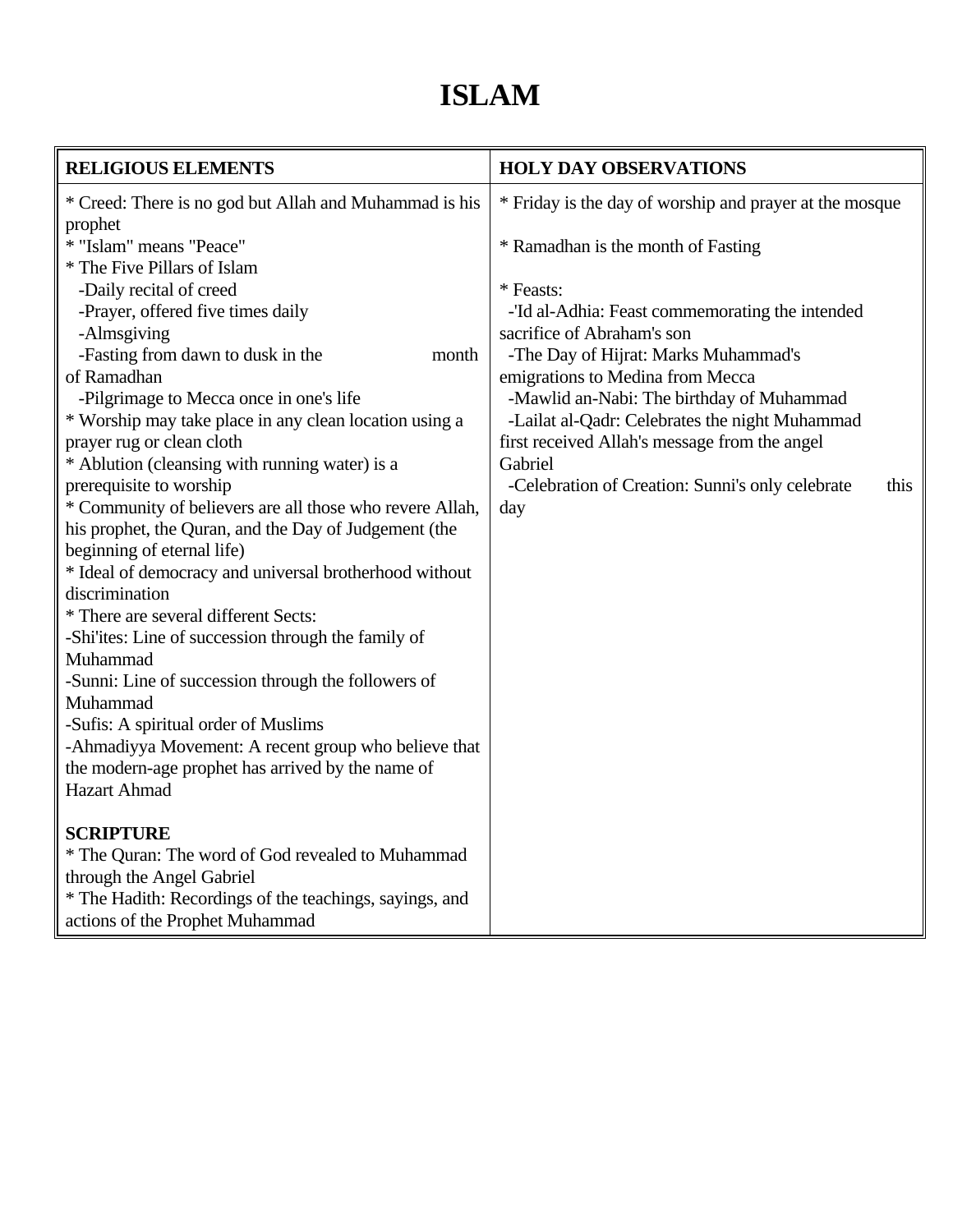# **JAINISM**

<span id="page-26-0"></span>

| <b>MEDICINE, HEALTH, AND DIET</b>                                                                                                                                                                                                                     | <b>DEATH AND BURIAL</b>                                                                                                                                                                                                                               |
|-------------------------------------------------------------------------------------------------------------------------------------------------------------------------------------------------------------------------------------------------------|-------------------------------------------------------------------------------------------------------------------------------------------------------------------------------------------------------------------------------------------------------|
| <b>CHILD BIRTH</b><br>* A newborn is to be bathed and the mouth washed with<br>wool dipped in sugar cane, water, and butter.<br>* The exact moment of birth is to be recorded for future<br>religious rites.<br>* The child is named on the 12th day. | <b>BODY HANDLING</b><br>* At death, the floor is sprinkled with cow dung and the<br>body is moved from the bed to the floor.<br><b>CREMATION</b><br>* The body is to be cremated.                                                                     |
| <b>DIET</b><br>* Strict vegetarian, with dairy products allowed.<br>* Please see also food under DEATH AND BURIAL -<br>RITES.                                                                                                                         | <b>RITES</b><br>* When person is dying, the relatives will summon a<br>monk or nun to preach to the patient.<br>* When near death, the patient may refuse food.<br>* The relatives may weep as loudly as possible to<br>announce the death to others. |

| <b>RELIGIOUS ELEMENTS</b>                                                                                                                                                                                                                                                                                                                                                                                                                                                                                                                                                                                                                                                                                                                                                                                             | <b>HOLY DAY OBSERVATIONS</b>                                                                                                                                                                                                                                                                                                                                                                       |     |
|-----------------------------------------------------------------------------------------------------------------------------------------------------------------------------------------------------------------------------------------------------------------------------------------------------------------------------------------------------------------------------------------------------------------------------------------------------------------------------------------------------------------------------------------------------------------------------------------------------------------------------------------------------------------------------------------------------------------------------------------------------------------------------------------------------------------------|----------------------------------------------------------------------------------------------------------------------------------------------------------------------------------------------------------------------------------------------------------------------------------------------------------------------------------------------------------------------------------------------------|-----|
| * Belief in reincarnation, nirvana, and the transmigration<br>of souls<br>* Jinas are enlightened men who have defeated the<br>cycles of life<br>* Commonly, spiritual dress is of loose clothing with<br>Indian style garb at ceremonies<br>* Jainism is based on Four Pillars:<br>-Ahimsa (non-violence)<br>-Anekantavada (relativity)<br>-Aparigraha (non-acquisition)<br>-Karma (deeds)<br>* Accumulated Karma affects one's future lives<br>* Community is referred to as the Sangha, and is<br>comprised of lay men and women, monks and nuns<br>* Complete respect for other forms of life<br>* Worship commonly takes place in Jainist temples<br>* Three forms of rituals:<br>-Samayika: Prayer, meditation, readings<br>-Pratikraman: Prayer, meditation, readings<br>-Snatra: Worship involving Jina idols | * Major Holy Days:<br>-Tapa-Kalyanka: The birthday of the 1st Jina<br>-Mahavir Jayanti: Birthday of the 24th Jina<br>-Moksha-Saptami: Celebration of the 23rd Jina<br>-Paryushana Parva: An eight day festival the last<br>being Samvatsari the Holiest day of the year<br>-Ananta-Chaturthi: Last day of the Dasalaksani<br>Parva<br>-Mahavir Nirvana: Celebration of Lord Mahavir's<br>salvation | day |
| <b>SCRIPTURE</b>                                                                                                                                                                                                                                                                                                                                                                                                                                                                                                                                                                                                                                                                                                                                                                                                      |                                                                                                                                                                                                                                                                                                                                                                                                    |     |
| * Numerous Holy Books and Sutras                                                                                                                                                                                                                                                                                                                                                                                                                                                                                                                                                                                                                                                                                                                                                                                      |                                                                                                                                                                                                                                                                                                                                                                                                    |     |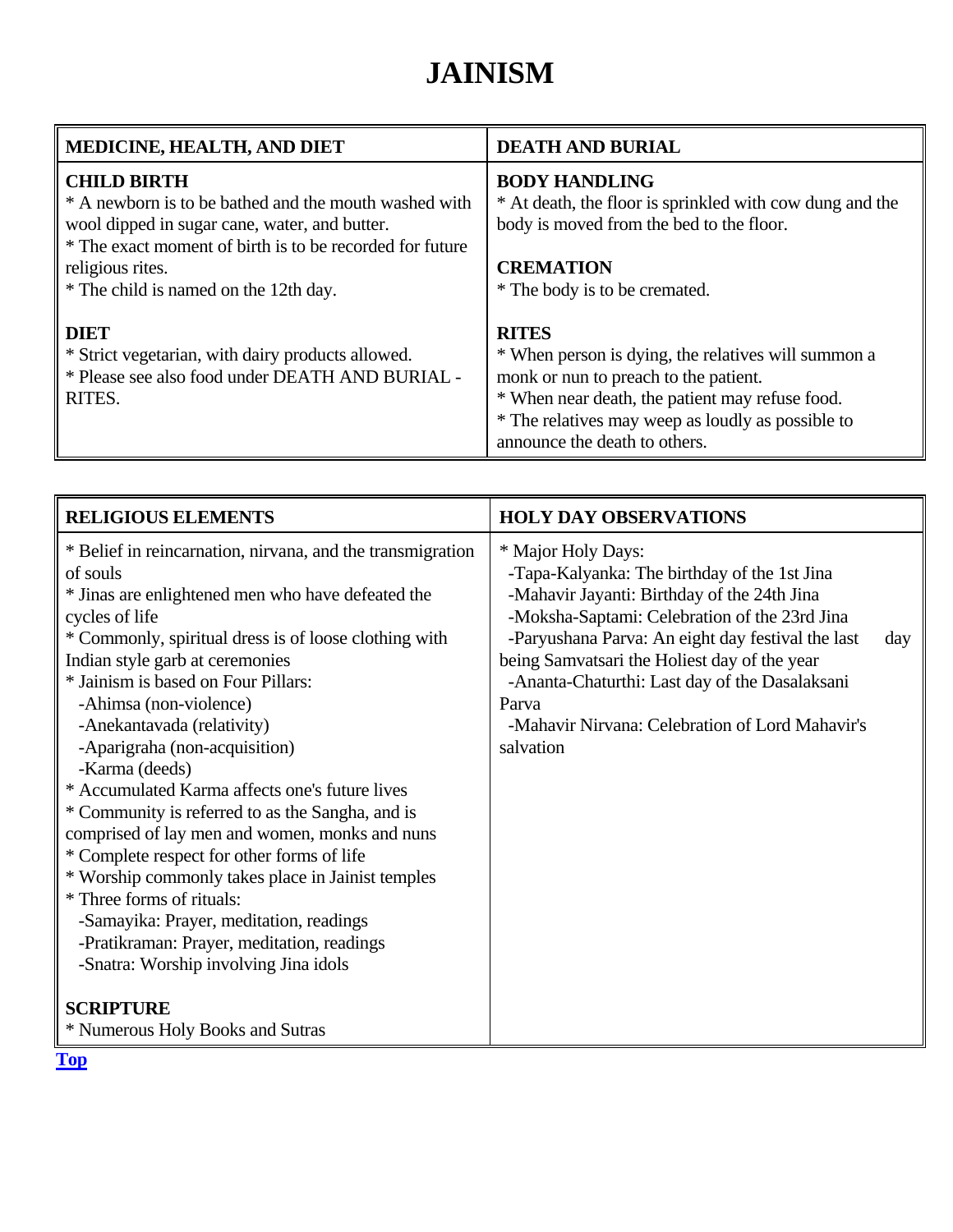# **JEHOVAH'S WITNESSES**

<span id="page-27-0"></span>

| MEDICINE, HEALTH, AND DIET                                                                                                                                                                                                                                                                                                                                                                                                                                                                                                                                                                                                                                                                                                                                                                                                                                                                                                                  | <b>DEATH AND BURIAL</b>                                                                                                                                                                                                                                                                                                                            |
|---------------------------------------------------------------------------------------------------------------------------------------------------------------------------------------------------------------------------------------------------------------------------------------------------------------------------------------------------------------------------------------------------------------------------------------------------------------------------------------------------------------------------------------------------------------------------------------------------------------------------------------------------------------------------------------------------------------------------------------------------------------------------------------------------------------------------------------------------------------------------------------------------------------------------------------------|----------------------------------------------------------------------------------------------------------------------------------------------------------------------------------------------------------------------------------------------------------------------------------------------------------------------------------------------------|
| <b>REPRODUCTION TECHNOLOGY</b><br>* Artificial insemination, other than between a husband<br>and wife, is not acceptable.<br>* Sterilization is forbidden unless for serious health<br>risks.<br>* Birth control is allowable except when the device<br>allows conception before termination.<br>* Abortion is forbidden unless the mother's health is at<br>risk.                                                                                                                                                                                                                                                                                                                                                                                                                                                                                                                                                                          | <b>AUTOPSY</b><br>* Autopsy is allowed if required by law, however, no<br>organs are to be removed. (As well, the appropriate<br>relative(s) can decide if a limited autopsy is advisable in<br>order to determine the cause of death.)<br><b>BURIAL</b><br>* The burial of a fetus is a personal decision to be made<br>by the mother or parents. |
| <b>MEDICAL/SURGICAL</b><br>* Organ donation and transplant are the patient's<br>decision.<br>* Transfusions of whole blood, packed RBC's, plasma,<br>WBC and platelets are objected to.<br>* Fractions such as albumin, immunoglobulins and<br>hemophiliac preparations are left to the patient's<br>discretion.<br>* There is no official objection to the use of a closed<br>blood circuit that is constantly linked to the patient's<br>circulatory system, where there is no storage of the<br>patient's blood and no blood prime is used.<br>* Use of vaccinations and serums are a matter of<br>individual choice.<br>* Euthanasia is allowed if patient's death is inevitable<br>and immanent, though the right to life or death is left to<br>the individual's conscience.<br>* For more detailed information, contact your area<br>"Hospital Liaison Committee". (In Welland, call Robert<br>Dobbin [905]735-8568.)<br><b>DIET</b> |                                                                                                                                                                                                                                                                                                                                                    |
| * Avoid food which contains blood.                                                                                                                                                                                                                                                                                                                                                                                                                                                                                                                                                                                                                                                                                                                                                                                                                                                                                                          |                                                                                                                                                                                                                                                                                                                                                    |
| <b>OTHER/MISC.</b><br>* Faith healing is not practiced.                                                                                                                                                                                                                                                                                                                                                                                                                                                                                                                                                                                                                                                                                                                                                                                                                                                                                     |                                                                                                                                                                                                                                                                                                                                                    |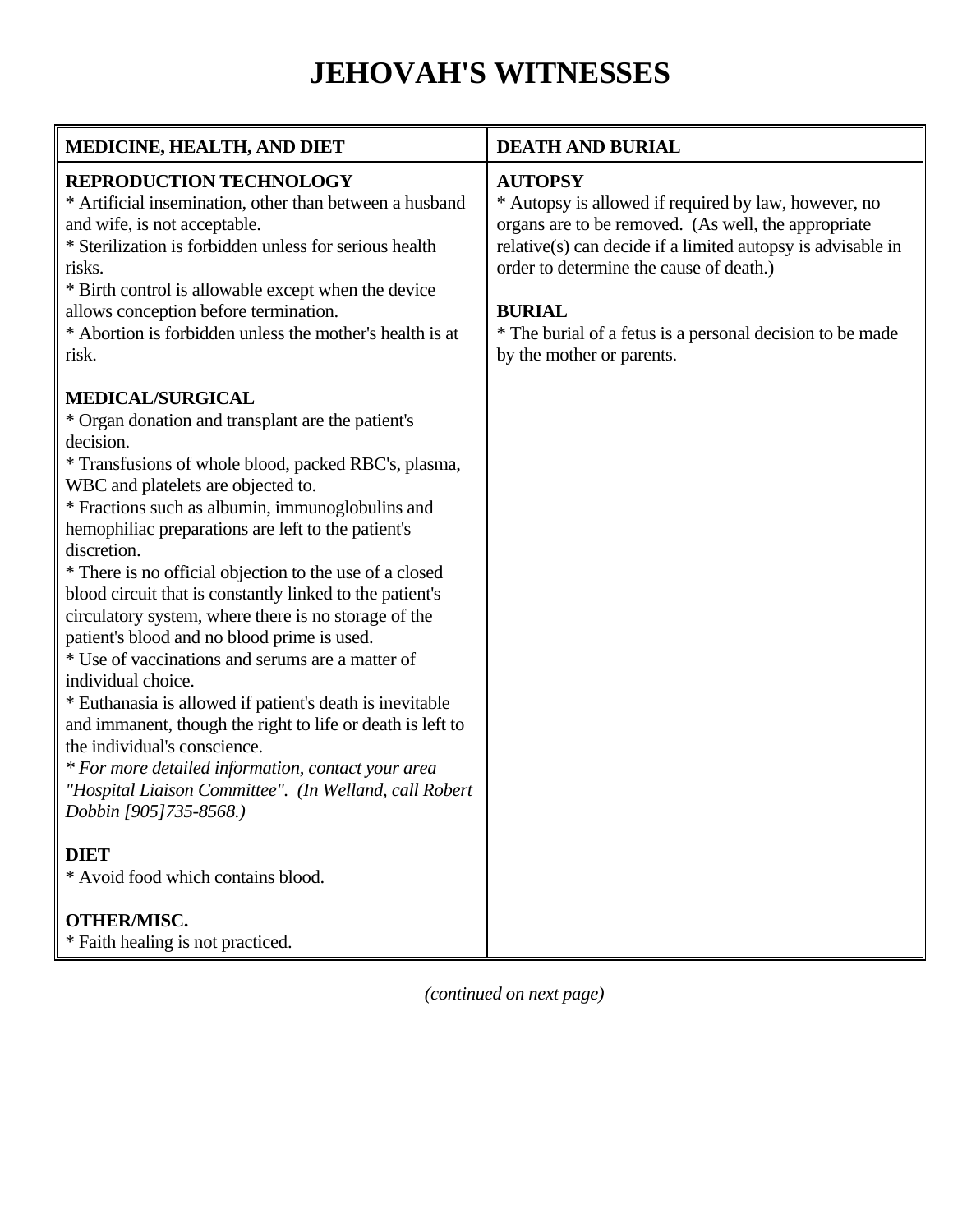### **JEHOVAH'S WITNESSES**

| <b>HOLY DAY OBSERVATIONS</b>                                                                                                                                                                                                                                                                                                                                                                                                                                                                                                                                                                                                                                                                                                                                                                                                                                                                     |
|--------------------------------------------------------------------------------------------------------------------------------------------------------------------------------------------------------------------------------------------------------------------------------------------------------------------------------------------------------------------------------------------------------------------------------------------------------------------------------------------------------------------------------------------------------------------------------------------------------------------------------------------------------------------------------------------------------------------------------------------------------------------------------------------------------------------------------------------------------------------------------------------------|
| * Meetings three times a week in a Kingdom Hall:<br>- Public Meeting and Watchtower Study:<br>presentation on a current-needs topic; questions-<br>and-answers on Bible subjects<br>- Congregation Book Study: a systematic<br>discussion of religion's role in life<br>- Theocratic Ministry School and Service<br>Meeting: Speaking course featuring Bible<br>teachings and knowledge.<br>* Assemblies and Conventions: These larger gatherings<br>are held three times a year, and are open to the public.<br>* Jehovah's Witnesses celebrate the Memorial of Christ's<br>sacrificial death on the date Nisan 14 of the first century<br>Jewish calendar (i.e. 15 days after the new moon nearest<br>the spring equinox).<br>* Do not celebrate the holidays of the mainline Christian<br>calender; also do not celebrate birthdays; wedding<br>anniversaries may be commemorated in a modest |
| fashion.                                                                                                                                                                                                                                                                                                                                                                                                                                                                                                                                                                                                                                                                                                                                                                                                                                                                                         |
|                                                                                                                                                                                                                                                                                                                                                                                                                                                                                                                                                                                                                                                                                                                                                                                                                                                                                                  |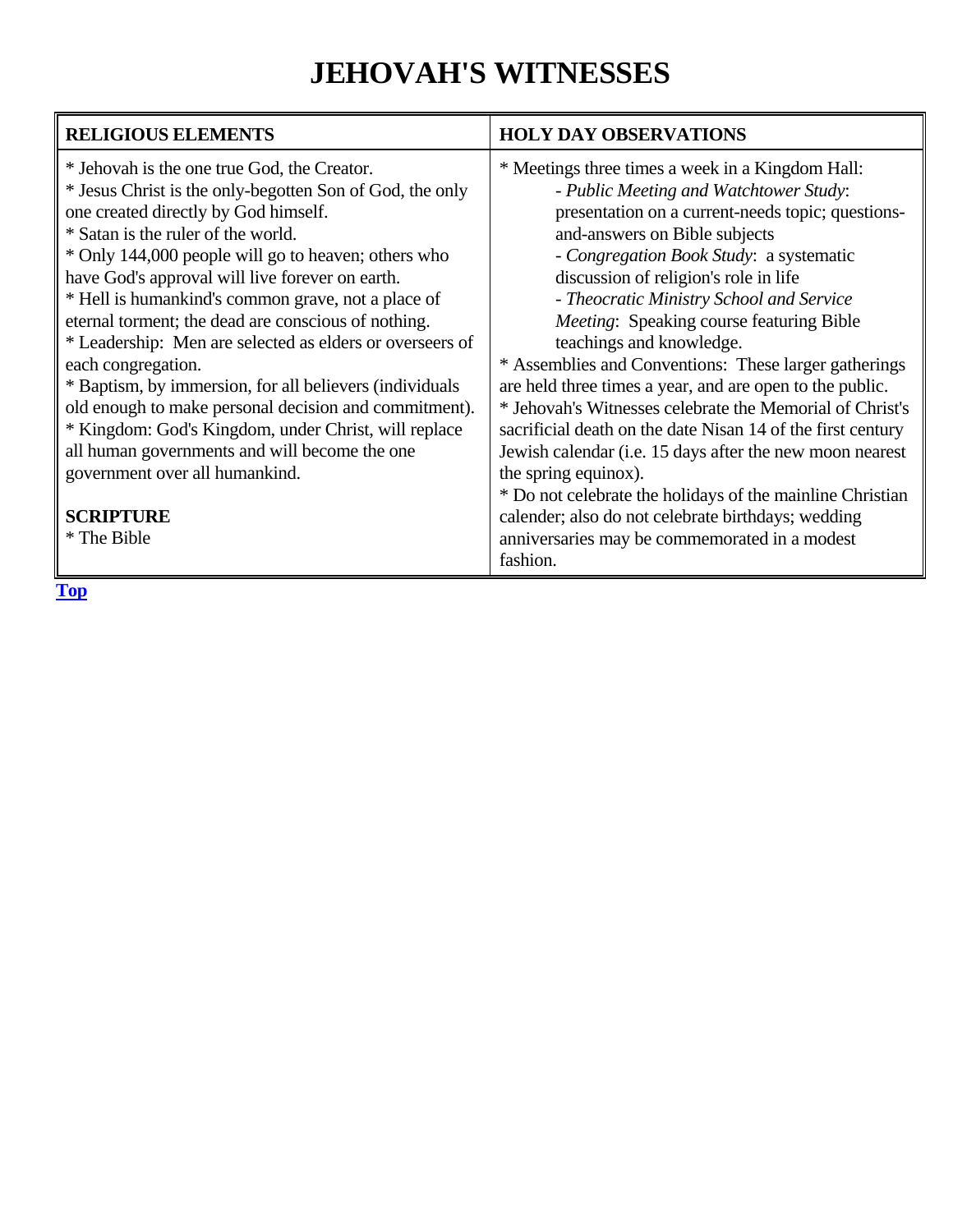# **JUDAISM**

<span id="page-29-0"></span>

| <b>MEDICINE, HEALTH, AND DIET</b>                                                                                                                                                                                                                                                                                                                                                                                                                                                            | <b>DEATH AND BURIAL</b>                                                                                                                                                                                             |
|----------------------------------------------------------------------------------------------------------------------------------------------------------------------------------------------------------------------------------------------------------------------------------------------------------------------------------------------------------------------------------------------------------------------------------------------------------------------------------------------|---------------------------------------------------------------------------------------------------------------------------------------------------------------------------------------------------------------------|
| <b>REPRODUCTION TECHNOLOGY</b><br>* Artificial insemination is acceptable between husband<br>and wife.<br>* Birth control is allowable when necessary for medical                                                                                                                                                                                                                                                                                                                            | <b>AUTOPSY</b><br>* No autopsy unless ordered by a coroner and/or after<br>consultation with the Rabbi; however, no organs are to be<br>removed.                                                                    |
| reasons.<br>* Sterilization is forbidden unless for serious health<br>risks.<br>* Abortion is forbidden unless mother's health is at risk.<br>Fetuses are to be buried.                                                                                                                                                                                                                                                                                                                      | <b>BODY HANDLING</b><br>* Organ donation should be discussed with the Rabbi.<br>* Body is not to be left unattended after death and is to be<br>washed by religious members at the funeral home.                    |
| <b>CHILD BIRTH</b><br>* Circumcision is performed on male children eight days<br>after birth.                                                                                                                                                                                                                                                                                                                                                                                                | <b>BURIAL</b><br>* Body is to be buried, not cremated, within 24-48 hours.<br>* Aborted fetuses are to be buried.                                                                                                   |
| <b>MEDICAL/SURGICAL</b><br>* Limb amputation acceptable with amputated members<br>being buried.<br>* Organ donations and transplants should be discussed<br>between religious leader and the patient.<br>* Euthanasia is not allowed.<br><b>DIET</b>                                                                                                                                                                                                                                         | <b>CREMATION</b><br>* Is not permitted.<br><b>RITES</b><br>* When death is immanent, the patient should not be left<br>alone and the family should summon a Rabbi who will<br>then perform prayers for the patient. |
| * Only "Kosher" food is eaten, "kosher" meaning fit for<br>consumption.<br>*In strict Judaism, the priest must inspect and bless the<br>foodstuff before it is deemed Kosher.<br>*Kosher: fresh fruit, raw vegetables, cows, sheep, goats,<br>tuna, salmon, carp, trout, bass, pickerel, chicken, goose,<br>duck, eggs.<br>*Non-Kosher: pigs, rabbit, lobster, shrimp, crab, squid,<br>frog, turtle, catfish, quail.<br>*Meat and dairy products must not be eaten at same<br>meal together. | <b>SPECIAL NOTES</b><br>* Euthanasia is not allowed.<br>* There is a seven day period of visitation mourning,<br>followed by thirty days of social withdrawal, and a year<br>of official mourning.                  |
| <b>OTHER/MISC.</b><br>*Recovery prayers for the sick are practiced.                                                                                                                                                                                                                                                                                                                                                                                                                          |                                                                                                                                                                                                                     |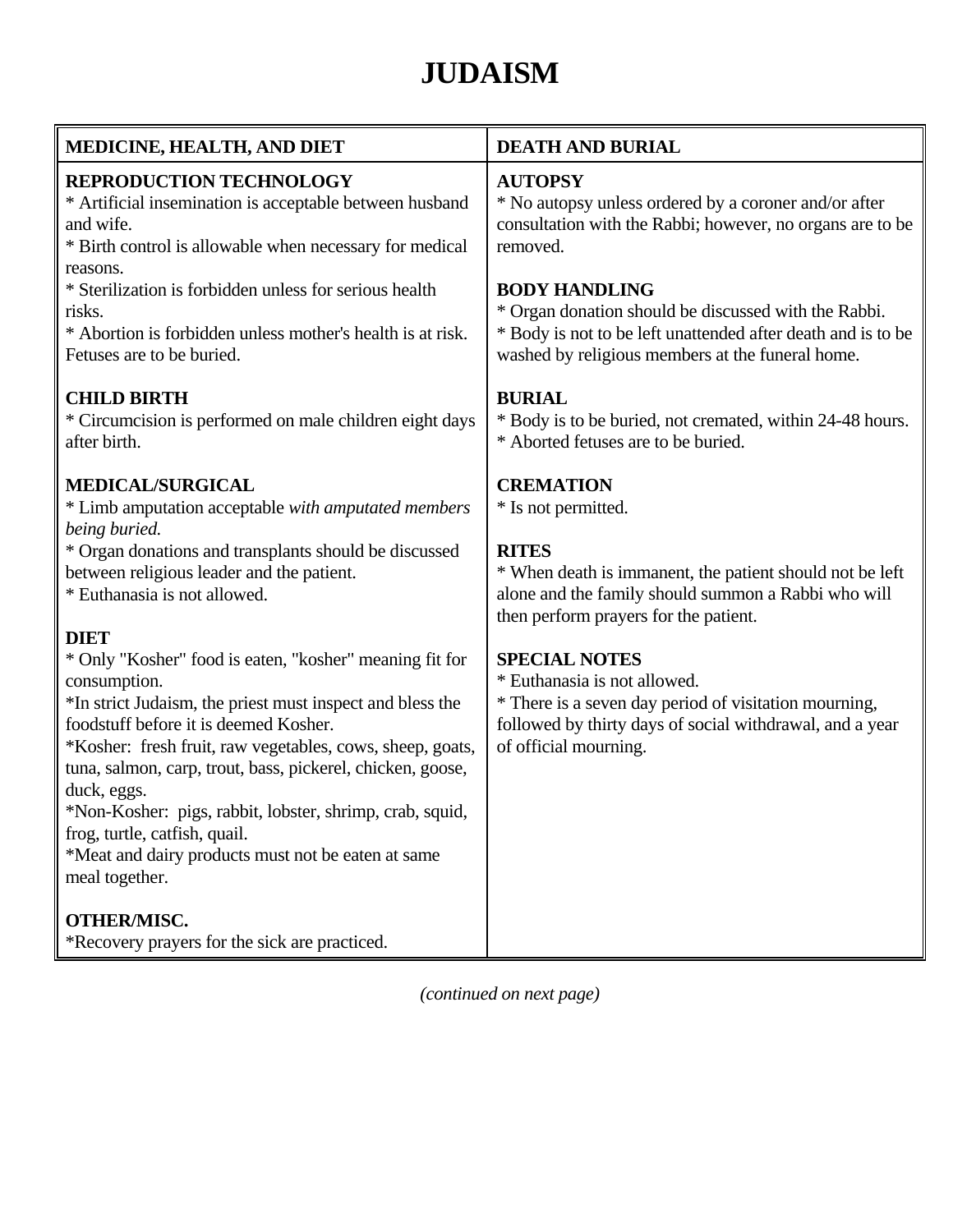# **JUDAISM**

| <b>RELIGIOUS ELEMENTS</b>                                | <b>HOLY DAY OBSERVATIONS</b>                             |
|----------------------------------------------------------|----------------------------------------------------------|
| * Worship occurs in the Synagogue                        | * Sabbath or Holy Day is a time of rest. Worship in a    |
| * The Rabbi is the religious leader within the community | Synagogue, begins at 18 minutes before sunset Friday     |
| * Four major divisions:                                  | and lasts to 42 minutes after sunset Saturday            |
| -Orthodox                                                | * Special Religious Days are as follows:                 |
| -Conservative                                            | - Rosh Hashanah (Celebration of New Year): God judges    |
| -Reform                                                  | what will befall each person                             |
| -Reconstructionist                                       | -Ten Days of Repentance: Reflection and repentance,      |
| * Daily prayers recited at morning, afternoon and        | between Rosh Hashanah and Yom Kippur                     |
| evening                                                  | -Yom Kippur (Day of Atonement): Fasting and asking       |
| * Circumcision, symbolizing commitment to the faith of   | for forgiveness                                          |
| Israel, is performed on male children eight days after   | -Sukkoth (Feast of Tabernacles): Nine day harvest        |
| birth                                                    | festival includes Hoshana Rabba, Shemini Atzereth and    |
| * Bar Mitzvah for 13 year old male symbolizes age of     | the Simhat Torah                                         |
| responsibility                                           | -Hanukkah (Feast of Dedication): Commemorates Jewish     |
| * Bat Mitzvah for 13 year old females of Reform and      | battle against Syrian-Greek overlords                    |
| Conservative divisions                                   | -Purim (Feast of Lots): Celebrates rescue of Jews of the |
|                                                          | Persian Empire                                           |
| <b>SCRIPTURE</b>                                         | -Pesach (Passover): Celebrates the exodus of the         |
| * The Torah, which is the Five Books of Moses            | Hebrews from Egypt                                       |
| * The Talmud is the series of works which outline and    | -Shavuoth (Giving of the Commandments)                   |
| interpret the Torah.                                     |                                                          |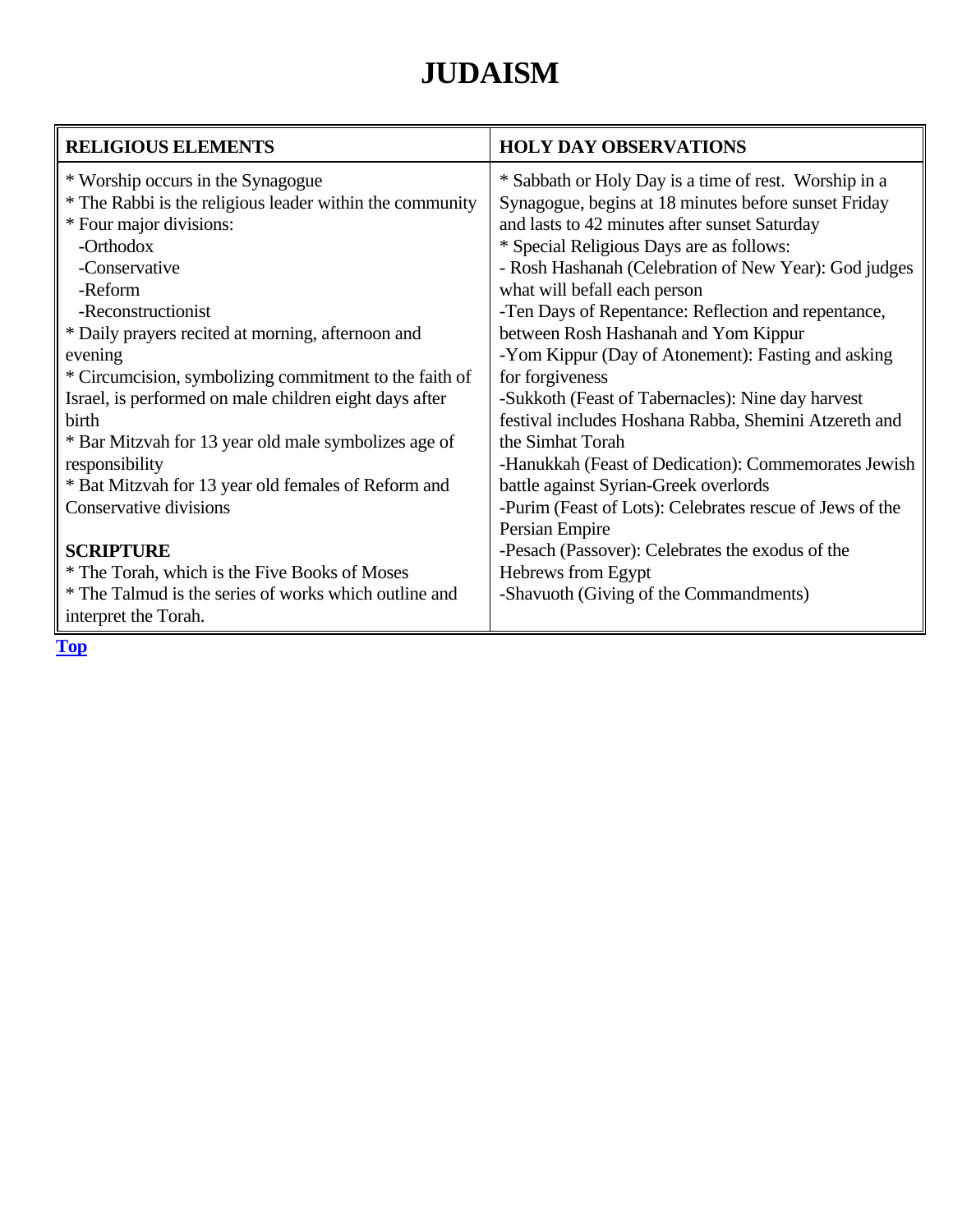### **LUTHERAN**

<span id="page-31-0"></span>

| <b>MEDICINE, HEALTH, AND DIET</b>                                                                           | <b>DEATH AND BURIAL</b>                                                                              |
|-------------------------------------------------------------------------------------------------------------|------------------------------------------------------------------------------------------------------|
| <b>REPRODUCTION TECHNOLOGY</b><br>* Abortion only in cases of incest, rape, or if the mother<br>is at risk. | <b>RITES</b><br>* Some clergy perform Anointing and Blessing of the<br>Sick for near death patients. |
| <b>CHILD BIRTH</b><br>* Infant or adult Baptism.                                                            |                                                                                                      |
| <b>MEDICAL/SURGICAL</b><br>* Oppose active euthanasia.                                                      |                                                                                                      |

| <b>RELIGIOUS ELEMENTS</b>                                | <b>HOLY DAY OBSERVATIONS</b>                    |
|----------------------------------------------------------|-------------------------------------------------|
| * High ethics without emphasis on rules and regulations. | * Follow the standard Christian holidays:       |
| * Sacraments:                                            | -Sunday: Rest/Worship                           |
| -Weekly or monthly Communion.                            | -Advent: Christmas preparation                  |
| -Infant or adult Baptism.                                | -Christmas                                      |
| * Some clergy perform Anointing and Blessing of the      | -Epiphany: Manifestation of Jesus; visit by the |
| Sick for near death patients.                            | Magi.                                           |
|                                                          | -Ash Wednesday: Beginning of Lent               |
| <b>SCRIPTURE</b>                                         | -Lent: Fasting                                  |
| * Old and New Testaments; the Bible is the inspired and  | -Palm Sunday: Jesus enters Jerusalem            |
| infallible Word of God.                                  | -Holy Week: Week preceding Easter               |
| * Use of the Apostles', Nicene, and Athanasian Creeds.   | -Maundy Thursday: The Last Supper               |
| * Confessions:                                           | -Good Friday: Jesus' crucifixion                |
| -Augsburg Confession                                     | -Easter Sunday: Jesus' resurrection             |
| -The Small and Large Catechisms of Martin                | -Ascension Day: Jesus' ascension                |
| Luther                                                   | -Pentecost: Birth of the Christian Church       |
|                                                          | -Reformation Sunday                             |
|                                                          | -All Saints' Day: Commemorates Saints and       |
|                                                          | Martyrs.                                        |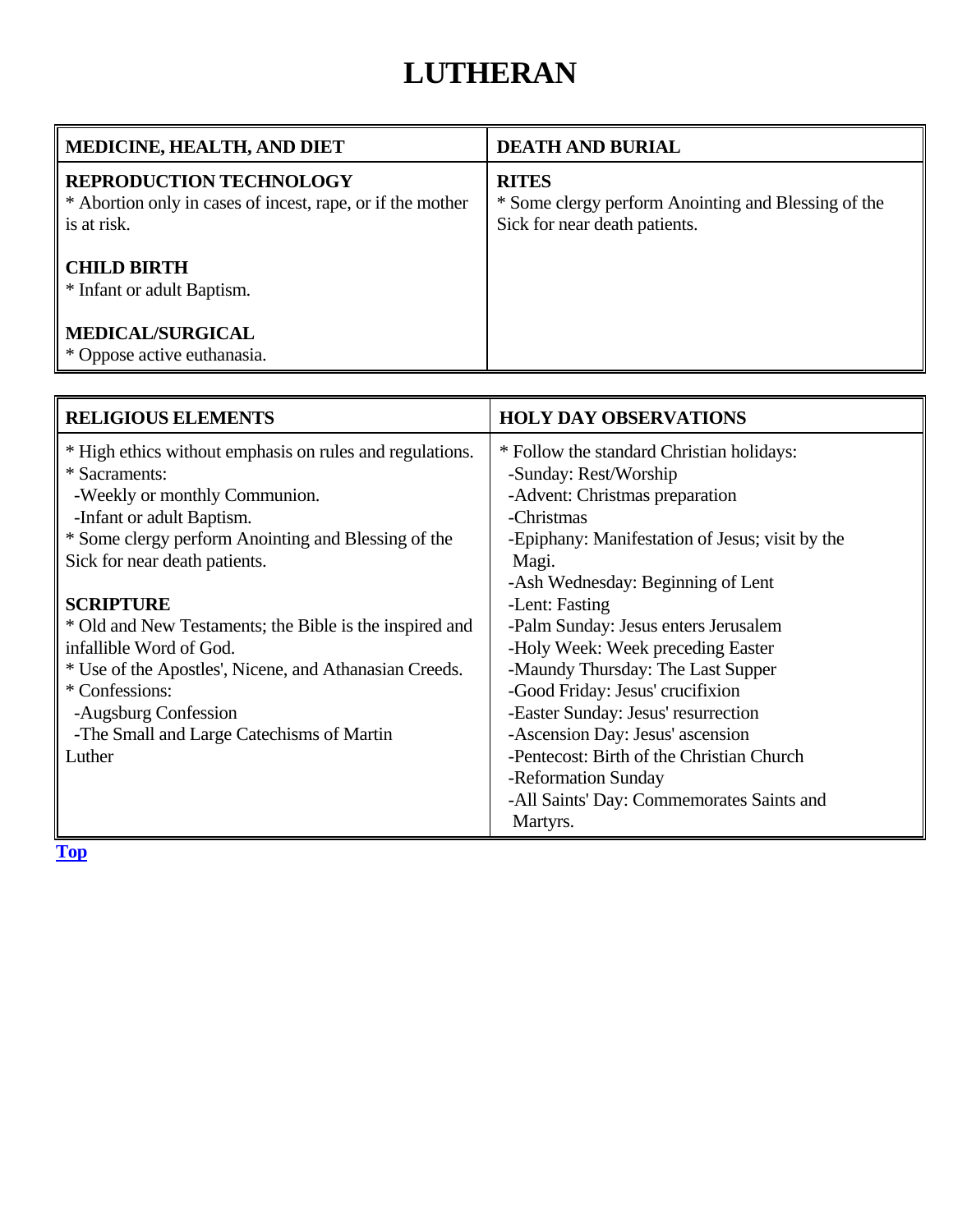#### **MENNONITE**

<span id="page-32-0"></span>

| MEDICINE, HEALTH, AND DIET                                                                                                 | <b>DEATH AND BURIAL</b> |
|----------------------------------------------------------------------------------------------------------------------------|-------------------------|
| <b>REPRODUCTION TECHNOLOGY</b><br>* Abortion only if the physical life of the mother is at<br>risk.                        |                         |
| <b>CHILD BIRTH</b><br>* Reject infant Baptism. Adult believer's Baptism<br>usually by affusion and sometimes by immersion. |                         |
| <b>OTHER/MISC.</b><br>* Prayer, anointing oil, and Laying on of Hands are all<br>used for healing purposes.                |                         |

| <b>RELIGIOUS ELEMENTS</b>                                 | <b>HOLY DAY OBSERVATIONS</b>                    |
|-----------------------------------------------------------|-------------------------------------------------|
| * Infant Baptism rejected. Adult believer's Baptism by    | * Follow the standard Christian holidays:       |
| affusion and sometimes immersion.                         | -Sunday: Rest/Worship                           |
| * Baptism and Communion are practiced, but not            | -Advent: Christmas preparation                  |
| considered to be Sacraments.                              | -Christmas                                      |
| * Prayer, anointing oil, and Laying on of Hands are all   | -Epiphany: Manifestation of Jesus; visit by the |
| used for healing purposes.                                | Magi.                                           |
| * Foot washing is observed as a sign of true humiliation  | -Ash Wednesday: Beginning of Lent               |
| and of the purification of the soul.                      | -Lent                                           |
| * Obedient to only those civil laws which do not militate | -Palm Sunday: Jesus enters Jerusalem            |
| against the Law, will, and commandments of God.           | -Holy Week: Week preceding Easter               |
|                                                           | -Maundy Thursday: The Last Supper               |
| <b>SCRIPTURE</b>                                          | -Good Friday: Jesus' crucifixion                |
| * Old and New Testaments.                                 | -Easter Sunday: Jesus' resurrection             |
|                                                           | -Ascension Day: Jesus' ascension                |
|                                                           | -Pentecost: Birth of the Christian Church       |
|                                                           | -Reformation Sunday                             |
|                                                           | -All Saints' Day: Commemorates Saints and       |
|                                                           | Martyrs.                                        |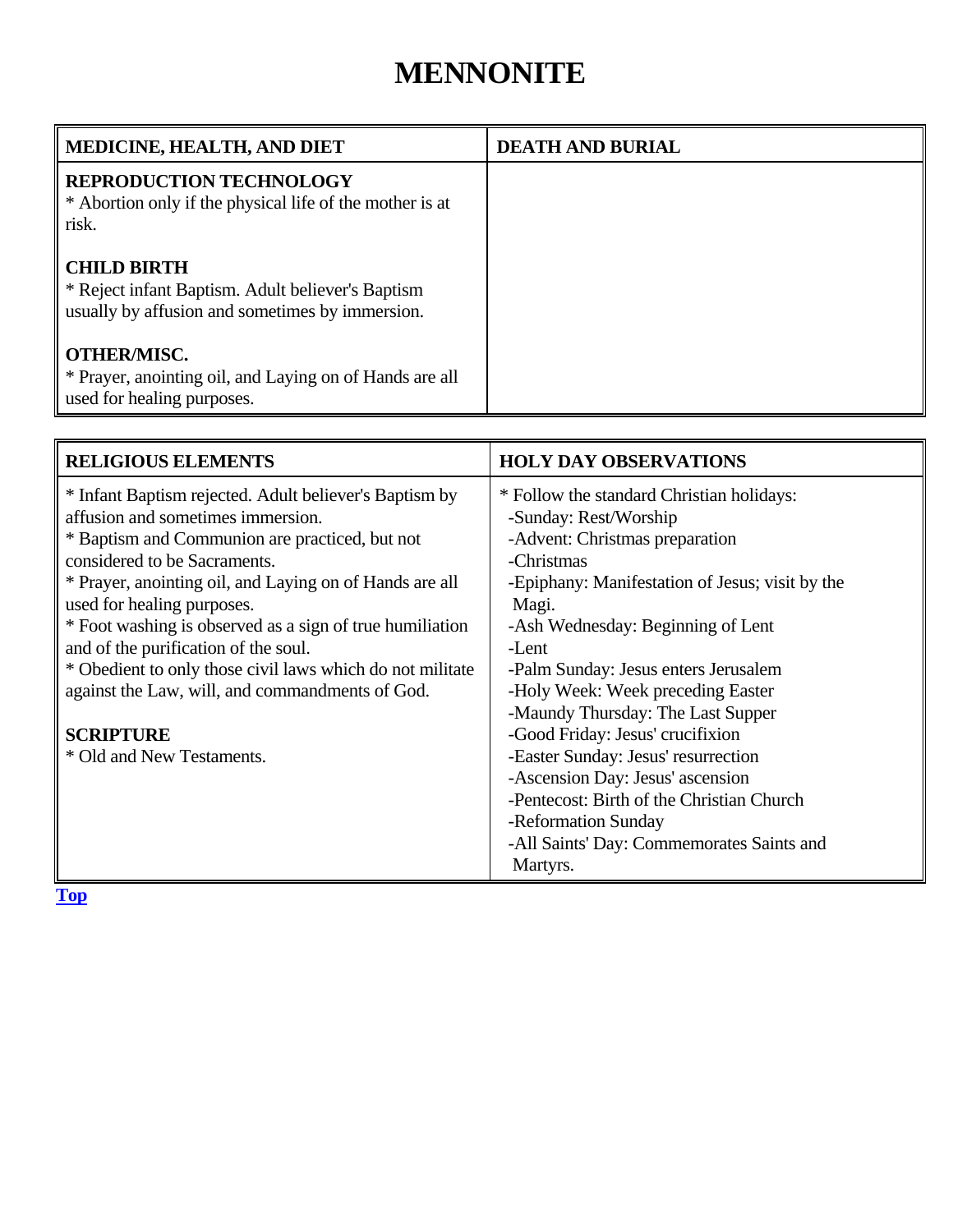# **MENNONITE (OLD ORDER)**

<span id="page-33-0"></span>

| <b>MEDICINE, HEALTH, AND DIET</b>                                                                                          | <b>DEATH AND BURIAL</b> |
|----------------------------------------------------------------------------------------------------------------------------|-------------------------|
| <b>CHILD BIRTH</b><br>* Reject infant Baptism. Adult believer's Baptism<br>usually by affusion and sometimes by immersion. |                         |
| <b>MEDICAL/SURGICAL</b><br>* Are against personality altering medications.                                                 |                         |
| <b>DIET</b><br>* Caution against eating of blood foods.                                                                    |                         |
| <b>OTHER/MISC.</b><br>* The sick may request prayers and anointing with oil.                                               |                         |

| <b>RELIGIOUS ELEMENTS</b>                                 | <b>HOLY DAY OBSERVATIONS</b>                             |
|-----------------------------------------------------------|----------------------------------------------------------|
| * Adult believer's Baptism usually by affusion and        | * Follow the standard Christian holidays:                |
| sometimes by immersion.                                   | -Sunday: Rest/Worship                                    |
| * Neither Baptism nor Communion are considered to be      |                                                          |
| Sacraments.                                               | ***<br>Participation in each of the following is not yet |
| * Communion held during worship and is normally           | confirmed by the Old Order Mennonite                     |
| served several times a year.                              | community<br>***                                         |
| * Foot washing is observed as a sign of true humiliation  | -Advent: Christmas preparation                           |
| and of the purification of the soul.                      | -Christmas                                               |
| * Reject modernization.                                   | -Epiphany: Manifestation of Jesus; visit by the          |
| * Wear dark plain clothing.                               | Magi.                                                    |
| * Worship in white houses.                                | -Ash Wednesday: Beginning of Lent                        |
| * Obedient to only those civil laws which do not militate | -Lent: Fasting                                           |
| against the Law, Will, and Commandments of God.           | -Palm Sunday: Jesus enters Jerusalem                     |
|                                                           | -Holy Week: Week preceding Easter                        |
| <b>SCRIPTURE</b>                                          | -Maundy Thursday: The Last Supper                        |
| * The Bible                                               | -Good Friday: Jesus' crucifixion                         |
| * Use the Dordrecht Confession of Faith.                  | -Easter Sunday: Jesus' resurrection                      |
|                                                           | -Ascension Day: Jesus' ascension                         |
|                                                           | -Pentecost: Birth of the Christian Church                |
|                                                           | -Reformation Sunday                                      |
|                                                           | -All Saints' Day: Commemorates Saints and                |
|                                                           | Martyrs.                                                 |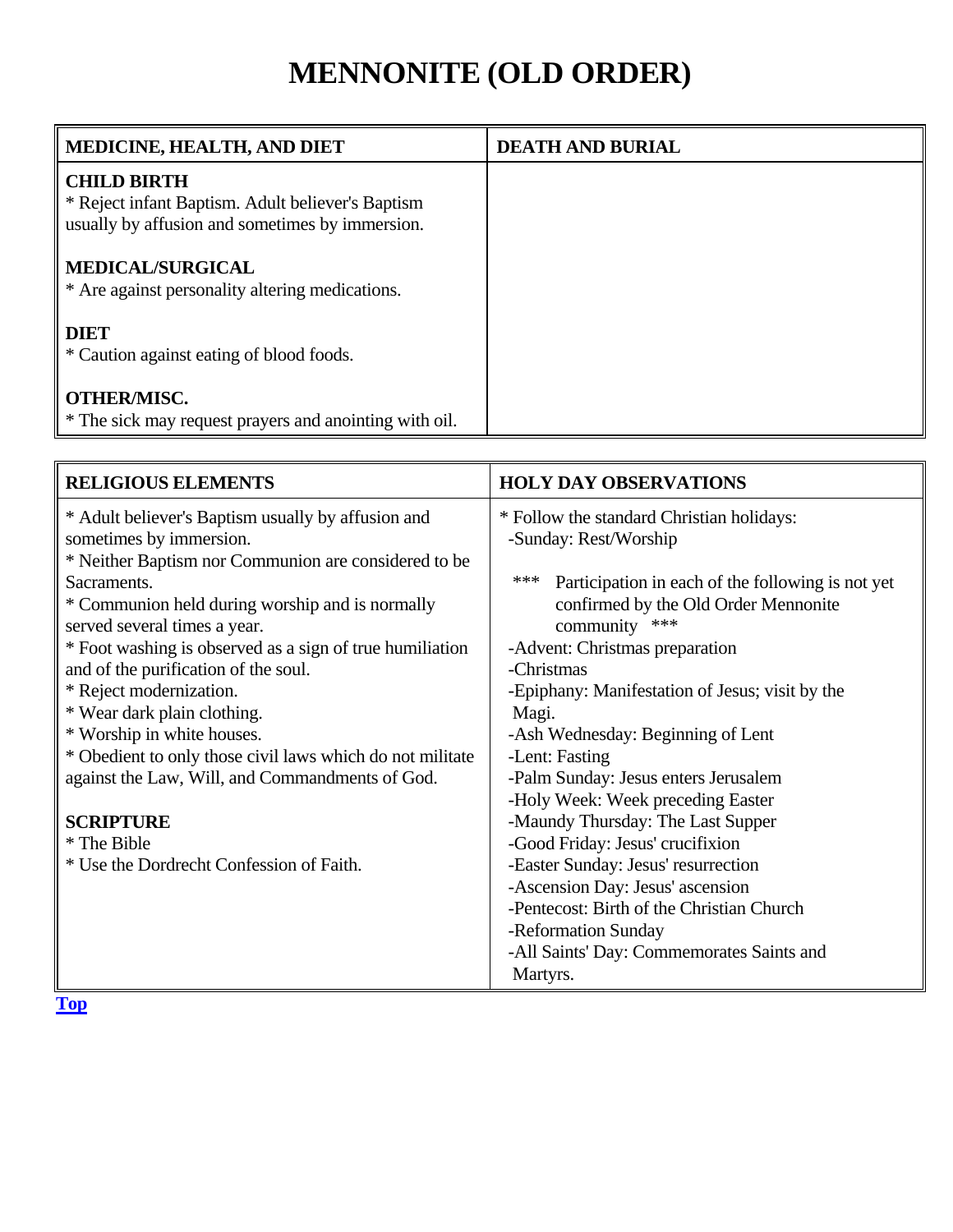#### **METHODIST**

<span id="page-34-0"></span>

| <b>MEDICINE, HEALTH, AND DIET</b>                                                                | <b>DEATH AND BURIAL</b>                                             |
|--------------------------------------------------------------------------------------------------|---------------------------------------------------------------------|
| <b>CHILD BIRTH</b><br>* No infant Baptism. Youth and adult believer's<br>Baptism.                | <b>BODY HANDLING</b><br>* Organ donation after death is encouraged. |
| <b>MEDICAL/SURGICAL</b><br>* Patient may request Communion prior to major<br>medical treatments. |                                                                     |

| <b>RELIGIOUS ELEMENTS</b>                                | <b>HOLY DAY OBSERVATIONS</b>                |
|----------------------------------------------------------|---------------------------------------------|
| * No infant Baptism. Youth and adult believer's Baptism. | * Follow these standard Christian holidays: |
|                                                          | -Sunday: Rest/Worship                       |
| <b>SCRIPTURE</b>                                         | -Advent: Christmas preparation              |
| * Old and New Testaments.                                | -Christmas                                  |
|                                                          | -Palm Sunday: Jesus enters Jerusalem        |
|                                                          | -Holy Week: Week preceding Easter           |
|                                                          | -Good Friday: Jesus' crucifixion            |
|                                                          | -Easter Sunday: Jesus' resurrection         |
|                                                          | -Ascension Day: Jesus' ascension            |
|                                                          | -Pentecost: Birth of the Christian Church   |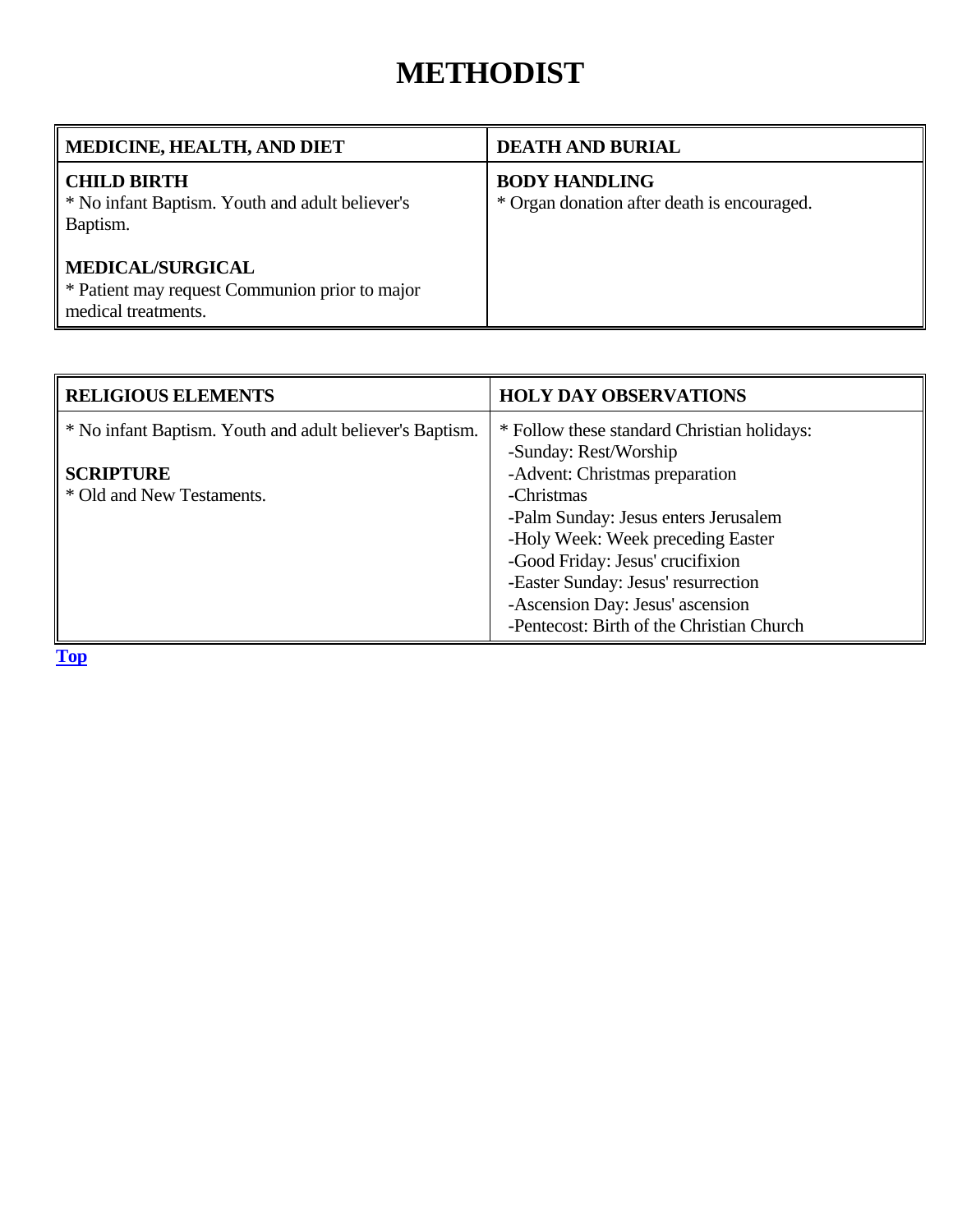### **MORMON**

<span id="page-35-0"></span>

| MEDICINE, HEALTH, AND DIET                                                                      | <b>DEATH AND BURIAL</b>                                                      |
|-------------------------------------------------------------------------------------------------|------------------------------------------------------------------------------|
| <b>CHILD BIRTH</b><br>* No infant Baptism. Youth and adult believer's<br>Baptism, by immersion. | <b>BURIAL/CREMATION</b><br>* Burial of the body is preferred over cremation. |
| <b>DIET</b><br>* Abstain from tea, coffee, tobacco, alcohol, drugs, and<br>limit meat intake.   |                                                                              |
| <b>OTHER/MISC.</b><br>* Laying on of Hands used as a healing technique.                         |                                                                              |

| <b>RELIGIOUS ELEMENTS</b>                              | <b>HOLY DAY OBSERVATIONS</b>                    |
|--------------------------------------------------------|-------------------------------------------------|
| * Christ is Redeemer.                                  | * Follow the standard Christian holidays:       |
| * Believe that men will be punished for their own sins | -Sunday: Rest/Worship                           |
| and not for Adam's transgressions. Salvation comes by  | -Advent: Christmas preparation                  |
| grace after all we can do.                             | -Christmas                                      |
| * Baptism performed on the living or the dead.         | -Epiphany: Manifestation of Jesus; visit by the |
| * Infant Baptism rejected. Youth and adult believer's  | Magi.                                           |
| Baptism by immersion.                                  | -Ash Wednesday: Beginning of Lent               |
| * Receive Holy Spirit by Laying on of Hands.           | -Lent: Fasting                                  |
| * Laying on of Hands used as a healing technique.      | -Palm Sunday: Jesus enters Jerusalem            |
|                                                        | -Holy Week: Week preceding Easter               |
| <b>SCRIPTURE</b>                                       | -Maundy Thursday: The Last Supper               |
| * Use King James Version of the Bible, along with the  | -Good Friday: Jesus' crucifixion                |
| Book of Mormon, The Doctrine and the Covenants, and    | -Easter Sunday: Jesus' resurrection             |
| The Pearl of Great Price.                              | -Ascension Day: Jesus' ascension                |
|                                                        | -Pentecost: Birth of the Christian Church       |
|                                                        | -All Saints' Day: Commemorates Saints and       |
|                                                        | Martyrs.                                        |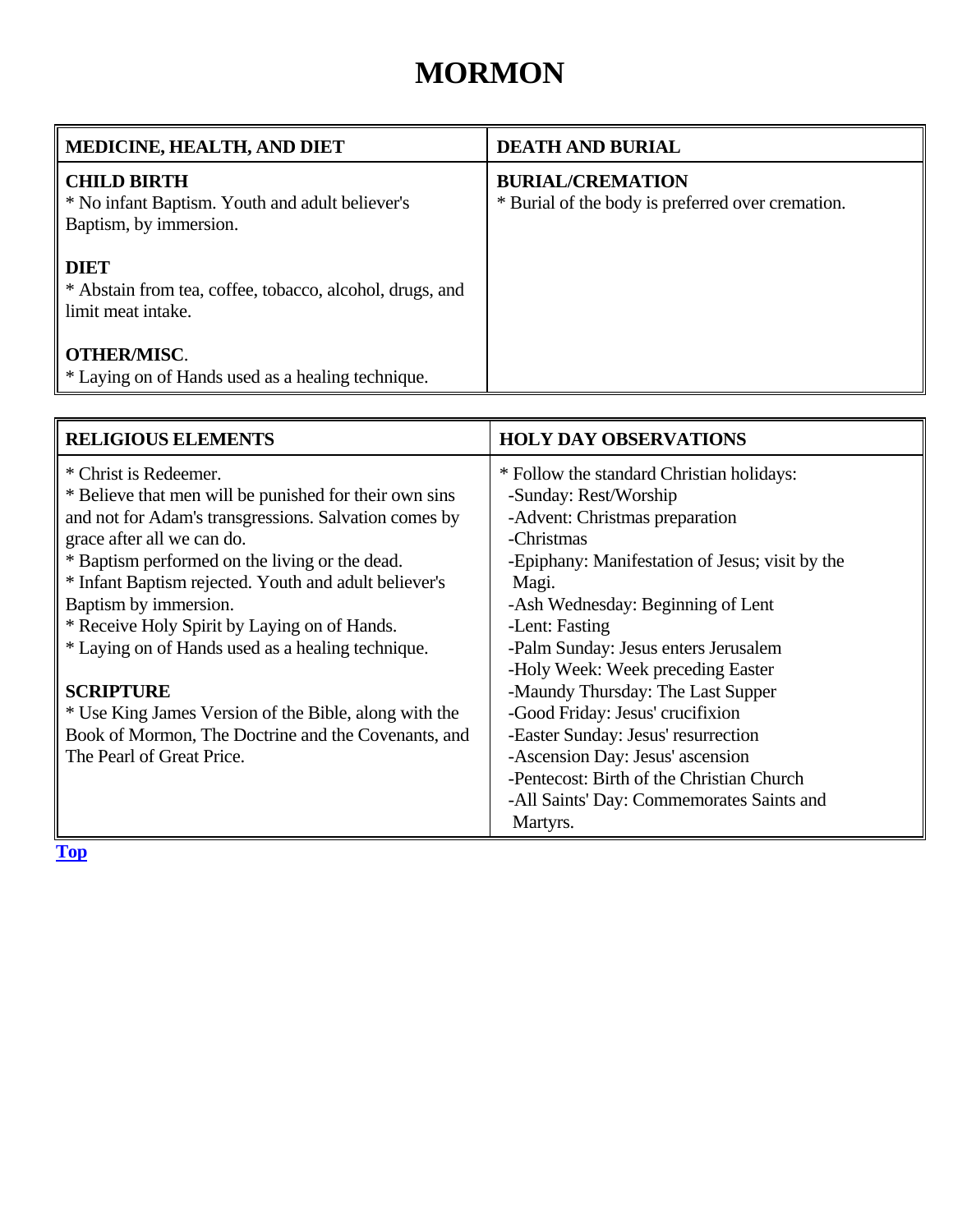## **NATIVE SPIRITUALITY**

<span id="page-36-0"></span>

| MEDICINE, HEALTH, AND DIET                                    | <b>DEATH AND BURIAL</b>                                      |
|---------------------------------------------------------------|--------------------------------------------------------------|
| <b>MEDICAL/SURGICAL</b>                                       | <b>BODY HANDLING - see RITES</b>                             |
| * Rattles are often used to call the spirit of life to attend |                                                              |
| to the sick.                                                  | <b>RITES</b>                                                 |
| * Ceremonies and rituals dealing with doctoring and           | * Upon death of the individual, the body is prepared for     |
| health include:                                               | the journey to the spirit world.                             |
| -Sweat lodges:                                                | * The body is given provisions and moccasins are placed      |
| -Purification procedure.                                      | on the feet.                                                 |
| -Includes building of lodge, prayers, singing                 | * The spirit remains with the body for three days before     |
| and pipe smoking.                                             | departing on the journey. During this time the family is     |
| -Feasting:                                                    | present, grieving occurs, and a sacred fire is lit.          |
| -Eating of sacred foods. (see DIET)                           | * Fruit is often available at the funeral as a symbol of the |
| -Fasting:                                                     | last meal with a friend.                                     |
| -Special form of prayer.                                      |                                                              |
| -Renunciation of food and water.                              |                                                              |
| -Elders and doctors consulted before practiced.               |                                                              |
| -The Pipe:                                                    |                                                              |
| -Used in private and group prayers.                           |                                                              |
| -Purifying ceremony.                                          |                                                              |
| -Sacred Circle:                                               |                                                              |
| -Similar to pipe ceremony                                     |                                                              |
| -Participants may address the circle.                         |                                                              |
| -Further practices may include:                               |                                                              |
| -Water ceremony.                                              |                                                              |
| -Use of feathers, talking sticks, candles.                    |                                                              |
| <b>DIET</b>                                                   |                                                              |
| * Consumption of alcohol is prohibited.                       |                                                              |
| * Possible sacred foods are bannock, corn, wild rice,         |                                                              |
| choke cherries, strawberries, berries, wild meats such as     |                                                              |
| deer, moose, goose.                                           |                                                              |
| * Water is considered the high sacrament and is used          |                                                              |
| before and after meals.                                       |                                                              |
| * Please see also Feasting, Fasting under                     |                                                              |
| MEDICAL/SURGICAL                                              |                                                              |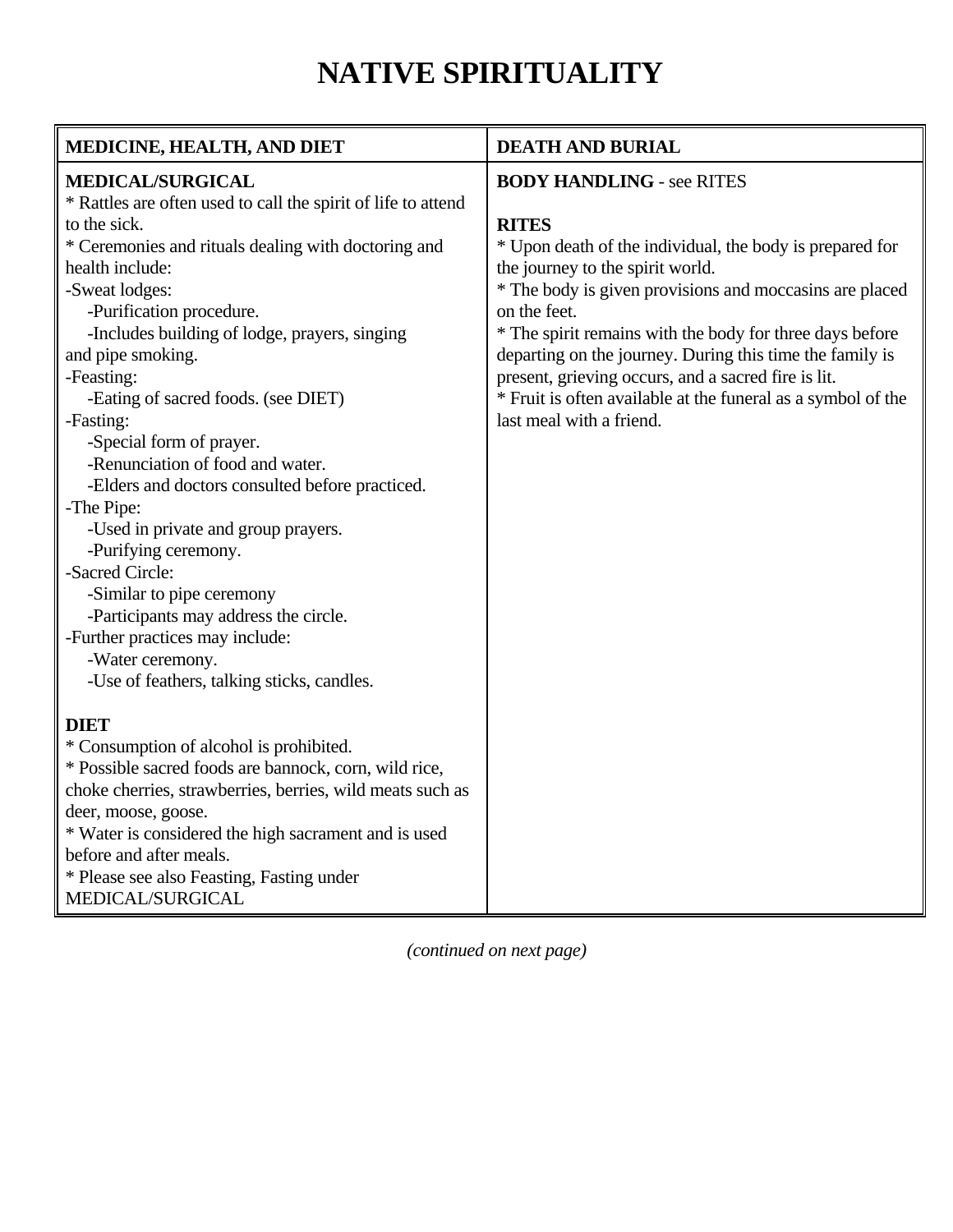# **NATIVE SPIRITUALITY**

| <b>RELIGIOUS ELEMENTS</b>                                                                                                                                                                                                                                                                                                                                                                                                                                                                                                                                                                                                                                                                                                                                                                     | <b>HOLY DAY OBSERVATIONS</b>                                                                                                                                                                                                                                                                                                                                        |
|-----------------------------------------------------------------------------------------------------------------------------------------------------------------------------------------------------------------------------------------------------------------------------------------------------------------------------------------------------------------------------------------------------------------------------------------------------------------------------------------------------------------------------------------------------------------------------------------------------------------------------------------------------------------------------------------------------------------------------------------------------------------------------------------------|---------------------------------------------------------------------------------------------------------------------------------------------------------------------------------------------------------------------------------------------------------------------------------------------------------------------------------------------------------------------|
| * The Divine Spirit is the Creator<br>* The Creator is supreme and represents love, kindness<br>and forgiveness<br>* Before birth one's spirit is with the Creator<br>* The after-life is a place of peace<br>* Strong unity between humanity and nature which<br>demands respect for all creation<br>* Elders are the spiritual leaders and can be either<br>women or men<br>* There are seven sacred teachings:<br>-Faith<br>-Generosity<br>-Humility<br>-Kindness<br>-Love<br>-Peace<br>-Sharing<br>* Man has a triple nature:<br>-Body<br>-Mind<br>-Soul<br>* A clean body yields a clean mind producing a clean<br>soul<br>* Religious Articles:<br>-Eagle wings and feathers<br>-Rawhide gourds<br>-Drums<br>-Abalone shells<br>-Rattles<br>-Sweetgrass, sage, cedar, tobacco, kinikink | * Burning of sweetgrass, sage, or cedar is performed<br>daily, accompanied by prayers in mornings and evenings<br>* Seasonal changes are important events<br>* Other Holy times include:<br>-Planting time: Ceremony of thanksgiving<br>-Harvest time: Ceremony of thanksgiving<br>-January: Moon is closest to the earth; it is a<br>time of prayer and meditation |
| <b>SCRIPTURE</b><br>* Originally derived from seven sacred scrolls, however<br>these are now communicated verbally.                                                                                                                                                                                                                                                                                                                                                                                                                                                                                                                                                                                                                                                                           |                                                                                                                                                                                                                                                                                                                                                                     |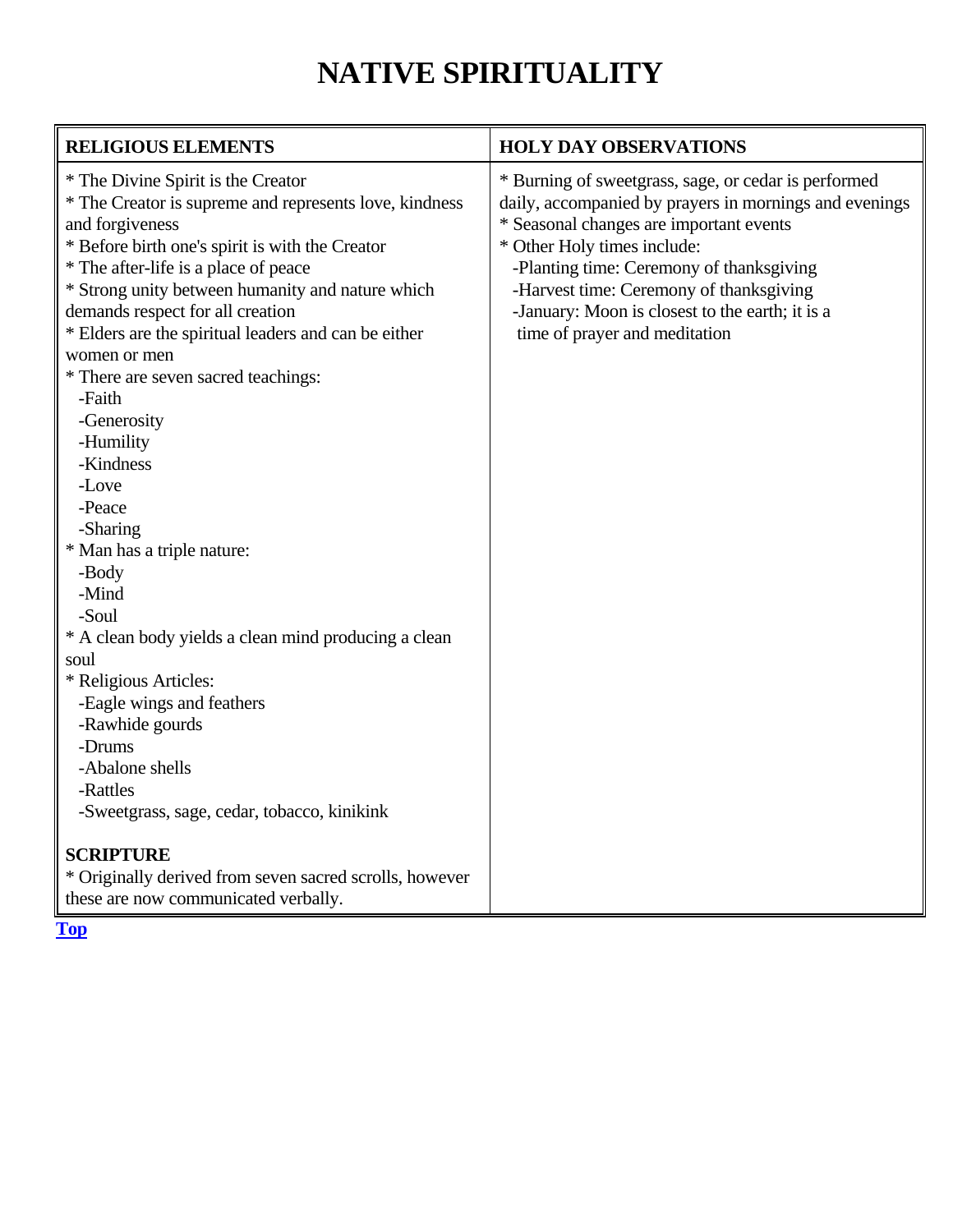### **NAZARENE**

<span id="page-38-0"></span>

| <b>MEDICINE, HEALTH, AND DIET</b>                                                                                                                                                                                                                                                                                                                        | <b>DEATH AND BURIAL</b>                                                                                                                                        |
|----------------------------------------------------------------------------------------------------------------------------------------------------------------------------------------------------------------------------------------------------------------------------------------------------------------------------------------------------------|----------------------------------------------------------------------------------------------------------------------------------------------------------------|
| REPRODUCTIVE TECHNOLOGY<br>* Oppose laws that allow abortion on demand. Abortion<br>only when mother is endangered and then only on the<br>basis of sound medical and Christian counsel.<br>* Support genetic engineering to achieve gene therapy<br>(for prevention and cure of disease, and of anatomical<br>and mental disorders - not for Eugenics). | <b>BODY HANDLING</b><br>* Organ donation is encouraged.<br><b>BURIAL</b><br>* Term stillborns are to be buried.<br><b>RITES</b><br>* Do not have "Last Rites". |
| <b>CHILD BIRTH</b><br>* Term stillborns are to be buried.<br>* Infant or adult Baptism practiced; not necessary for<br>salvation.                                                                                                                                                                                                                        |                                                                                                                                                                |
| <b>MEDICAL/SURGICAL</b><br>* Belief in divine healing alongside medical treatments.<br>* Believe that euthanasia is incompatible with the<br>Christian faith.<br>* When death is imminent, either not originating or<br>withdrawing artificial life support systems is permissible<br>(within the range of Christian faith and practice)                 |                                                                                                                                                                |
| <b>DIET</b><br>* Alcohol, tobacco, and illicit drugs are prohibited.                                                                                                                                                                                                                                                                                     |                                                                                                                                                                |
| <b>OTHER/MISC.</b><br>* Laying on of Hands used for healing purposes.                                                                                                                                                                                                                                                                                    |                                                                                                                                                                |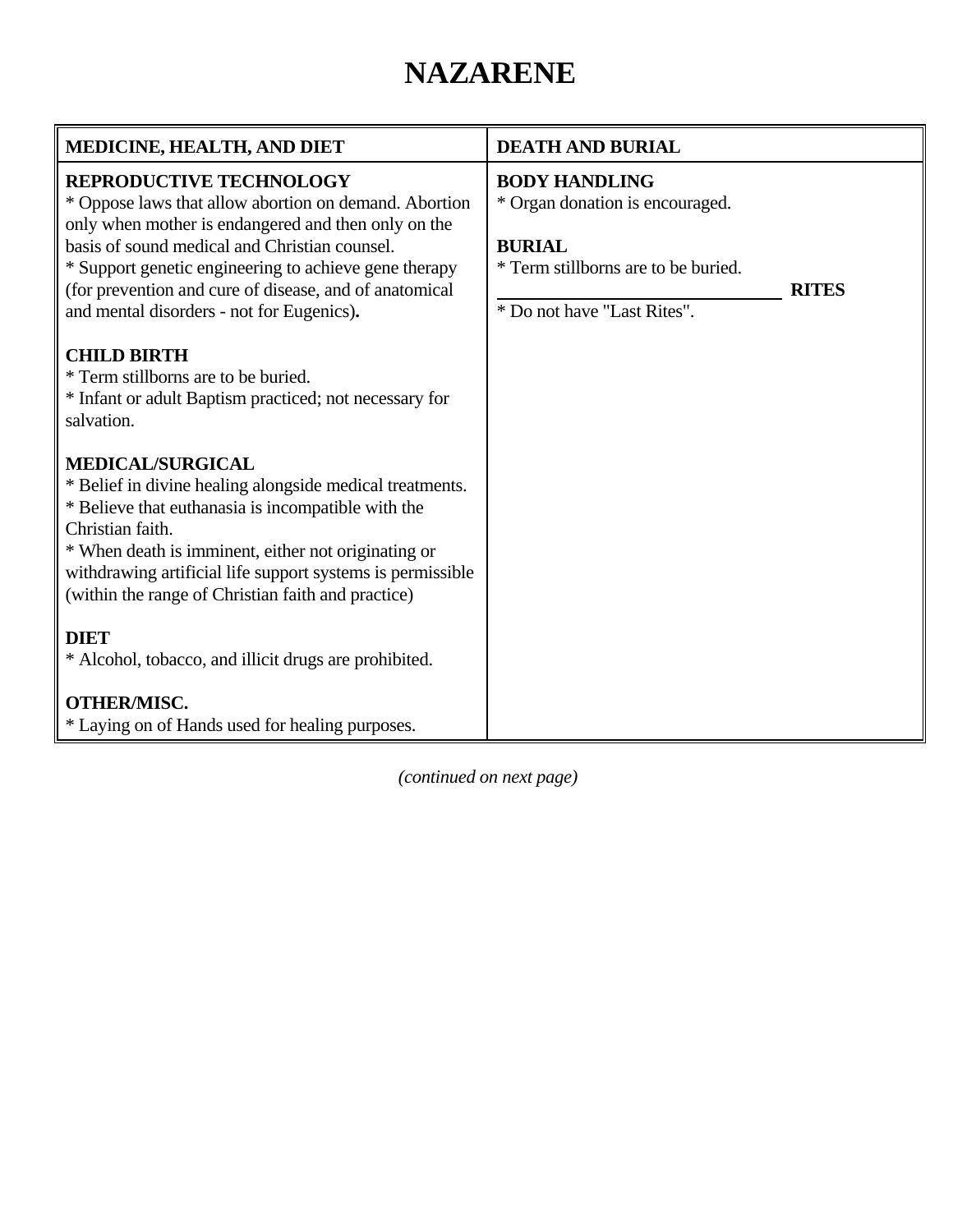### **NAZARENE**

| <b>RELIGIOUS ELEMENTS</b>                               | <b>HOLY DAY OBSERVATIONS</b>                    |
|---------------------------------------------------------|-------------------------------------------------|
| * Infant and adult Baptism are practiced; not necessary | * Follow the standard Christian holidays:       |
| for salvation.                                          | -Sunday: Rest/Worship                           |
|                                                         | -Advent: Christmas preparation                  |
| * Practice Communion.                                   | -Christmas                                      |
|                                                         | -Epiphany: Manifestation of Jesus; visit by the |
| <b>SCRIPTURE</b>                                        | Magi.                                           |
| * Old and New Testaments.                               | -Ash Wednesday: Beginning of Lent               |
|                                                         | -Lent: Fasting                                  |
|                                                         | -Palm Sunday: Jesus enters Jerusalem            |
|                                                         | -Holy Week: Week preceding Easter               |
|                                                         | -Maundy Thursday: The Last Supper               |
|                                                         | -Good Friday: Jesus' crucifixion                |
|                                                         | -Easter Sunday: Jesus' resurrection             |
|                                                         | -Ascension Day: Jesus' ascension                |
|                                                         | -Pentecost: Birth of the Christian Church       |
|                                                         | -All Saints' Day: Commemorates Saints and       |
|                                                         | Martyrs.                                        |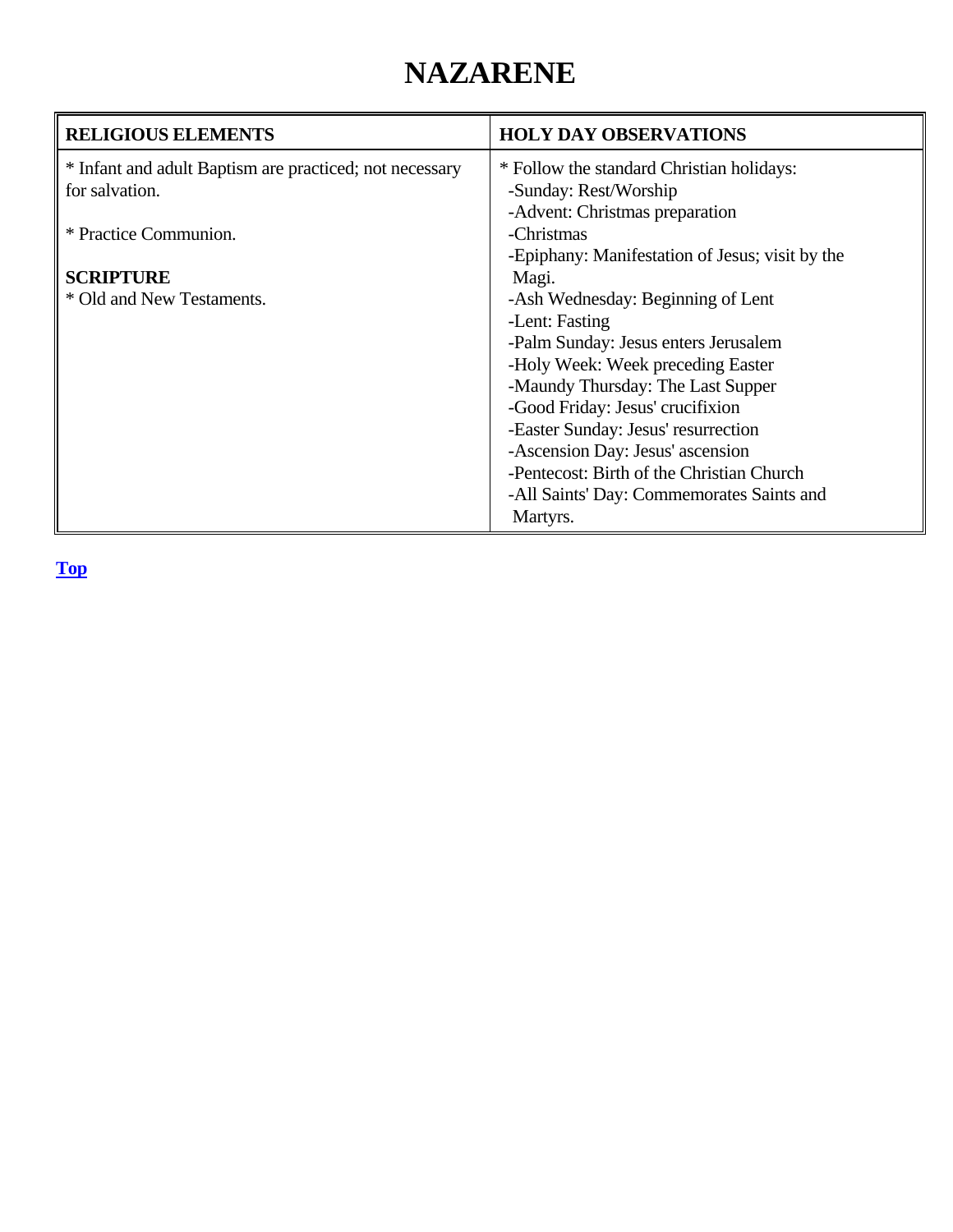## **ORTHODOX**

<span id="page-40-0"></span>

| MEDICINE, HEALTH, AND DIET                                                                                                                                                                                                                                                                                                                                                                                                                                          | <b>DEATH AND BURIAL</b>                                                                                                                                                                                                                                                                                                                                                                                                                                                                                                                                                                                                    |
|---------------------------------------------------------------------------------------------------------------------------------------------------------------------------------------------------------------------------------------------------------------------------------------------------------------------------------------------------------------------------------------------------------------------------------------------------------------------|----------------------------------------------------------------------------------------------------------------------------------------------------------------------------------------------------------------------------------------------------------------------------------------------------------------------------------------------------------------------------------------------------------------------------------------------------------------------------------------------------------------------------------------------------------------------------------------------------------------------------|
| <b>CHILD BIRTH</b><br>* Baptism is an important Sacrament and the newborn<br>should be baptized within 40 days of birth.                                                                                                                                                                                                                                                                                                                                            | <b>RITES</b><br>* The priest should be notified to perform Last Rites<br>while the patient is still conscious.                                                                                                                                                                                                                                                                                                                                                                                                                                                                                                             |
| <b>DIET</b><br>* "Fasting" means that meat and dairy products are<br>avoided.<br>* Fasting periods are commonly practiced<br>Wednesdays, Fridays, and during Lent especially.<br>* Patients desiring to fast should be allowed to do so if<br>there is no health risk or medical conflict, however,<br>fasting may be abandoned during times of health crisis.                                                                                                      |                                                                                                                                                                                                                                                                                                                                                                                                                                                                                                                                                                                                                            |
| <b>OTHER/MISC.</b><br>* Patient may wish for a priest to administer Holy<br>Communion during health crisis.                                                                                                                                                                                                                                                                                                                                                         |                                                                                                                                                                                                                                                                                                                                                                                                                                                                                                                                                                                                                            |
| <b>RELIGIOUS ELEMENTS</b>                                                                                                                                                                                                                                                                                                                                                                                                                                           | <b>HOLY DAY OBSERVATIONS</b>                                                                                                                                                                                                                                                                                                                                                                                                                                                                                                                                                                                               |
| * Self-perception: The one, holy, apostolic Church<br>* The Church is infallible<br>* Rejects Mary's Immaculate Conception and<br>Assumption<br>* Believe that Mary was without sin<br>* Do not believe in purgatory<br>* The Church is administrated by Bishops who maintain<br>celibacy<br>* Belief in 7 Sacraments:<br>-Baptism<br>-Chrismation<br>-Holy Eucharist<br>-Confession<br>-Ordination<br>-Marriage<br>-Holy Unction<br>* Open confession is practiced | * Follow these standard Christian holidays, but using the<br>Julian Calendar:<br>-Sunday: Rest/Worship<br>-Christmas<br>-Lent: Fasting<br>-Palm Sunday: Jesus enters Jerusalem<br>-Holy Week: Week preceding Easter<br>-Holy Thursday: The Last Supper<br>-Good Friday: Jesus' crucifixion<br>-Easter Sunday: Jesus' resurrection<br>-Ascension Day: Jesus' ascension<br>-Pentecost: Birth of the Christian Church<br>-Transfiguration Day<br>* Follow these further holidays:<br>-Birth of the Mother of God<br>-Feast of the Elevation of the Cross<br>-Feast of Protection of the Mother of God<br>-Meeting of our Lord |
| <b>SCRIPTURE</b><br>* Old and New Testaments<br>* Use of the Nicene Creed                                                                                                                                                                                                                                                                                                                                                                                           | -Feast of Transfiguration<br>-Feast of Dormission: Celebration of the sleep of<br>Mary<br>-Presentation of Mother of God to the Temple                                                                                                                                                                                                                                                                                                                                                                                                                                                                                     |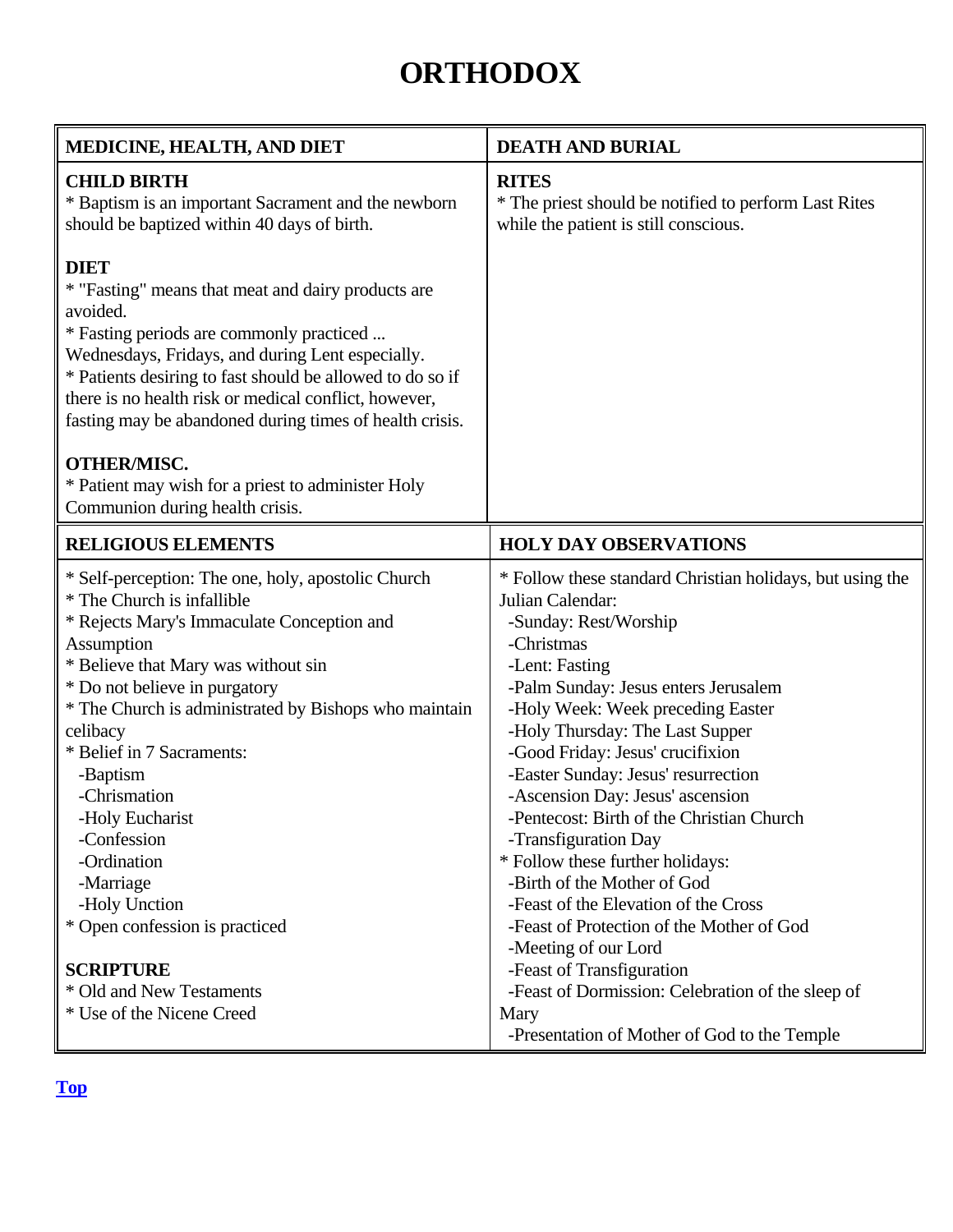### **PENTECOSTAL**

<span id="page-41-0"></span>

| <b>MEDICINE, HEALTH, AND DIET</b>                                                                                        | <b>DEATH AND BURIAL</b> |
|--------------------------------------------------------------------------------------------------------------------------|-------------------------|
| <b>CHILD BIRTH</b><br>* No infant Baptism. Adult believer's Baptism by<br>immersion.                                     |                         |
| <b>OTHER/MISC.</b><br>* Use of anointing oil, and Laying on of Hands as<br>healing methods.<br>* Miracle healing by God. |                         |

| <b>HOLY DAY OBSERVATIONS</b>                |
|---------------------------------------------|
| * Follow these standard Christian holidays: |
| -Sunday: Rest/Worship                       |
| -Christmas                                  |
| -Palm Sunday: Jesus enters Jerusalem        |
| -Holy Week: Week preceding Easter           |
| -Good Friday: Jesus' crucifixion            |
| -Easter Sunday: Jesus' resurrection         |
|                                             |
|                                             |
|                                             |
|                                             |
|                                             |
|                                             |
|                                             |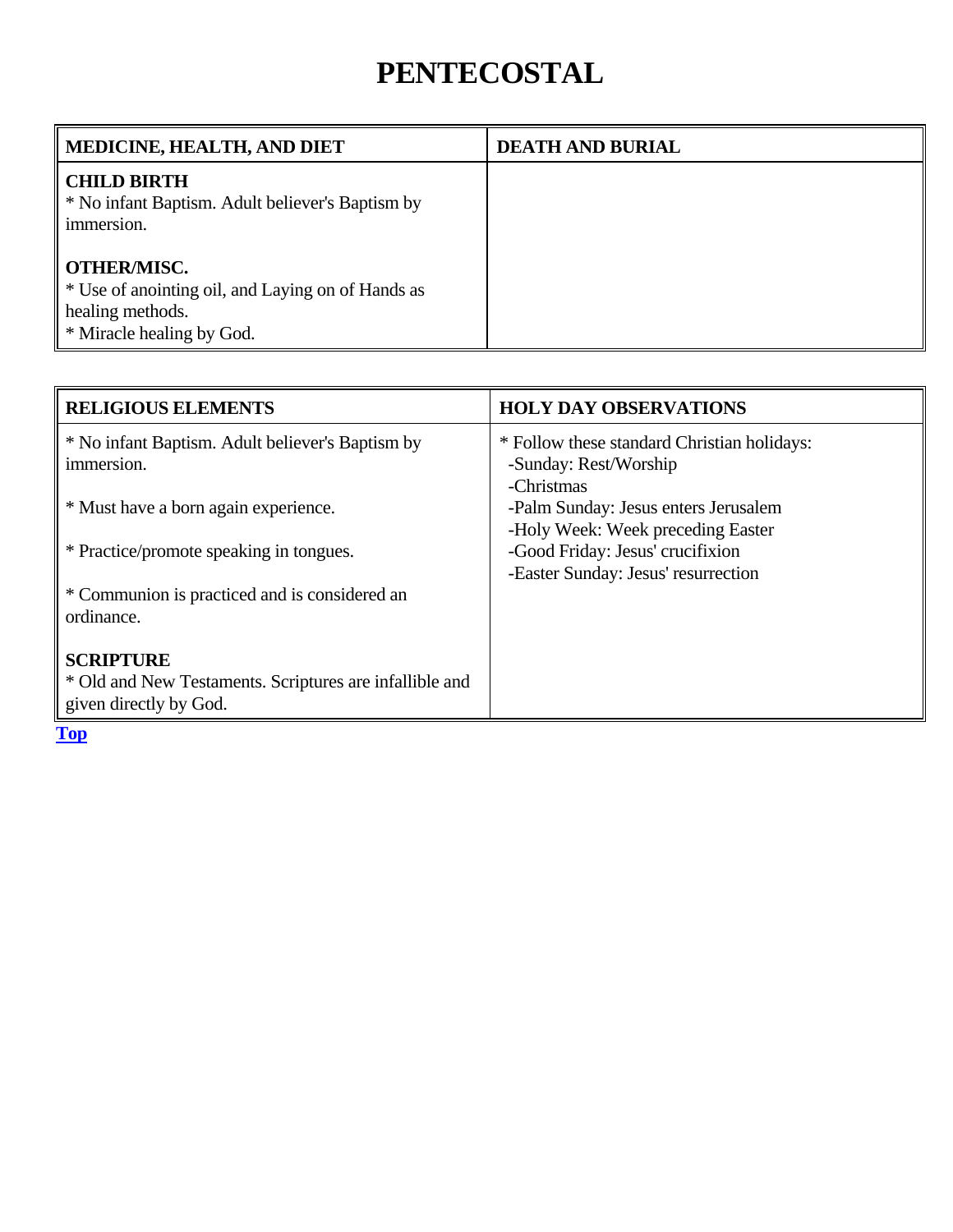### **PRESBYTERIAN**

<span id="page-42-0"></span>

| MEDICINE, HEALTH, AND DIET                                                                     | <b>DEATH AND BURIAL</b> |
|------------------------------------------------------------------------------------------------|-------------------------|
| <b>CHILD BIRTH</b><br>* Infant and adult Baptism by sprinkling; not required<br>for salvation. |                         |

| <b>RELIGIOUS ELEMENTS</b>                                  | <b>HOLY DAY OBSERVATIONS</b>                    |
|------------------------------------------------------------|-------------------------------------------------|
| * Infant and adult Baptism by sprinkling; not required for | * Follow the standard Christian holidays:       |
| salvation.                                                 | -Sunday: Rest/Worship                           |
|                                                            | -Advent: Christmas preparation                  |
| * Quarterly Communion as a commemoration.                  | -Christmas                                      |
|                                                            | -Epiphany: Manifestation of Jesus; visit by the |
| <b>SCRIPTURE</b>                                           | Magi.                                           |
| * Old and New Testaments. The Scriptures are God           | -Ash Wednesday: Beginning of Lent               |
| inspired.                                                  | -Lent:Fasting                                   |
| * Westminster Confession of Faith and the Longer and       | -Palm Sunday: Jesus enters Jerusalem            |
| Shorter Westminster catechisms are standards               | -Holy Week: Week preceding Easter               |
| subordinate to the Bible.                                  | -Maundy Thursday: The Last Supper               |
|                                                            | -Good Friday: Jesus' crucifixion                |
|                                                            | -Easter Sunday: Jesus' resurrection             |
|                                                            | -Ascension Day: Jesus' ascension                |
|                                                            | -Pentecost: Birth of the Christian Church       |
|                                                            | -Reformation Sunday                             |
|                                                            | -All Saints' Day: Commemorates Saints and       |
|                                                            | Martyrs.                                        |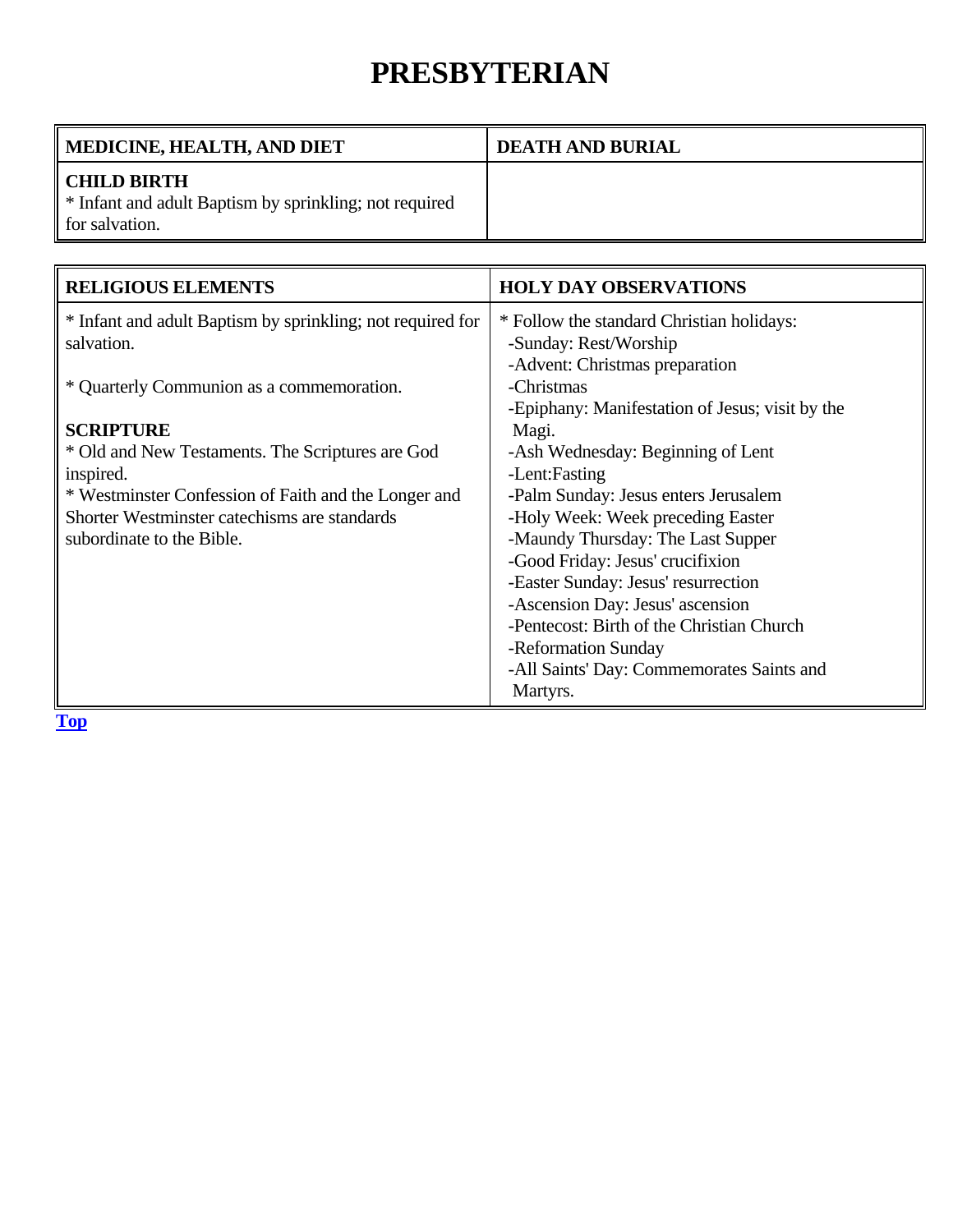# **QUAKER**

<span id="page-43-0"></span>

| <b>MEDICINE, HEALTH, AND DIET</b>               | <b>DEATH AND BURIAL</b> |
|-------------------------------------------------|-------------------------|
| <b>CHILD BIRTH</b><br>* No practice of Baptism. |                         |

| <b>RELIGIOUS ELEMENTS</b>                                                                                                                                                                                                              | <b>HOLY DAY OBSERVATIONS</b>                                                                      |
|----------------------------------------------------------------------------------------------------------------------------------------------------------------------------------------------------------------------------------------|---------------------------------------------------------------------------------------------------|
| * The essence of God is within all people.<br>* Each person should find their own meaning in life.<br>* No specific clergy.<br>* No practice of Baptism.<br>* Worship in Meeting Houses.<br>* Generally no belief in life after death. | * Only some of the standard Christian holidays are<br>recognized, and these only as secular days. |
| <b>SCRIPTURE</b><br>* Old and New Testaments.                                                                                                                                                                                          |                                                                                                   |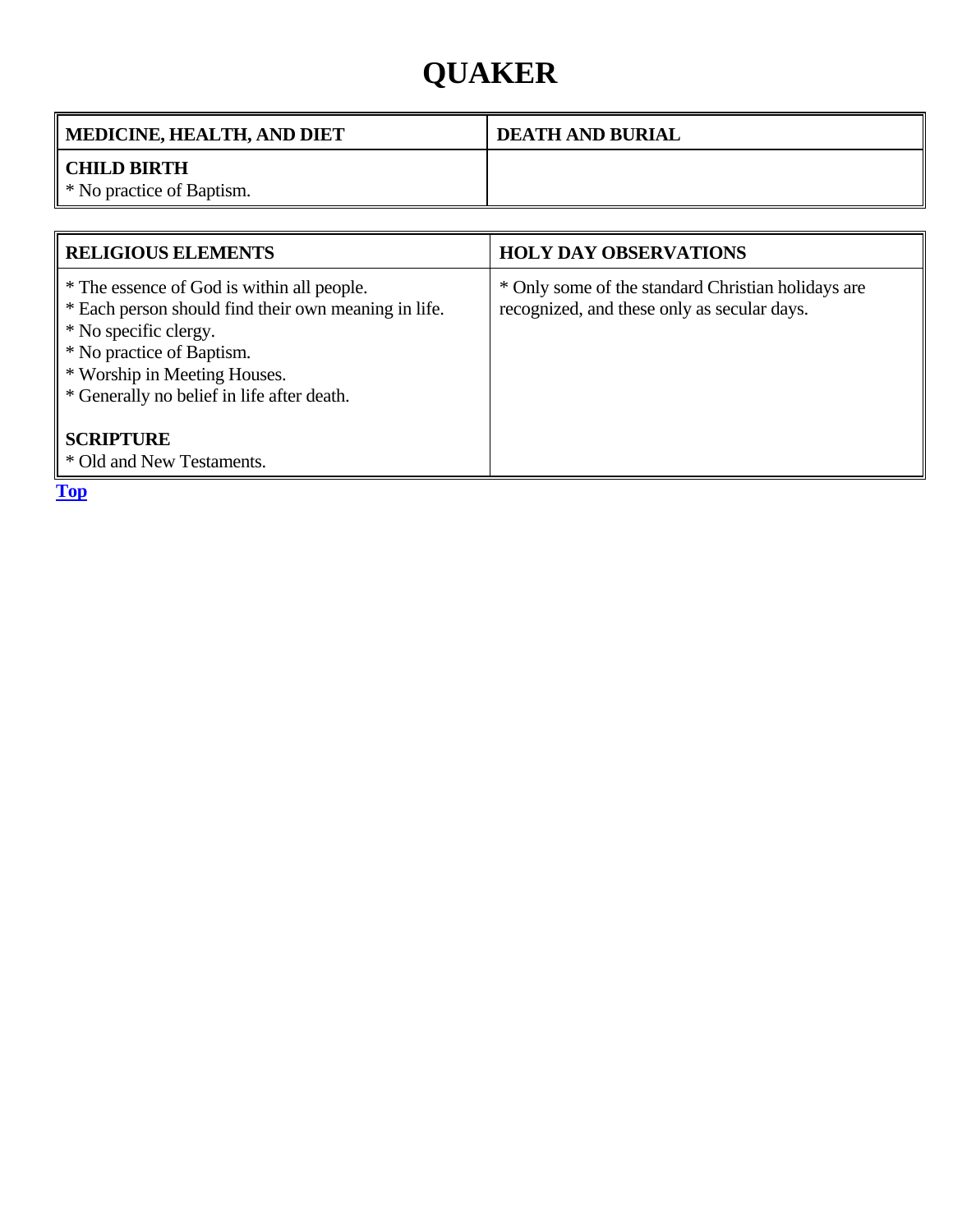# **RASTAFARIANISM**

<span id="page-44-0"></span>

| MEDICINE, HEALTH, AND DIET                                                                                                                                                                                                                 | <b>DEATH AND BURIAL</b>                                                                                                   |
|--------------------------------------------------------------------------------------------------------------------------------------------------------------------------------------------------------------------------------------------|---------------------------------------------------------------------------------------------------------------------------|
| <b>REPRODUCTION TECHNOLOGY</b><br>* Contraceptives are frowned upon.<br>* Abortion is not an acceptable practice.                                                                                                                          | <b>SPECIAL NOTES</b><br>* After death, believe in life ever-lasting for those who<br>have followed the ways of the Bible. |
| <b>MEDICAL/SURGICAL</b><br>* Ganja or marijuana is beneficial to one's spiritual,<br>mental and physical health.                                                                                                                           | * Believe that Ethiopia is heaven and that black people<br>will be repatriated to Africa.                                 |
| <b>DIET</b><br>* Only natural vegetarian foods are eaten.<br>* Prohibited foods include eggs, fish, poultry, and meat.<br>* Alcoholic beverages are prohibited.<br>* Prefer rainwater over tap water.<br>* May prefer to eat with fingers. |                                                                                                                           |
| <b>OTHER/MISC.</b><br>* Nature gives life and healing, therefore the ways of<br>nature are preferred to artificial methods.<br>* Hair cuts and shaving are desecration of the body.                                                        |                                                                                                                           |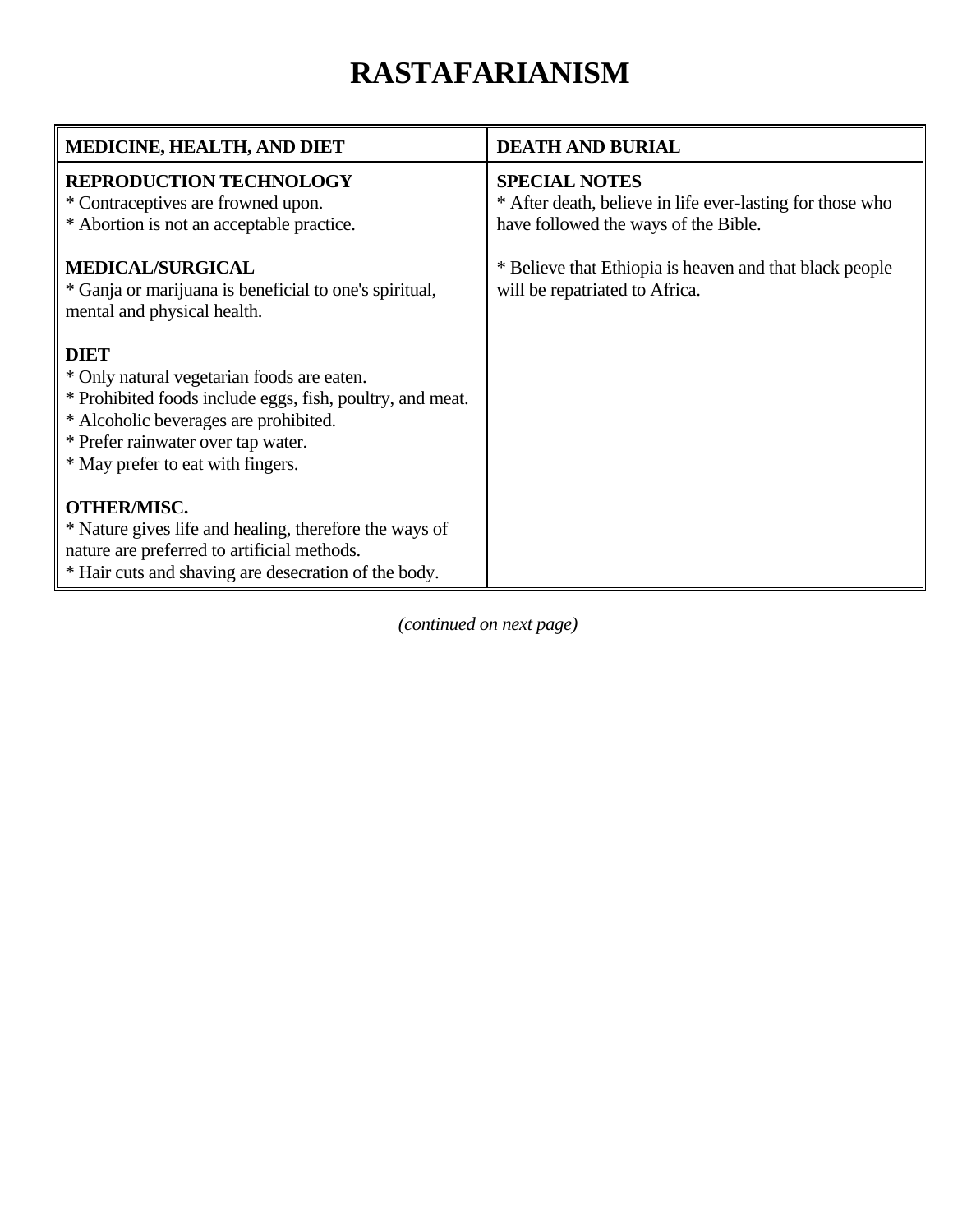# **RASTAFARIANISM**

| <b>RELIGIOUS ELEMENTS</b>                                 | <b>HOLY DAY OBSERVATIONS</b>                       |
|-----------------------------------------------------------|----------------------------------------------------|
| * Haile Selassie, the Emperor of Ethiopia, was born the   | * Meet weekly for worship                          |
| Religion's Founder and the true and living God. He is     |                                                    |
| now reigning in the spiritual body                        | * Holy days observed include:                      |
| * Blacks are God's chosen people                          | -Grounation: A renewal of commitment               |
| * Western civilization is seen as the godless evil and is | -Haile Selassie's Birthday                         |
| referred to as Babylon                                    | -Marcus Garvie's Birthday                          |
| * The Pope is the head of Babylon, leading the            | -Jamaican Independence Day: The first Monday<br>in |
| oppression and enslavement of black people                | August                                             |
| * Police are mistrusted as they are the protectors of the |                                                    |
| white society                                             |                                                    |
| * Worship is held weekly                                  |                                                    |
| * Worship meeting groups are called circles               |                                                    |
| * Worship meetings consist of Bible readings, dance,      |                                                    |
| music, prophecy and Ganja smoking                         |                                                    |
| * Women are not allowed to be spiritual leaders           |                                                    |
| * The hair is never cut and is grown in Dreadlocks; the   |                                                    |
| longer the hair the holier the person                     |                                                    |
| * Smoking marijuana opens the mind and soul for God's     |                                                    |
| illumination                                              |                                                    |
| <b>SCRIPTURE</b>                                          |                                                    |
| * King James version of the Bible                         |                                                    |
| * Political statements and releases produced by their     |                                                    |
| leaders                                                   |                                                    |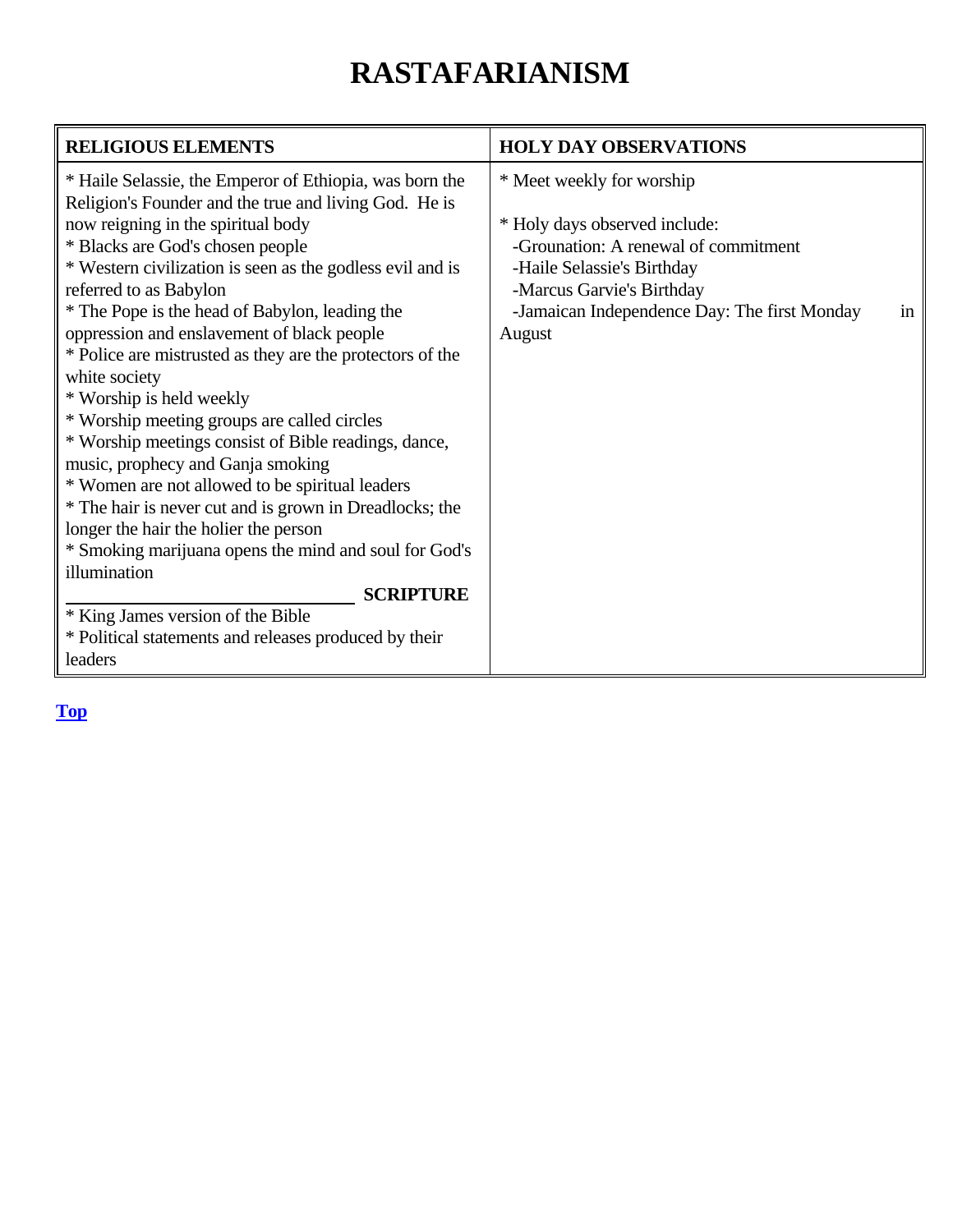#### **REFORMED**

<span id="page-46-0"></span>

| MEDICINE, HEALTH, AND DIET                                                                                  | <b>DEATH AND BURIAL</b> |
|-------------------------------------------------------------------------------------------------------------|-------------------------|
| <b>REPRODUCTION TECHNOLOGY</b><br>* Abortion only if the life of the mother is at risk.                     |                         |
| <b>CHILD BIRTH</b><br>* Infant Baptism by sprinkling is a Sacrament, but is not<br>necessary for salvation. |                         |
| <b>OTHER/MISC.</b><br>* Use of prayer, anointing oil, and Laying on of Hands<br>for healing purposes.       |                         |

| <b>RELIGIOUS ELEMENTS</b>                                 | <b>HOLY DAY OBSERVATIONS</b>                    |
|-----------------------------------------------------------|-------------------------------------------------|
| * Communion, practiced quarterly, is a Sacrament.         | * Follow the standard Christian holidays:       |
| * Infant Baptism by sprinkling is a Sacrament, but is not | -Sunday: Rest/Worship                           |
| necessary for salvation.                                  | -Advent: Christmas preparation                  |
| * Use of prayer, anointing oil, and Laying on of Hands    | -Christmas                                      |
| for healing purposes.                                     | -Epiphany: Manifestation of Jesus; visit by the |
|                                                           | Magi.                                           |
| <b>SCRIPTURE</b>                                          | -Lent                                           |
| * The Old and New Testaments are believed to be the       | -Palm Sunday: Jesus enters Jerusalem            |
| inspired Word of God, sufficient for life and salvation.  | -Holy Week: Week preceding Easter               |
| * Use the Apostles', Nicene, and Athanasian Creeds.       | -Good Friday: Jesus' crucifixion                |
| * Confessions practiced are:                              | -Easter Sunday: Jesus' resurrection             |
| -The Heidelburg Catechism                                 | -Ascension Day: Jesus' ascension                |
| -The Canons of Dort                                       | -Pentecost: Birth of the Christian Church       |
| -The Belgic Confession                                    | -Reformation Day                                |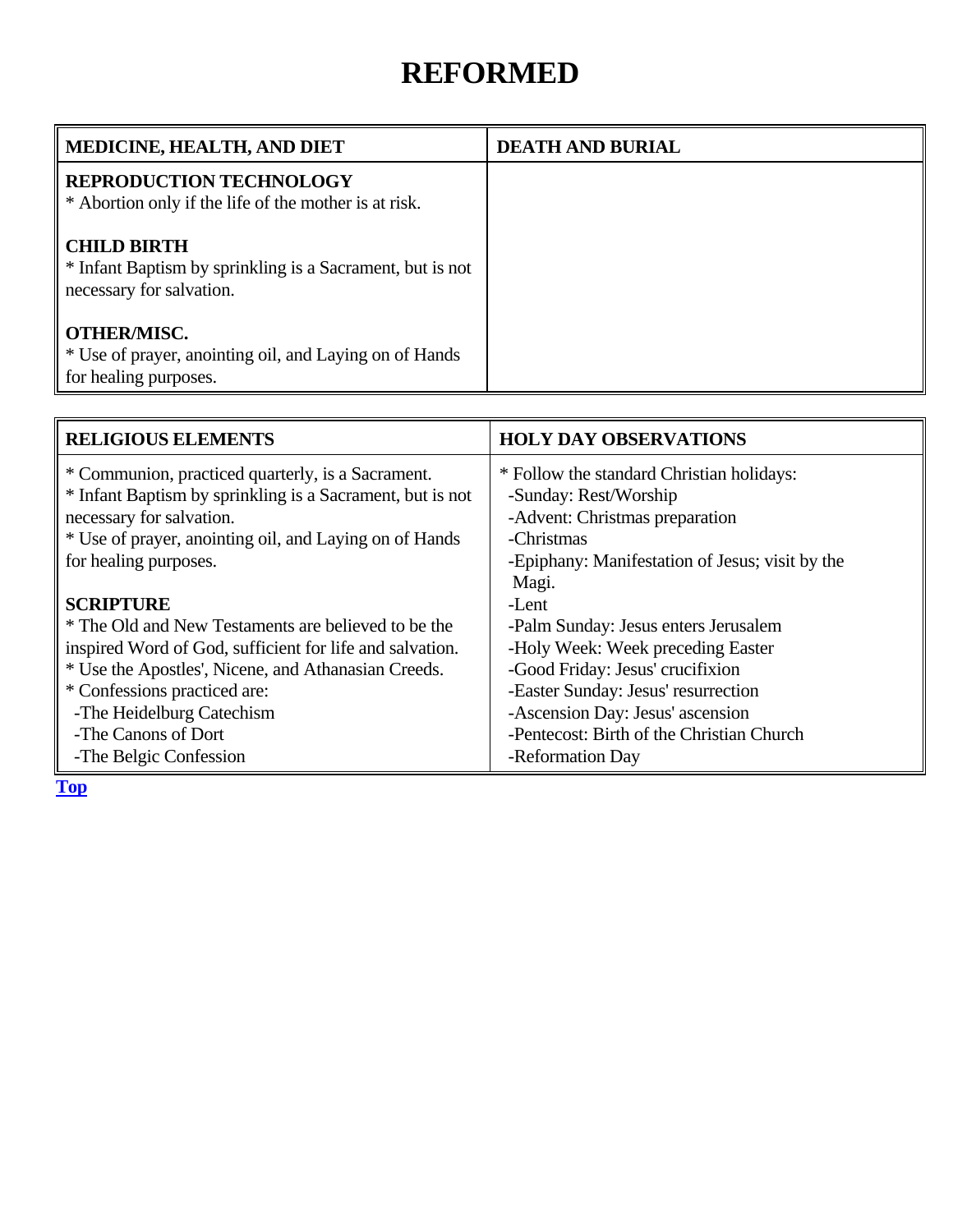# **ROMAN CATHOLIC**

<span id="page-47-0"></span>

| MEDICINE, HEALTH, AND DIET                                                                                                                                                                                                                                                                    | <b>DEATH AND BURIAL</b>                                                                                                                                                                                       |
|-----------------------------------------------------------------------------------------------------------------------------------------------------------------------------------------------------------------------------------------------------------------------------------------------|---------------------------------------------------------------------------------------------------------------------------------------------------------------------------------------------------------------|
| REPRODUCTION TECHNOLOGY<br>* No use of contraceptives.<br>* Sterilization is forbidden.<br>* Abortion is prohibited.<br>* Sterility tests are permitted.                                                                                                                                      | <b>BURIAL/CREMATION</b><br>* The body is usually buried with the rite of Mass of<br>Christian Burial (although normal burial or cremation are<br>acceptable).<br>* Fetuses and body parts are to be cremated. |
| <b>CHILD BIRTH</b><br>* Infant baptism is a Sacrament, but is not necessary for<br>salvation.                                                                                                                                                                                                 | <b>RITES</b><br>* Special prayers are to be given prior to, during, and<br>after the death of a patient.                                                                                                      |
| <b>MEDICAL/SURGICAL</b><br>* Amputated body parts are to be cremated.                                                                                                                                                                                                                         |                                                                                                                                                                                                               |
| <b>DIET</b><br>* Fasting is often performed in religious context of<br>penance, especially likely during Lent and on Fridays.<br>* Abstinence from meat is performed on Ash<br>Wednesday and Good Friday.<br>* Fasting and/or abstinence may be delayed or pardoned<br>due to health reasons. |                                                                                                                                                                                                               |
| <b>OTHER/MISC.</b><br>* Previously consecrated Eucharist is given in the<br>Sacrament of the Sick.<br>* Reconciliation and Anointing of the Sick is to be<br>performed for the seriously ill.                                                                                                 |                                                                                                                                                                                                               |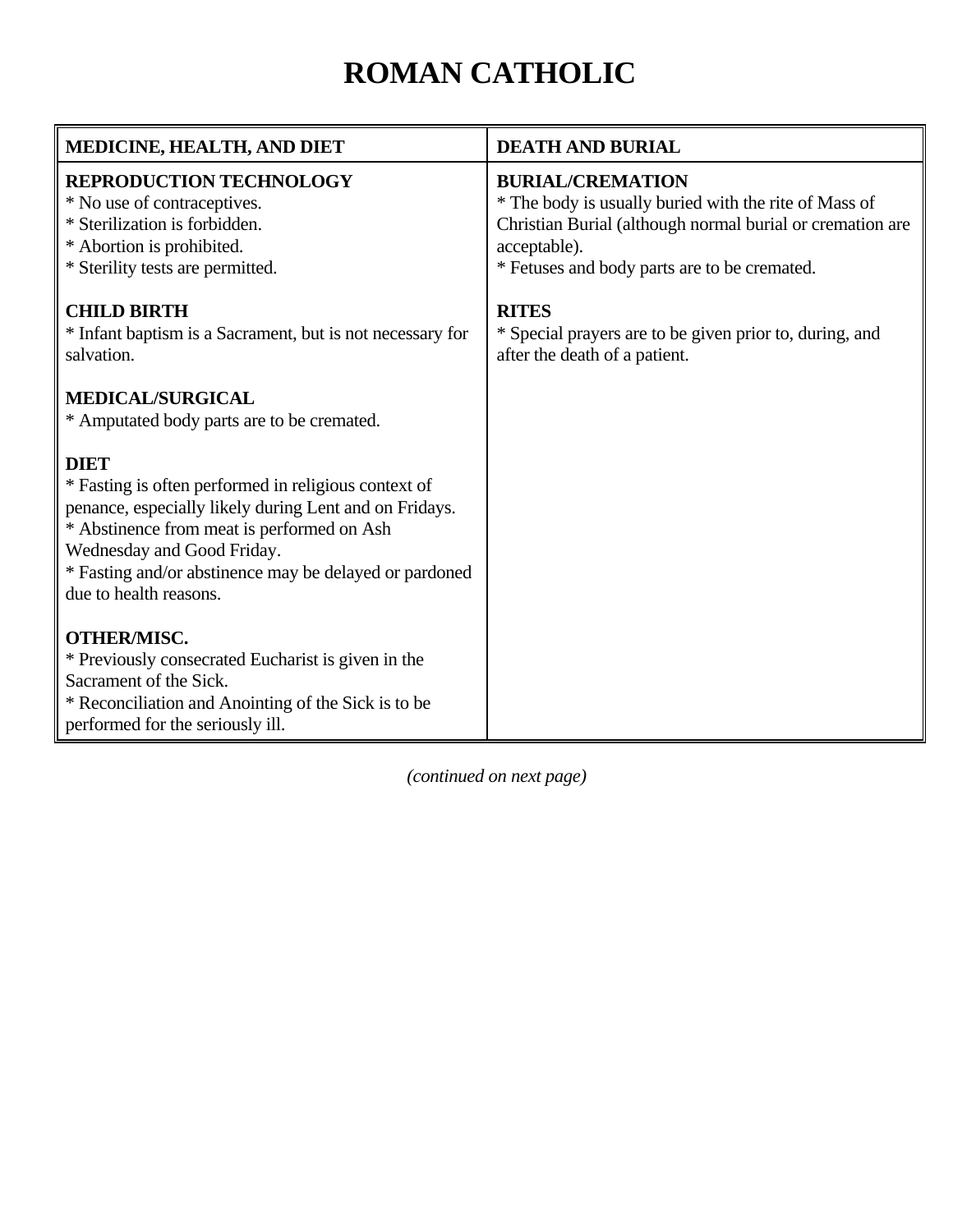# **ROMAN CATHOLIC**

| <b>RELIGIOUS ELEMENTS</b>                                                                                                                                                                                                                                                                                                                                                                                                                                                                                                                                                                                                                               | <b>HOLY DAY OBSERVATIONS</b>                                                                                                                                                                                                                                                                                                                                                                                                                                                                                                                                                                                                                                                                                                                                                                                                                                       |
|---------------------------------------------------------------------------------------------------------------------------------------------------------------------------------------------------------------------------------------------------------------------------------------------------------------------------------------------------------------------------------------------------------------------------------------------------------------------------------------------------------------------------------------------------------------------------------------------------------------------------------------------------------|--------------------------------------------------------------------------------------------------------------------------------------------------------------------------------------------------------------------------------------------------------------------------------------------------------------------------------------------------------------------------------------------------------------------------------------------------------------------------------------------------------------------------------------------------------------------------------------------------------------------------------------------------------------------------------------------------------------------------------------------------------------------------------------------------------------------------------------------------------------------|
| * Self-perception: The one, holy, apostolic Church<br>* The Church is headed by the Pope and the clergy, who<br>must remain celibate<br>* The Pope is infallible on religious matters<br>* Belief in Purgatory<br>* Seven Sacraments:<br>-Baptism (Infant)<br>-Chrismation<br>-Eucharist<br>-Confession<br>-Ordination<br>-Marriage<br>-Holy Unction<br>* Christ is substantially present during Eucharist. There<br>are no shared Sacraments between the Roman Catholic<br>Church and other Christian denominations.<br>* Confession to a Priest is practiced<br>* Christ is man's redeemer<br><b>SCRIPTURE</b><br>* The Bible including the Apocrypha | * Major day of worship is Sunday, while extra services<br>are held on Saturday<br>* Follow the standard Christian holidays:<br>-Sunday: Rest/Worship<br>-Advent: Christmas preparation<br>-Christmas<br>-Epiphany: Manifestation of Jesus; visit by the<br>Magi.<br>-Ash Wednesday: Beginning of Lent<br>-Lent: Fasting<br>-Palm Sunday: Jesus enters Jerusalem<br>-Holy Week: Week preceding Easter<br>-Maundy Thursday: The Last Supper<br>-Good Friday: Jesus' crucifixion<br>-Easter Sunday: Jesus' resurrection<br>-Ascension Day: Jesus' ascension<br>-Pentecost: Birth of the Christian Church<br>-Transfiguration Day<br>-All Saints' Day: Commemorates Saints and<br>Martyrs.<br>Also Celebrate:<br>-Solemnity of Mary<br>-Annunciation Day<br>-St. Joseph the Worker<br>-St. Jean Baptiste<br>-Feast of the Assumption of Mary<br>-Immaculate Conception |
|                                                                                                                                                                                                                                                                                                                                                                                                                                                                                                                                                                                                                                                         |                                                                                                                                                                                                                                                                                                                                                                                                                                                                                                                                                                                                                                                                                                                                                                                                                                                                    |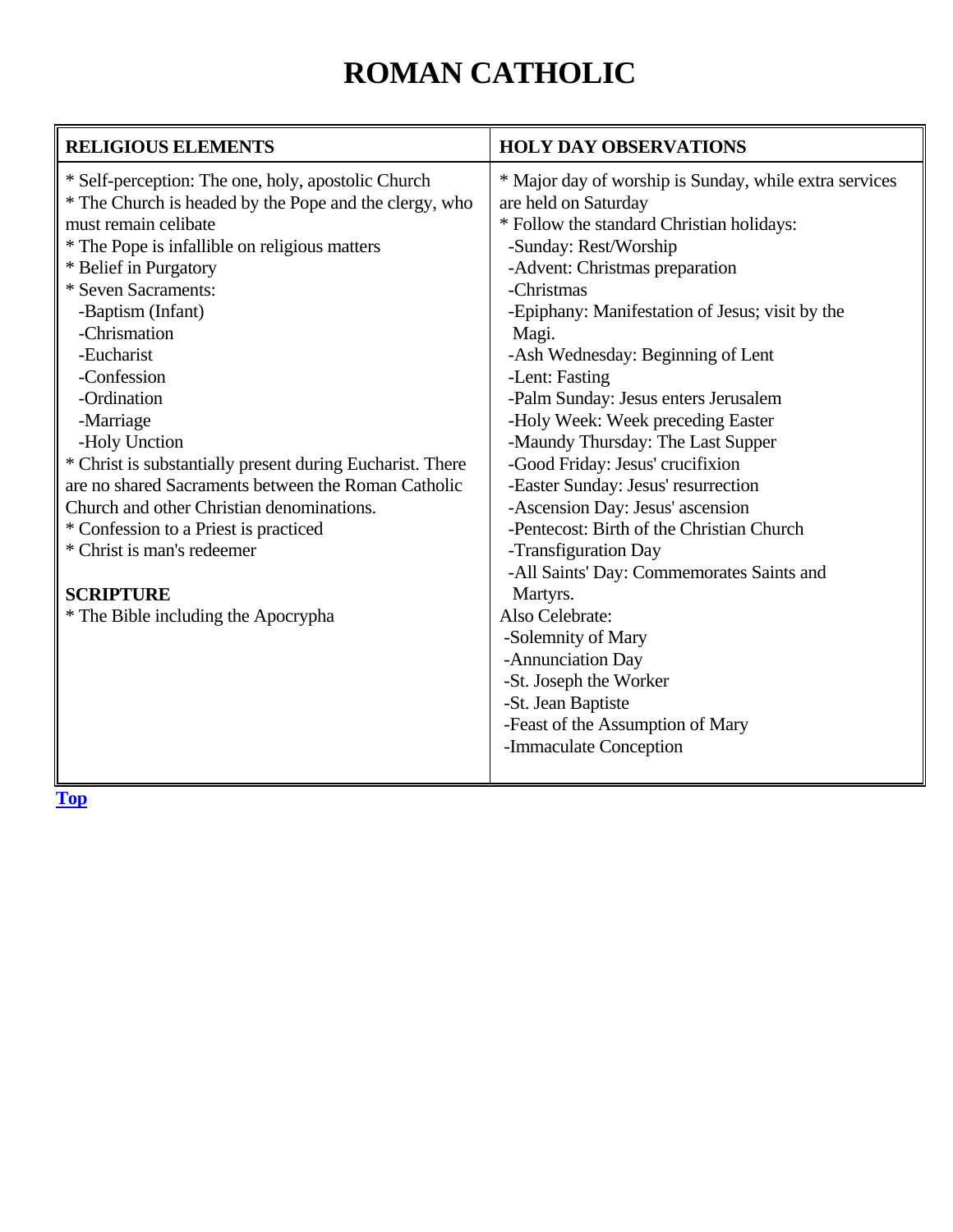# **THE SALVATION ARMY**

<span id="page-49-0"></span>

| MEDICINE, HEALTH, AND DIET                                                                                                                                                                                                                                                                                                                                                                                                                                                                                                                                               | <b>DEATH AND BURIAL</b>                                                                                                                                                                        |
|--------------------------------------------------------------------------------------------------------------------------------------------------------------------------------------------------------------------------------------------------------------------------------------------------------------------------------------------------------------------------------------------------------------------------------------------------------------------------------------------------------------------------------------------------------------------------|------------------------------------------------------------------------------------------------------------------------------------------------------------------------------------------------|
| <b>REPRODUCTIVE TECHNOLOGY</b><br>* Artificial insemination and in vitro fertilization are<br>acceptable from husband to wife. (The Salvation Army<br>strongly advises against the use of donors because of<br>legal, moral, social, psychological and ethical<br>complications and implications.)<br>* Abortion is justified when the pregnancy threatens the<br>life of the mother; in the case of rape or incest; when<br>post-natal survival of the fetus diagnostically has been<br>shown to be impossible; or when there is no cognitive<br>function in the fetus. | <b>BODY HANDLING / BURIAL / CREMATION</b><br>* Autopsy, embalming, cremation/burial are the personal<br>choice of each individual.<br><b>RITES</b><br>* A funeral or memorial service is held. |
| <b>MEDICAL/SURGICAL</b><br>* Euthanasia is not supported. Palliative care is<br>promoted. Life support may be removed following brain<br>death.<br><b>DIET</b><br>* Abstain from use of alcoholic beverages.<br>* Abstain from the non-medical use of addictive drugs.                                                                                                                                                                                                                                                                                                   |                                                                                                                                                                                                |

| <b>RELIGIOUS ELEMENTS</b>                         | <b>HOLY DAY OBSERVATIONS</b>                |
|---------------------------------------------------|---------------------------------------------|
| * Organization based on a military model.         | * Follow these standard Christian holidays: |
|                                                   | -Sunday: Rest/Worship                       |
| * No Sacraments.                                  | -Advent: Christmas preparation              |
|                                                   | -Christmas                                  |
| * Uniform worn while on duty and on Sundays as an | -Lent: "Self Denial Campaign"               |
| expression of Christian faith and service.        | -Palm Sunday: Jesus enters Jerusalem        |
|                                                   | -Holy Week: Week preceding Easter           |
| <b>SCRIPTURE</b>                                  | -Good Friday: Jesus' crucifixion            |
| * Use of Old and New Testaments.                  | -Easter Sunday: Jesus' resurrection         |
|                                                   | -Ascension Day: Jesus' ascension            |
|                                                   | -Pentecost: Birth of the Christian Church   |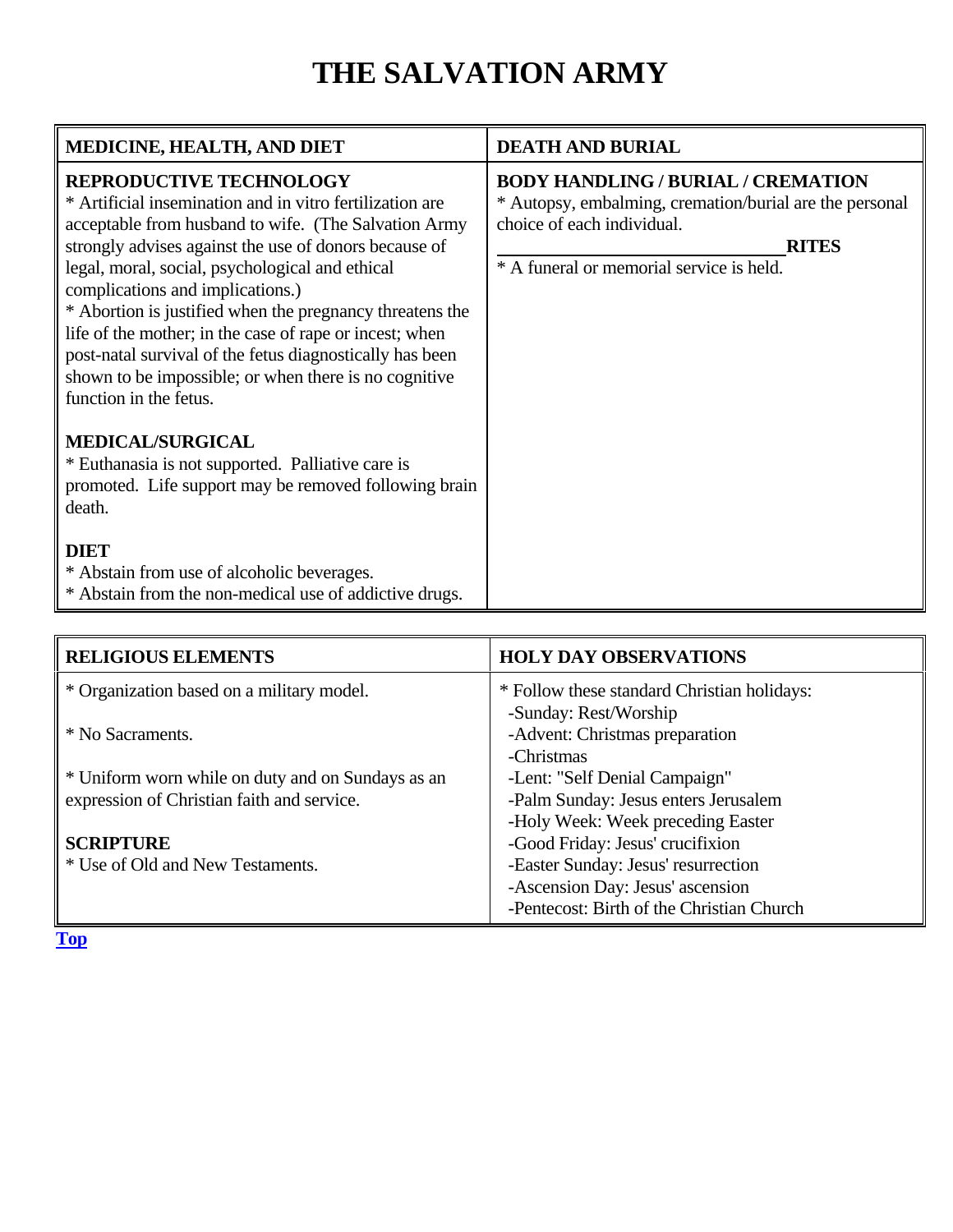### **SEVENTH-DAY ADVENTIST**

<span id="page-50-0"></span>

| <b>MEDICINE, HEALTH, AND DIET</b>                                                                                                                                                                                                                                                                                                                                                                                       | <b>DEATH AND BURIAL</b>                                                                                                                                                                                                                                                                 |
|-------------------------------------------------------------------------------------------------------------------------------------------------------------------------------------------------------------------------------------------------------------------------------------------------------------------------------------------------------------------------------------------------------------------------|-----------------------------------------------------------------------------------------------------------------------------------------------------------------------------------------------------------------------------------------------------------------------------------------|
| <b>REPRODUCTION TECHNOLOGY</b><br>* Abortion permitted only if the mother's life is in<br>danger, or if severe congenital defects are carefully<br>diagnosed in the fetus, or if pregnancy resulted from rape<br>or incest.<br>* Family planning recommended; cohabitation between<br>husband and wife only.<br>* Artificial insemination - between husband and wife<br>only.<br>* Eugenics - the individual's decision | <b>SPECIAL NOTES</b><br>* The dead await the return of Christ.<br>* Belief in two resurrections: When Christ returns, the<br>resurrected righteous and living righteous will be<br>glorified. The second resurrection - that of the<br>unrighteous - will take place 1,000 years later. |
| <b>CHILD BIRTH</b><br>* Baptism by immersion.<br><b>MEDICAL/SURGICAL</b><br>* Drugs: minimal use is recommended.<br>* Euthanasia is not acceptable.                                                                                                                                                                                                                                                                     |                                                                                                                                                                                                                                                                                         |
| <b>DIET</b><br>* Some follow a lacto-ovo vegetarian diet.<br>* Abstain from pork, shellfish, tea, coffee, alcohol,<br>narcotics.<br>* "Clean meats" such as chicken, beef, and mutton are<br>acceptable.<br>* Therapeutic diets are acceptable.                                                                                                                                                                         |                                                                                                                                                                                                                                                                                         |
| <b>OTHER/MISC.</b><br>* Medical efforts are promoted alongside belief in divine<br>healing and the practice of anointing with oil<br>accompanied by prayer.                                                                                                                                                                                                                                                             |                                                                                                                                                                                                                                                                                         |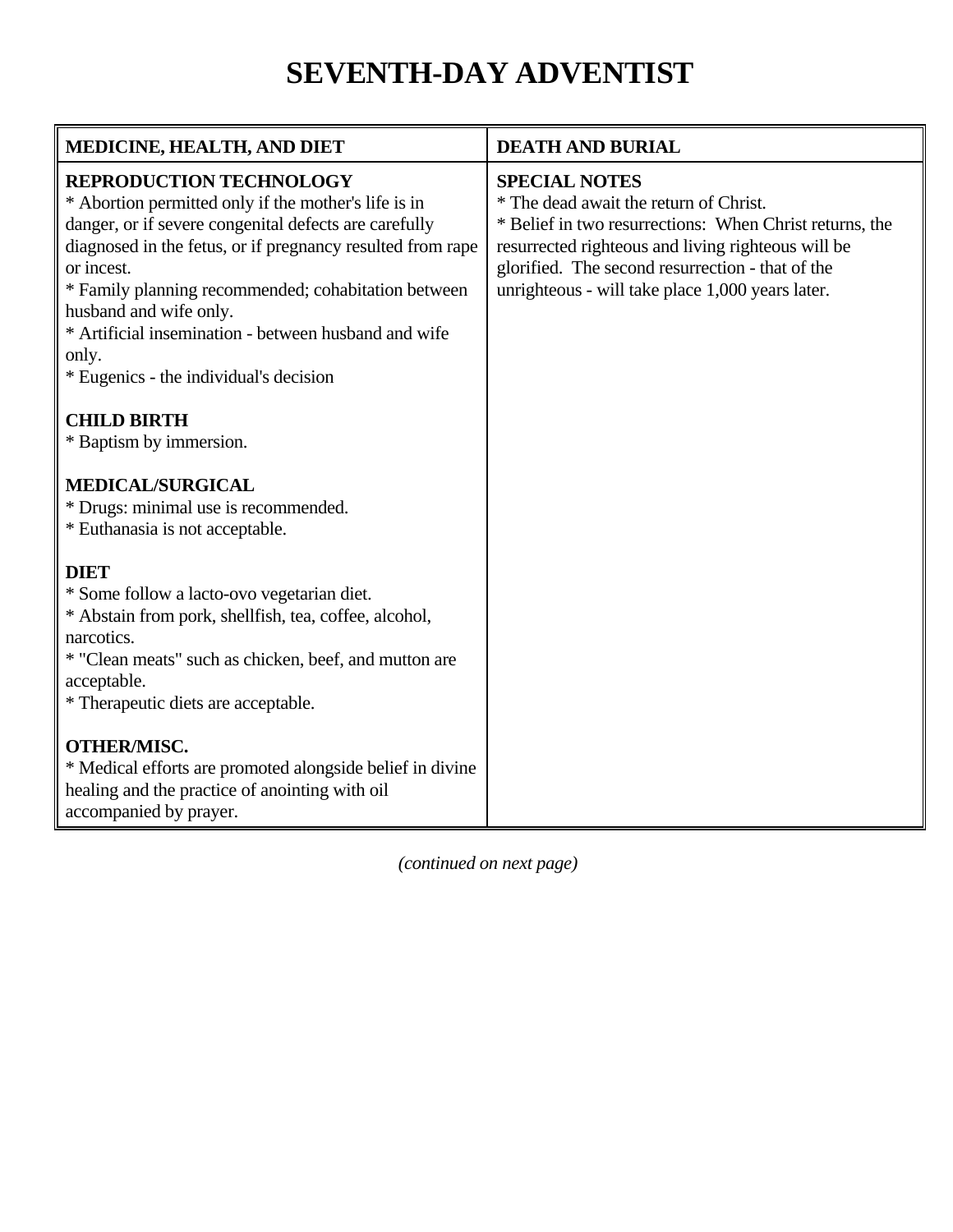### **SEVENTH-DAY ADVENTIST**

| <b>RELIGIOUS ELEMENTS</b>                                                                                                                                                                                                                                                                                                                                | <b>HOLY DAY OBSERVATIONS</b>                                                                                                                                                                                                                                                            |
|----------------------------------------------------------------------------------------------------------------------------------------------------------------------------------------------------------------------------------------------------------------------------------------------------------------------------------------------------------|-----------------------------------------------------------------------------------------------------------------------------------------------------------------------------------------------------------------------------------------------------------------------------------------|
| * Evangelical, monotheistic Christian.<br>* Salvation is by grace through faith in Christ.<br>* Strong belief in the imminent return of Christ and the<br>end of the world.<br>* Non-liturgical worship; emphasis on biblical<br>preaching.<br>* Celebrate the Lord's Supper (Communion) quarterly.                                                      | * Do not recognize the standard Christian holidays as<br>holy days.<br>* The seventh day, Saturday (from Friday sundown to<br>Saturday sundown), is observed as the biblical Sabbath<br>of the fourth commandment, a day of rest and worship.<br>No secular work or activities allowed. |
| * Baptism by immersion.<br><b>SCRIPTURE</b><br>* The Holy Scriptures, Old and New Testaments, are the<br>written Word of God. They are the standard of character<br>and the authoritative revealer of doctrines, and the test of<br>experience.<br>* The Ten Commandments are the Christian's daily<br>guide.<br>* Writings of Ellen G. White as an aid. |                                                                                                                                                                                                                                                                                         |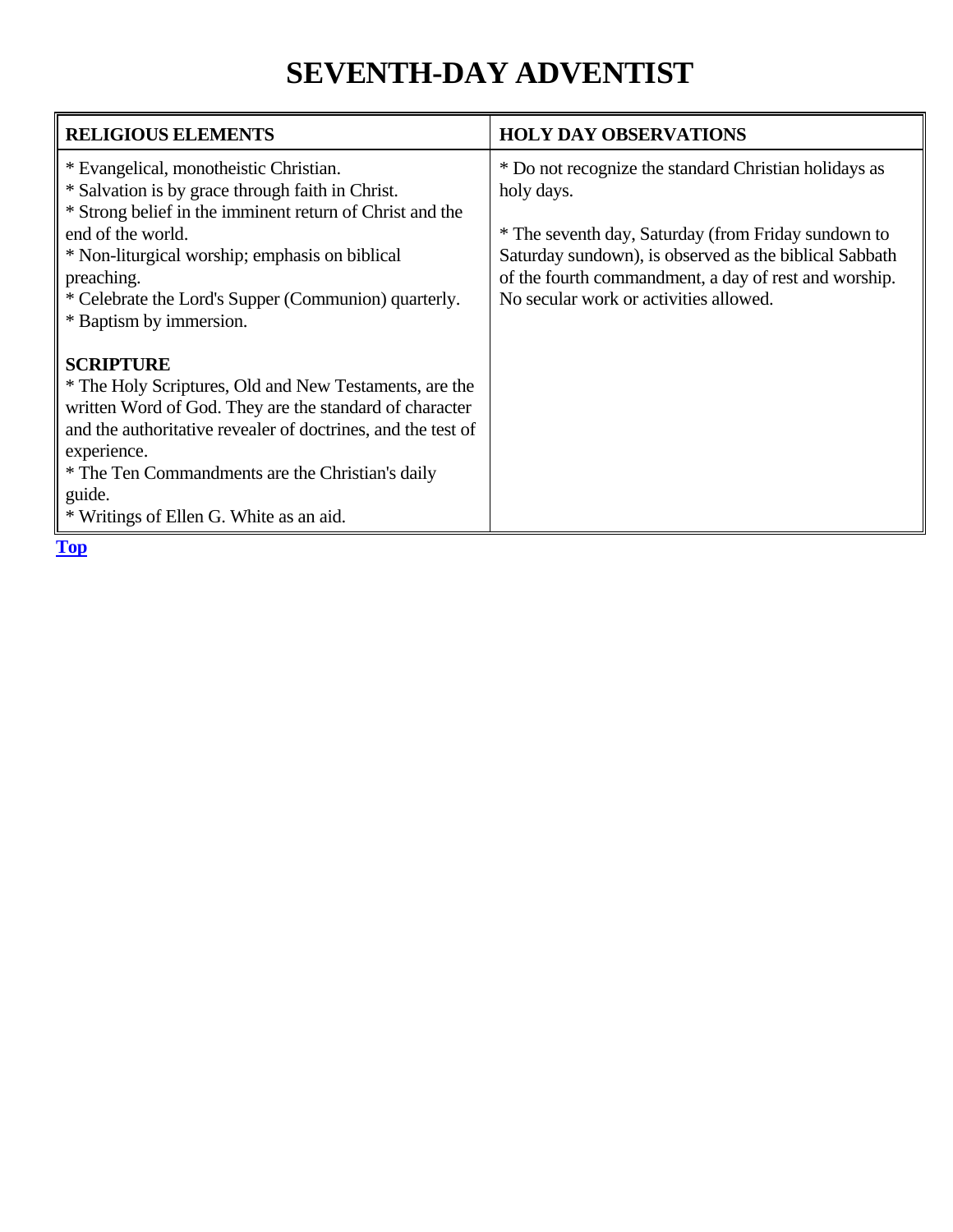### **SIKHISM**

<span id="page-52-0"></span>

| MEDICINE, HEALTH, AND DIET                              | <b>DEATH AND BURIAL</b>                                  |
|---------------------------------------------------------|----------------------------------------------------------|
| <b>REPRODUCTION TECHNOLOGY</b>                          | <b>BODY HANDLING</b>                                     |
| * Abortion is considered an interference in God's will. | * After death the body is bathed and dressed.            |
| * No prohibitions with regard to the use of             |                                                          |
| contraceptives.                                         | <b>CREMATION</b>                                         |
|                                                         | * Body disposal is performed through cremation.          |
| <b>MEDICAL/SURGICAL</b>                                 | * The eldest son must be present at the cremation of the |
| * Fasting is permitted for medical reasons only.        | father.                                                  |
| * Euthanasia is not permitted.                          |                                                          |
|                                                         | <b>RITES</b>                                             |
| <b>DIET</b>                                             | * A Sikh priest may be summoned to perform bedside       |
| * An animal from which meat is taken must be killed in  | prayers for the terminally ill.                          |
| one sword stroke.                                       | * There are two common "funeral" services:               |
| * A vegetarian diet is sometimes followed.              | -Short service: For relatives which includes hymns.      |
| * Alcohol and tobacco are prohibited.                   | -Long service: 48 hour period following cremation,       |
| * Except for medical reasons, fasting is not considered | involving the continuous reading of the Guru             |
| an acceptable practice.                                 | Granth Sahib.                                            |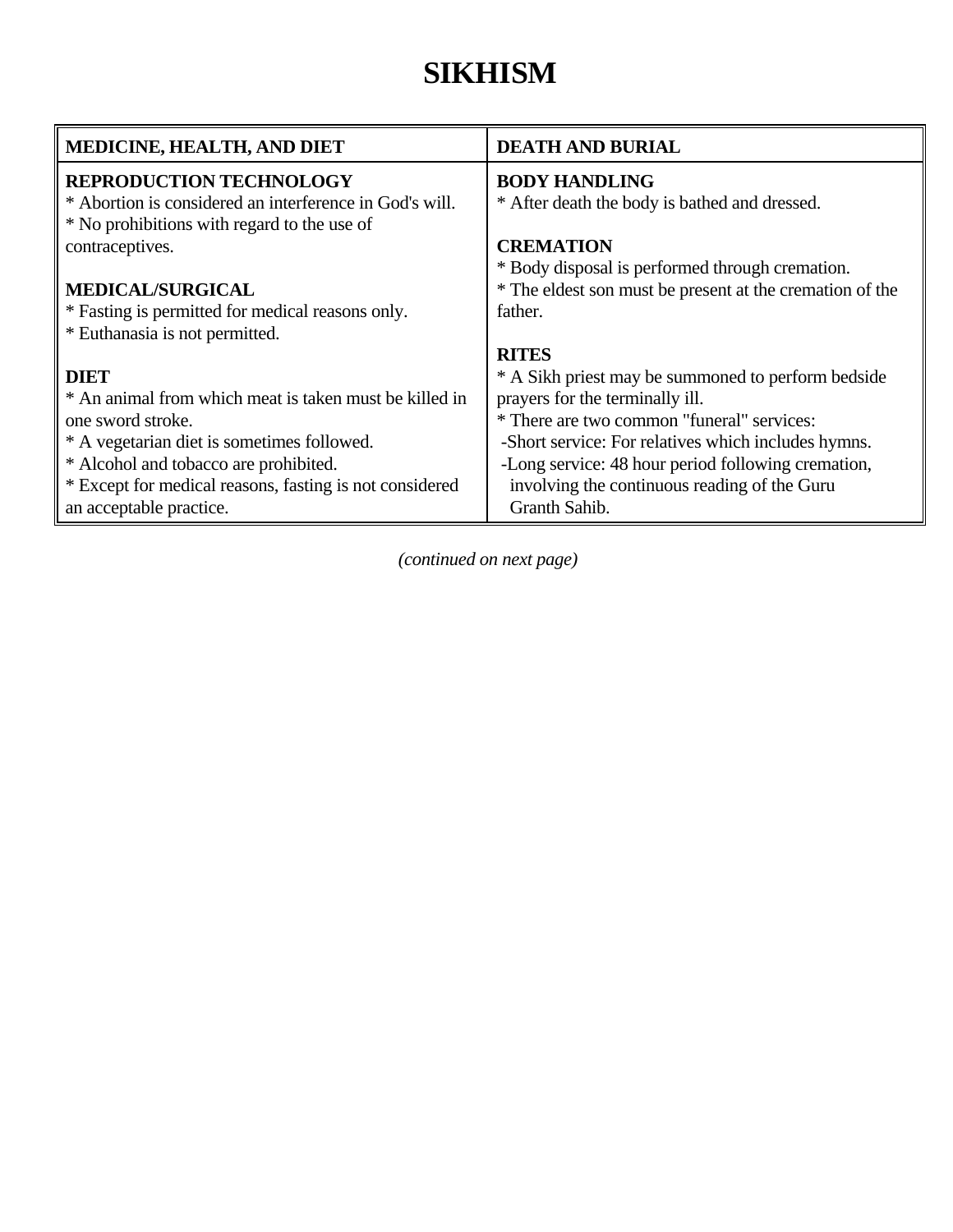### **SIKHISM**

| <b>RELIGIOUS ELEMENTS</b>                                                                                                                                                  | <b>HOLY DAY OBSERVATIONS</b>                                                                      |
|----------------------------------------------------------------------------------------------------------------------------------------------------------------------------|---------------------------------------------------------------------------------------------------|
| * Monotheistic: There is but one God who created all<br>things.                                                                                                            | * There is no specific weekly holy day since all days are<br>holy.                                |
| * God seen as a compassionate friend of the sinner.<br>* Historically, there were ten Gurus; then, in 1708, Guru<br>leadership was replaced by the collective community of | * Personal worship occurs twice a day.                                                            |
| the Khalsa.<br>* Humankinds' natural tendency is to the evil, resulting<br>in a cycle of birth and rebirth.                                                                | * In the morning there are bathing, prayer, meditation,<br>and hymns.                             |
| * To receive salvation is to be released from the birth-<br>rebirth cycle.                                                                                                 | * In the evening there are prayers, hymns, selective<br>prayers, and bathing.                     |
| * Strong belief in equality of all.<br>* Five stages of appearance are the marks of Khalsa,<br>representing honour:                                                        | * The main Sikh Holidays are as follows:<br>-Birthday of Guru Nanak                               |
| -Kesh (uncut hair): Spirituality<br>-Kangha (comb): Orderliness<br>-Kirpan (sword): Courage                                                                                | -Birthday of Guru Gobind Singh<br>-Martyrdom of Guru Tegh Bahadur<br>-Martyrdom of Guru Arjan Dev |
| -Kara (steel bracelet): Discipline<br>-Kach (undershorts): Moral constraint                                                                                                | -Baisakhi Day (Founding of the Khalsa)<br>-Parkash (Institution of Adi Granth Sahib)              |
| * Child is named by randomly opening the Granth Sahib<br>and selecting the first letter of the first verse on the left<br>page as the child's first initial.               |                                                                                                   |
| * Do not support begging, pilgrimages, idleness, or<br>sacred stream bathing.                                                                                              |                                                                                                   |
| <b>SCRIPTURE</b><br>* The Guru Granth Sahib (the Collection of Sacred                                                                                                      |                                                                                                   |
| Wisdom): a book of collected religious writings                                                                                                                            |                                                                                                   |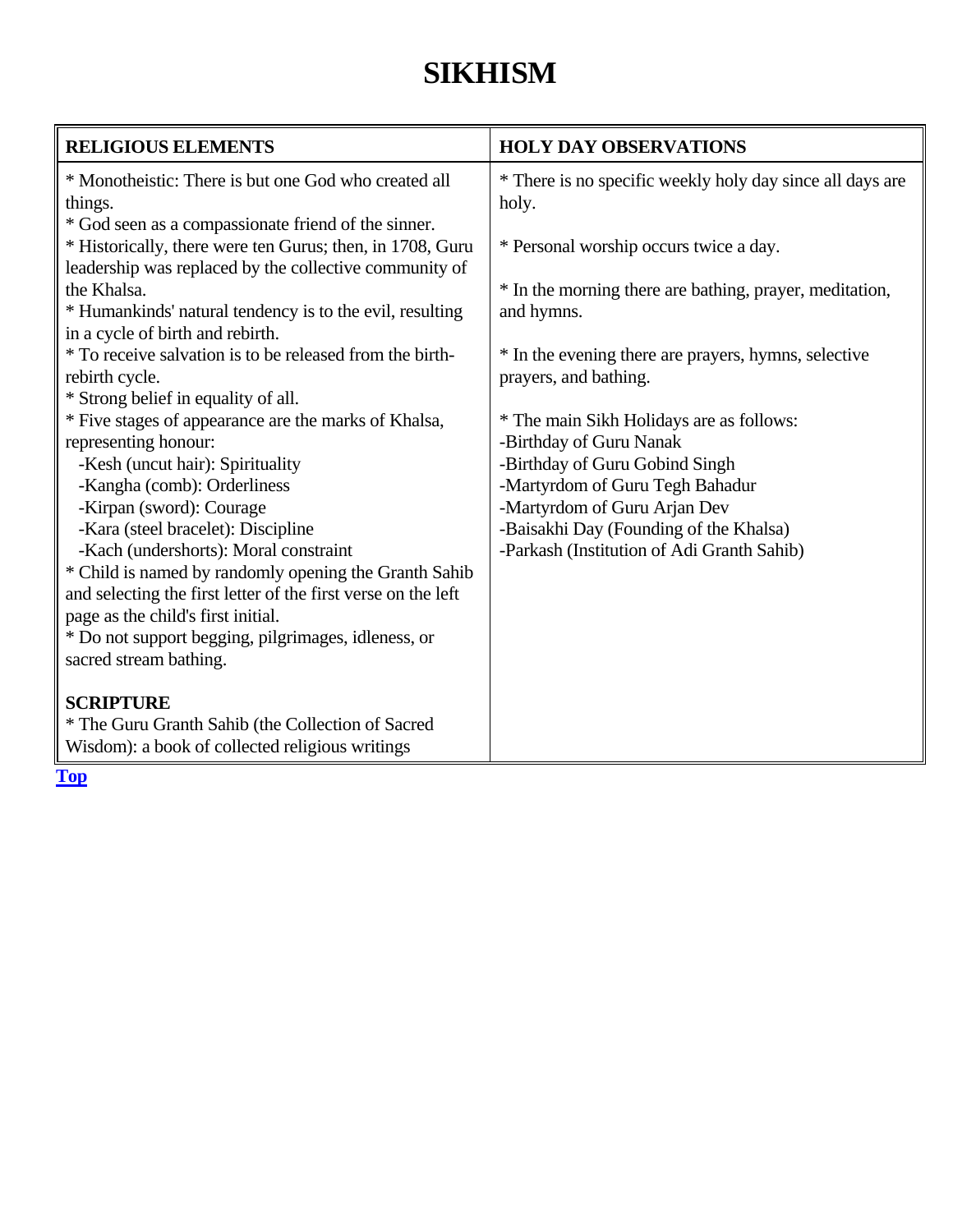### **UNITARIANS & UNIVERSALISTS**

<span id="page-54-0"></span>

| MEDICINE, HEALTH, AND DIET                                                                                                        | <b>DEATH AND BURIAL</b>                                                            |
|-----------------------------------------------------------------------------------------------------------------------------------|------------------------------------------------------------------------------------|
| <b>REPRODUCTION TECHNOLOGY</b><br>* Do not support laws limiting freedom of conscience,<br>and oppose laws such as anti-abortion. | <b>BURIAL/CREMATION</b><br>* Cremation is a common practice; burial is acceptable. |
|                                                                                                                                   | <b>SPECIAL NOTES</b>                                                               |
| <b>CHILD BIRTH</b>                                                                                                                | * Tend not to believe in an afterlife, but this is variable.                       |
| * Infants are baptized in order to symbolize dedication.                                                                          | * Some support the right to choose one's time and place<br>of death.               |
| <b>MEDICAL/SURGICAL</b>                                                                                                           |                                                                                    |
| * Some adherents support active euthanasia.                                                                                       |                                                                                    |

| <b>RELIGIOUS ELEMENTS</b>                                                                                                                                                                                                                                                                                                                                                                                                                                                                                                                                                                            | <b>HOLY DAY OBSERVATIONS</b>                                                                      |
|------------------------------------------------------------------------------------------------------------------------------------------------------------------------------------------------------------------------------------------------------------------------------------------------------------------------------------------------------------------------------------------------------------------------------------------------------------------------------------------------------------------------------------------------------------------------------------------------------|---------------------------------------------------------------------------------------------------|
| * Belief in one God, not a Trinity<br>* Jesus is one of the greatest religious teachers<br>* Strong support for freedom of belief<br>* It is held that there are no unquestionable beliefs or<br>doctrines<br>* The search for truth is primary<br>* Mutual respect for all<br>* Belief in the democratic process<br>* Congregations may be led by clergy or laity<br>* Infants are baptised in order to symbolize dedication<br>* Believe that God helps those who help themselves<br>* Flower Communion, the sharing of flowers, is<br>patterned after the mainline Christian Communion<br>service | * Celebrate Christmas, Easter, Thanksgiving, United<br>Nations Sunday, Religious Education Sunday |
| <b>SCRIPTURE</b><br>* Centred on Judeo-Christian writings but also study the<br>writings of other religions; philosophical and scientific<br>writings; poetry and literature                                                                                                                                                                                                                                                                                                                                                                                                                         |                                                                                                   |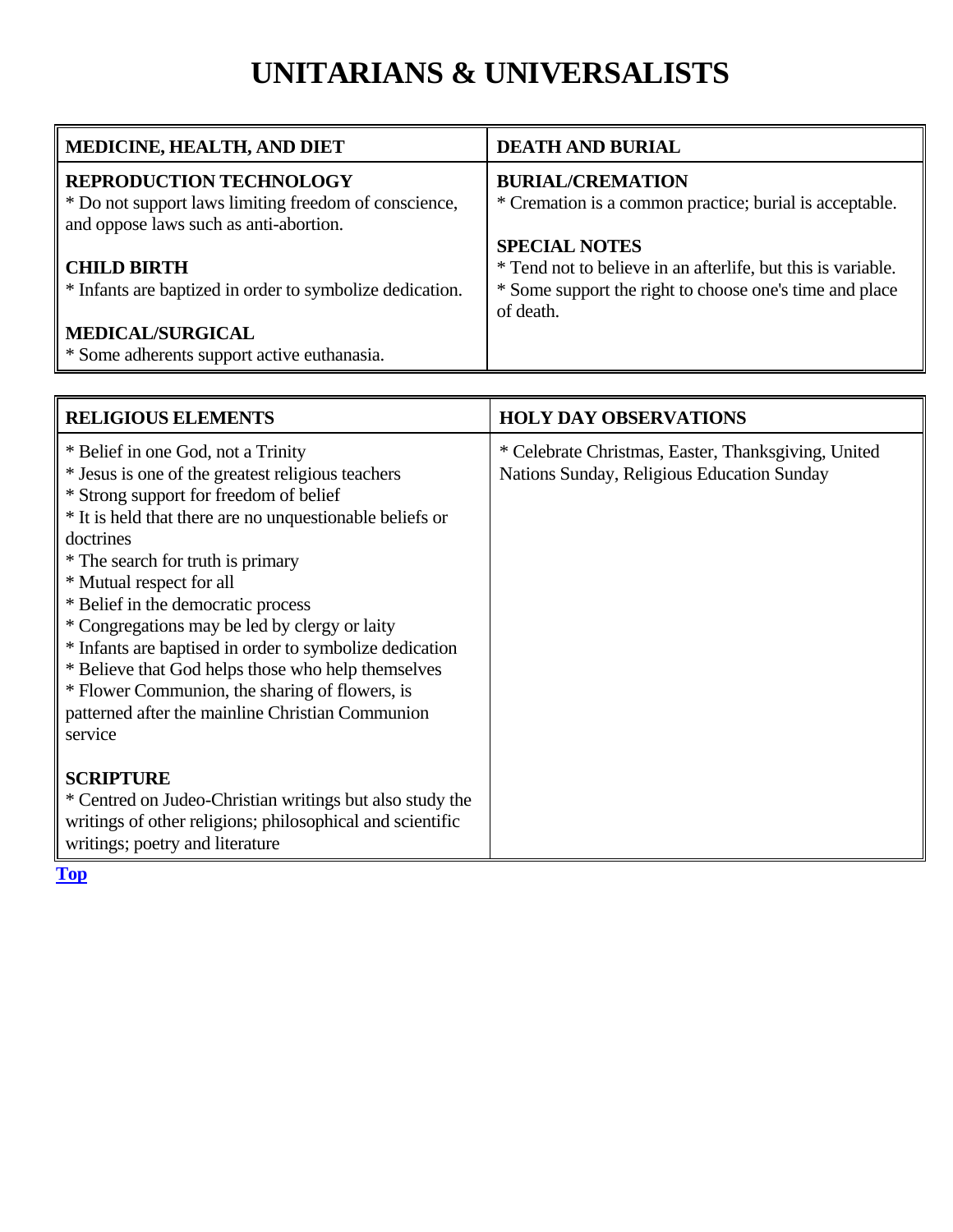# **UNITED CHURCH OF CANADA**

<span id="page-55-0"></span>

| MEDICINE, HEALTH, AND DIET                                                   | <b>DEATH AND BURIAL</b> |
|------------------------------------------------------------------------------|-------------------------|
| <b>CHILD BIRTH</b><br>* Infant and adult Baptism by sprinkling or immersion. |                         |

| <b>RELIGIOUS ELEMENTS</b>                                      | <b>HOLY DAY OBSERVATIONS</b>                    |
|----------------------------------------------------------------|-------------------------------------------------|
| * Infant and adult Baptism by sprinkling or immersion.         | * Follow the standard Christian holidays:       |
|                                                                | -Sunday: Rest/Worship                           |
| <b>SCRIPTURE</b>                                               | -Advent: Christmas preparation                  |
| * Old and New Testaments.                                      | -Christmas                                      |
|                                                                | -Epiphany: Manifestation of Jesus; visit by the |
| * The Bible is not taken as literal or infallible but is to be | Magi.                                           |
| a guide.                                                       | -Lent                                           |
|                                                                | -Palm Sunday: Jesus enters Jerusalem            |
|                                                                | -Holy Week: Week preceding Easter               |
|                                                                | -Maundy Thursday: The Last Supper               |
|                                                                | -Good Friday: Jesus' crucifixion                |
|                                                                | -Easter Sunday: Jesus' resurrection             |
|                                                                | -Ascension Day: Jesus' ascension                |
|                                                                | -Pentecost: Birth of the Christian Church       |
|                                                                | -Reformation Sunday                             |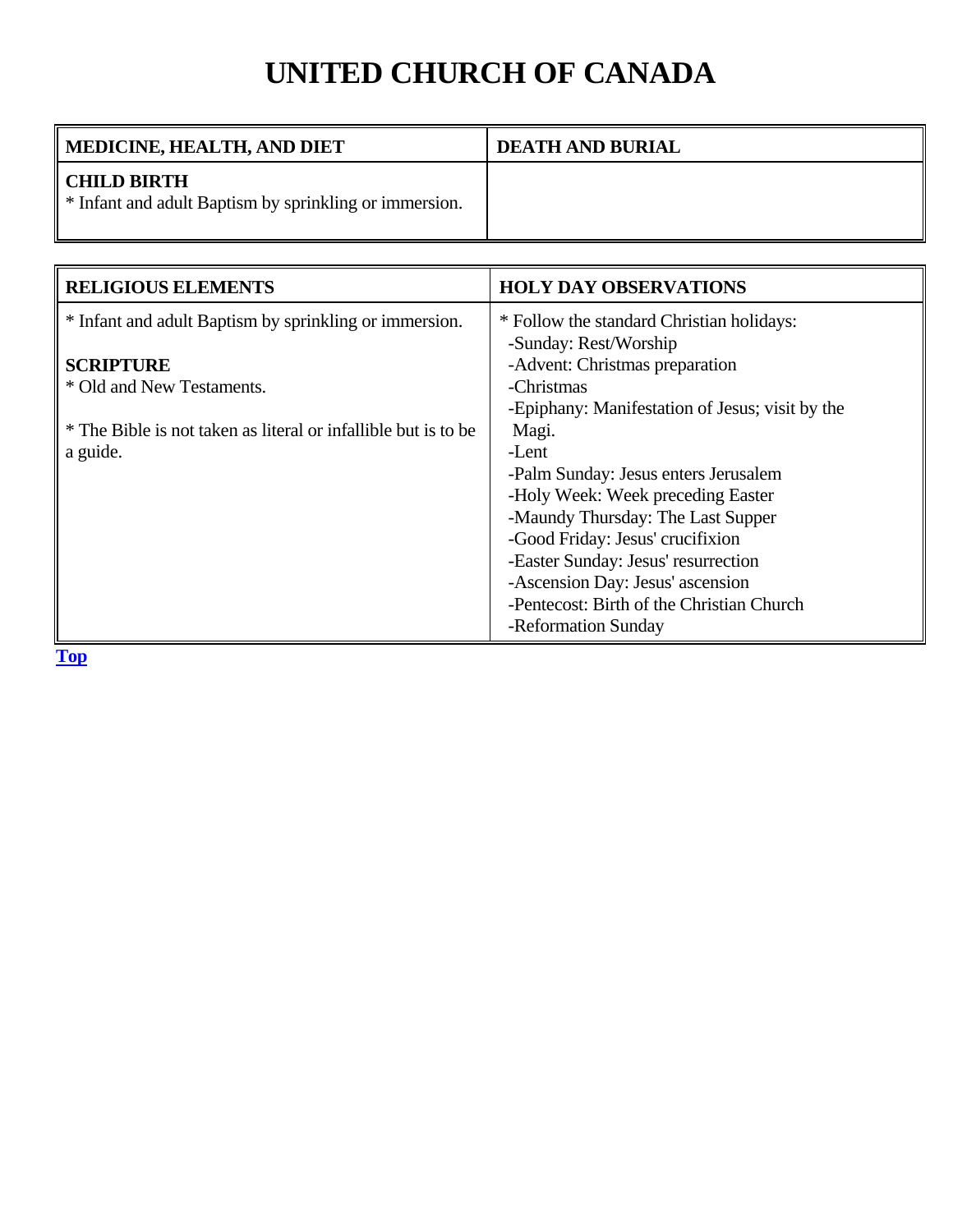### **WICCAN**

<span id="page-56-0"></span>

| <b>MEDICINE, HEALTH, AND DIET</b>                                                                                                                                         | <b>DEATH AND BURIAL</b>                                                                                                                                    |
|---------------------------------------------------------------------------------------------------------------------------------------------------------------------------|------------------------------------------------------------------------------------------------------------------------------------------------------------|
| <b>CHILD BIRTH</b><br>* The Rite of Trimester consists of three ritual blessings<br>of pregnant females.<br>* Children are named and blessed in the rite of<br>Wiccaning. | <b>RITES</b><br>* The Wiccan Church of Canada should be notified<br>before post-death arrangements are performed to insure<br>proper instructions are met. |
| <b>OTHER/MISC.</b><br>* There is belief in the power of laying on of hands and<br>in Healing rites.                                                                       |                                                                                                                                                            |

| <b>RELIGIOUS ELEMENTS</b>                                | <b>HOLY DAY OBSERVATIONS</b>                        |
|----------------------------------------------------------|-----------------------------------------------------|
| * Worship gods and goddesses of pre-Christian            | * Rituals held on Sunday evenings                   |
| civilizations                                            | * Religion classes are held on every Monday evening |
| * Reverence for nature and life                          | * There are a number of Holidays that the Wiccan    |
| * Search for self-excellence                             | Church recognizes, namely:                          |
| * Belief in Moira or Karma (that every action has an     | -Beltain: Celebration of spring                     |
| effect)                                                  | -Summer Solstice: Celebration of mid summer         |
| * Respect and tolerance toward other religions, races,   | -Lamas: First harvest                               |
| gender                                                   | -Harvestide: Full harvest                           |
| * The church contains a council body composed of         | -Samhain: Feast of the dead                         |
| priests and priestesses                                  | -Yule: The sun is born                              |
| * Elevation to priest/priestess requires three levels of | -Imbolc: Festival of light and fire                 |
| initiation                                               | -Lady Day: The return of the maiden from the        |
|                                                          | underworld                                          |
| <b>SCRIPTURE</b>                                         | -Full Moon                                          |
| * Book of Shadows                                        | -New Moon                                           |
| * Book of Pagan Rituals                                  |                                                     |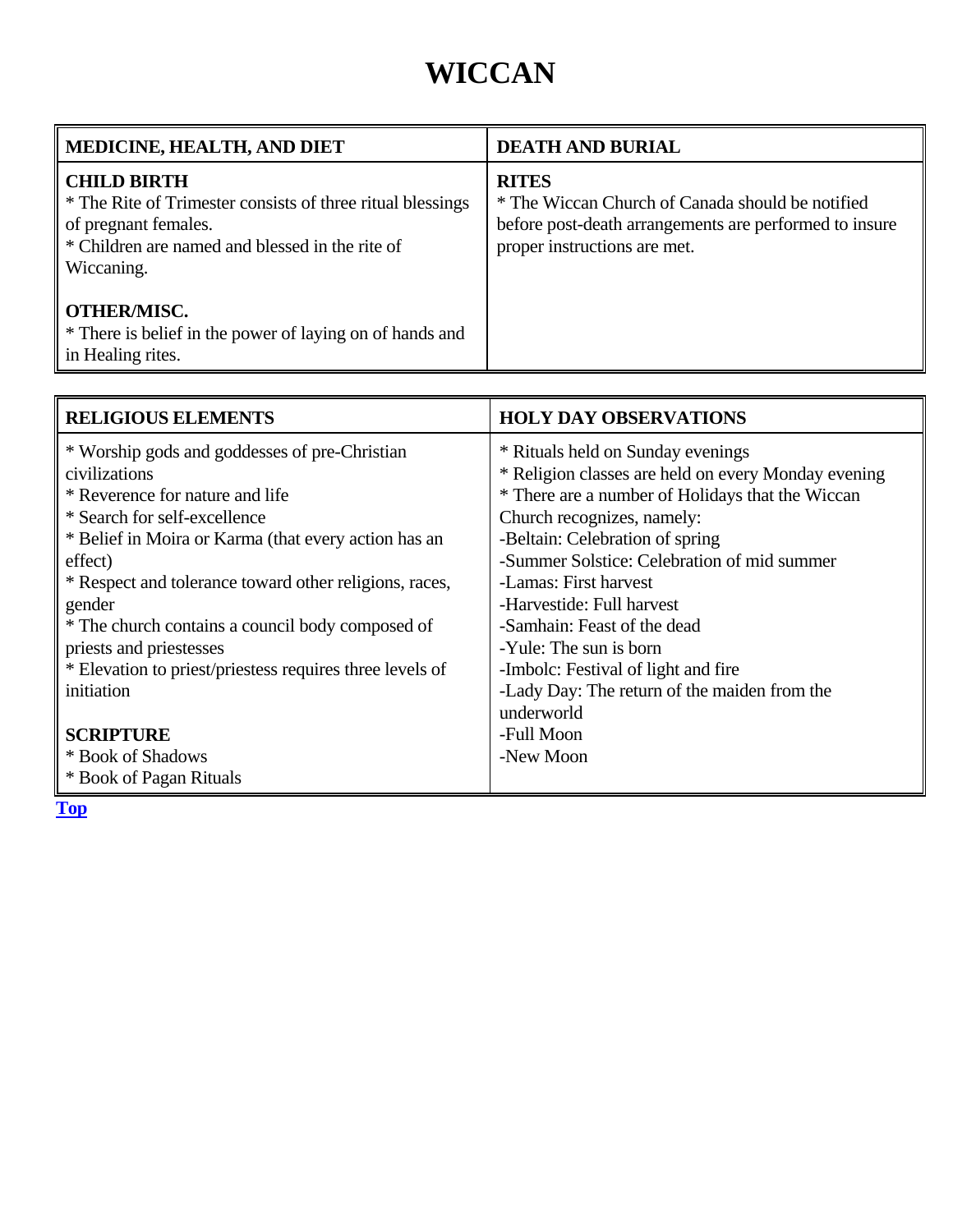# **ZOROASTRIANISM**

<span id="page-57-0"></span>

| <b>MEDICINE, HEALTH, AND DIET</b>                         | <b>DEATH AND BURIAL</b>                                    |
|-----------------------------------------------------------|------------------------------------------------------------|
| <b>REPRODUCTION TECHNOLOGY</b>                            | <b>BODY HANDLING</b>                                       |
| * Zoroastrians are opposed to abortion.                   | * The head should not be facing the NORTH.                 |
| * Sterilization is discouraged except for health reasons. | * After death the body (in some Sects) is bathed with      |
|                                                           | gomez and water and is clothed in fresh garments.          |
| <b>CHILD BIRTH</b>                                        | * Organ/Body donation is discouraged.                      |
| * Some will require that the delivery room be             |                                                            |
| consecrated before birth.                                 | <b>BURIAL/CREMATION</b>                                    |
| * The Placenta is to be buried.                           | * In some Sects, the body must be cremated; in others,     |
| * Some will require that a light burn in the mother's     | the body may be buried or cremated.                        |
| room for three days (continually) after a birth, to ward  |                                                            |
| off evil.                                                 | <b>RITES</b>                                               |
|                                                           | * Upon death, the ritual of Riman is performed for         |
| <b>MEDICAL/SURGICAL</b>                                   | purification of the corpse: Along with elements noted in   |
| * Medications and transfusions recommended by a           | "Body Handling", above, selected prayers from the          |
| physician are acceptable.                                 | Khordeh Avesta are recited in the ear by a relative or a   |
|                                                           | Zoroastrian priest.                                        |
| <b>DIET</b>                                               | * Prescribed funeral rites should be performed.            |
| * For some Sects of Zoroastrianism, there are no          | * In the case of Still Birth, these same procedures apply. |
| prescribed restrictions in diet.                          |                                                            |
| * Some follow a prohibition against eating pork.          |                                                            |
| * Some will choose a vegetarian diet on certain days.     |                                                            |
|                                                           |                                                            |